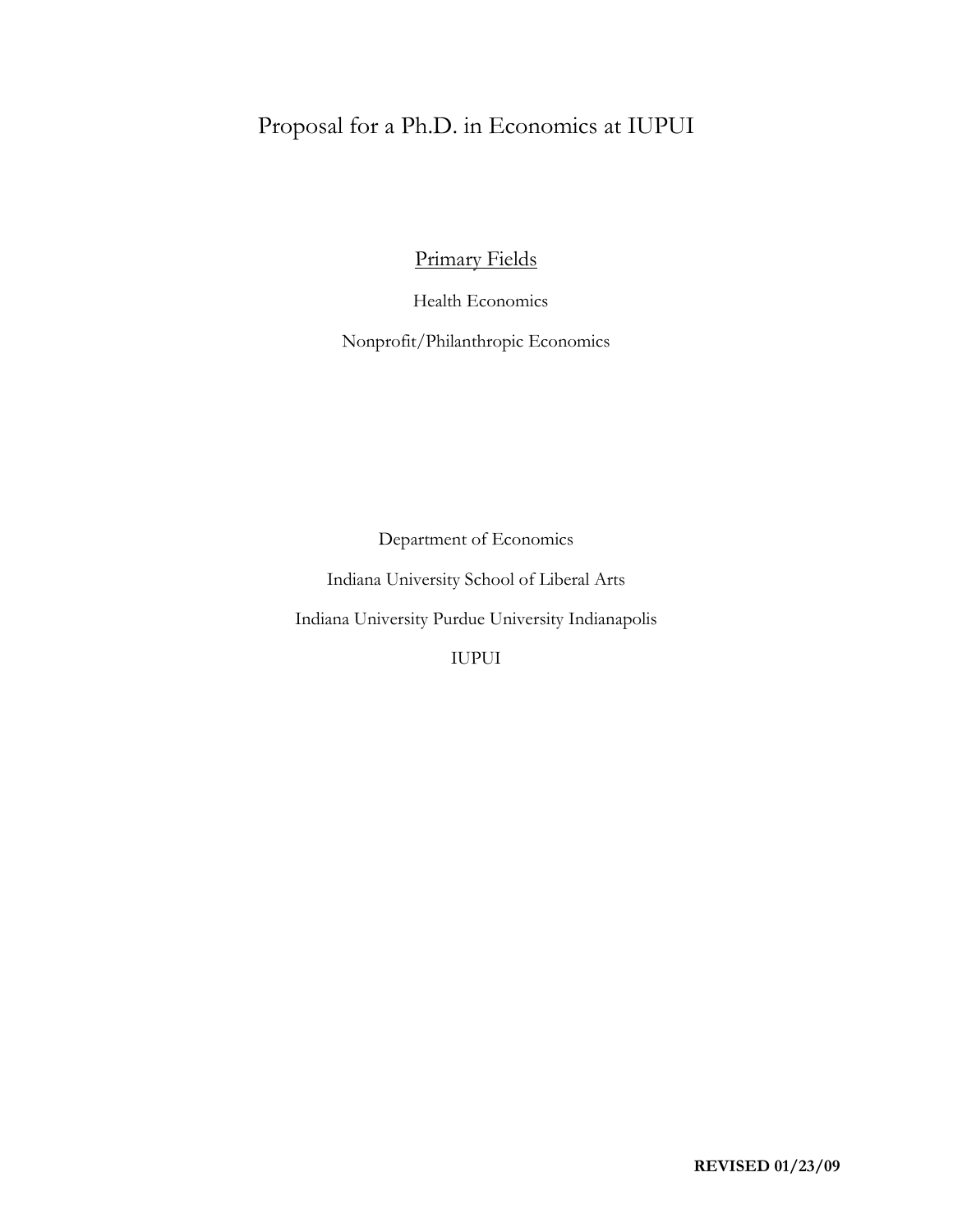| INSTITUTION:              | Indiana University, Indianapolis (IUPUI) |
|---------------------------|------------------------------------------|
| SCHOOL:                   | School of Liberal Arts                   |
| DEPARTMENT:               | Economics                                |
| DEGREE PROGRAM            |                                          |
| TITLE:                    | Economics                                |
| FORM OF RECOGNITION TO BE |                                          |
| AWARDED/DEGREE CODE:      | Doctor of Philosophy/Ph.D.               |
| SUGGESTED CIP CODE:       | 45.0601                                  |
| LOCATION OF PROGRAM/      |                                          |
| CAMPUS CODE:              | Indianapolis/IUPUI                       |
| PROJECTED DATE OF         |                                          |
| IMPLEMENTATION:           | November 2009                            |

DATE PROPOSAL WAS APPROVED BY INSTITUTIONAL BOARD OF TRUSTEES:

SIGNATURE OF AUTHORIZING INSTITUTIONAL OFFICER

DATE

DATE RECEIVED BY COMMISSIONER FOR HIGHER EDUCATION

COMMISSION ACTION (DATE)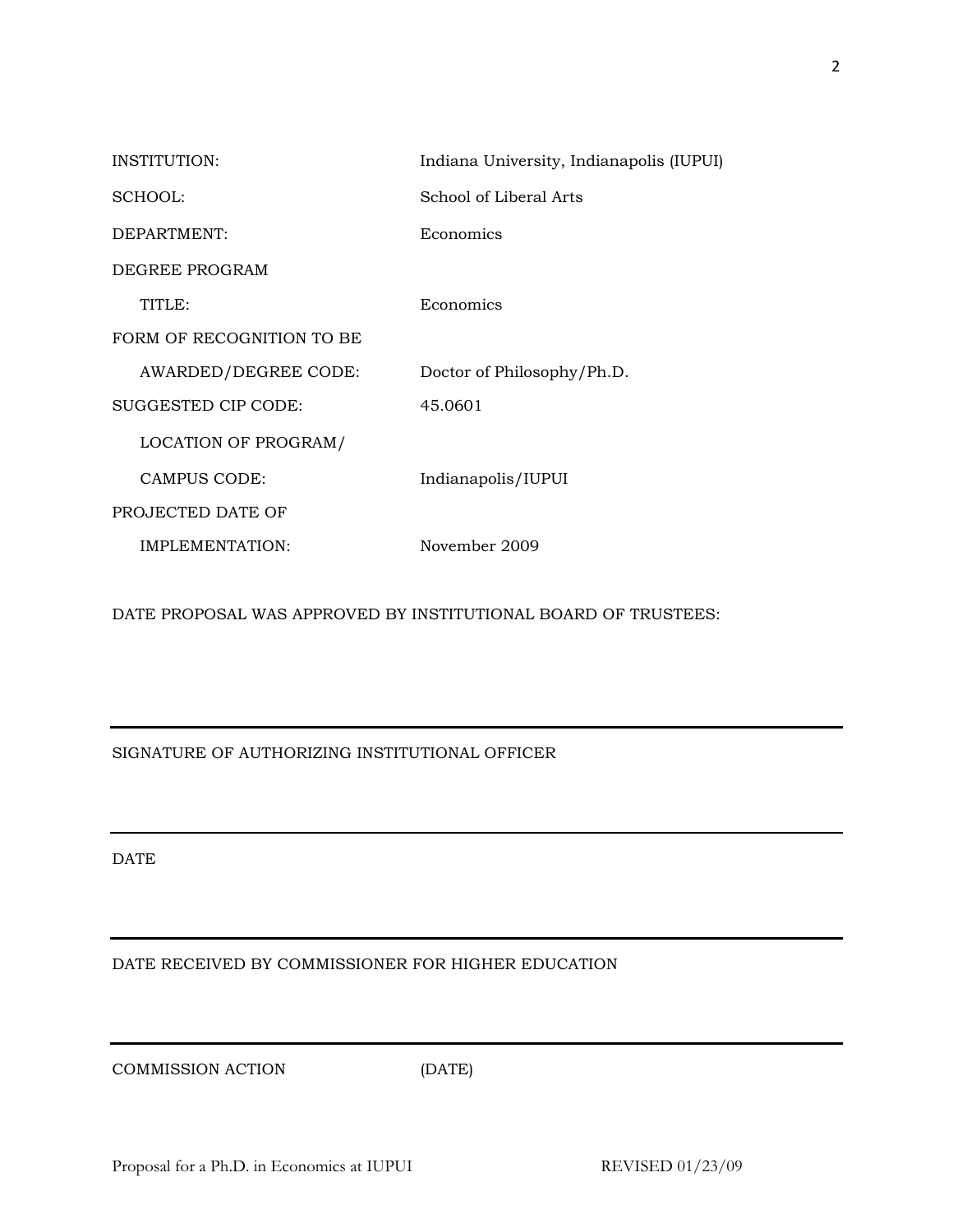# **A. ABSTRACT**

This document proposes an Indiana University Ph.D. degree in Economics to be offered on the campus of Indiana University Purdue University Indianapolis (IUPUI) and administered by the Department of Economics in the School of Liberal Arts. The Department has offered an M.A. in Economics for over fifteen years; that experience has prepared the department to implement a Ph.D. program alongside the M.A.

# **Objectives**\_\_\_\_\_\_\_\_\_\_\_\_\_\_\_\_\_\_\_\_\_\_\_\_\_\_\_\_\_\_\_\_\_\_\_\_\_\_\_\_\_\_\_\_\_\_\_\_\_\_\_\_\_\_\_

The increasing role of the health and life sciences in Indiana, Indianapolis and, in particular, on the IUPUI campus generates a demand for well-trained health economists at the Ph.D. level. Given the surge in health care costs over the past decade, economic analysis of alternative treatments and alternative systems has taken on a more critical role. There is a substantial need for health economists who can work in collaboration with physicians and other health scientists on the design and implementation of more efficient and effective health care systems. The establishment of a Ph.D. program in Economics with a concentration on Health Economics will help to meet that need in Indianapolis, in Indiana and nationally.

The IUPUI campus is also home to the Indiana University Center on Philanthropy, one of the leading research centers in the U.S. focusing on charitable giving and volunteering. The Third Sector has been growing in importance in recent years and our interest in and need to understand philanthropy has been growing apace. There is a need for nonprofit economists who can work in collaboration with researchers from other fields who are trying to understand connections between altruism and philanthropy and to understand how government tax and expenditure policies impact the Third Sector. The establishment of a Ph.D. program in Economics with a second concentration on Nonprofit/Philanthropic Economics will help to meet that need, both locally, in the state and nationally.

## **Unique and Innovative Features\_\_\_\_\_\_\_\_\_\_\_\_\_\_\_\_\_\_\_\_\_\_\_\_\_\_\_\_\_\_\_\_\_**

Although there are a number of Economics Departments nationally that train the occasional health economist and there are a number of policy and public health schools that train health economists, we would be the first department of economics in the country to focus *primarily* on the training of health economics Ph.D.'s. A number of interdisciplinary programs and Schools of Public Health nationally offer PhD degrees in Health Economics. Our doctoral students will be prepared as PhD's in Economics with a field in Health Economics. Our students will receive more advanced training in economic theory and econometric analysis than would students from programs in Schools of Public Policy or Public Health and we understand that most Ph.D. programs in Health Economics have only one formal course in Health Economics; our Health Economics students will have two. With the structured minor our Health Economists will also have substantive exposure to another life science field such as Biostatistics or Epidemiology. They would be able to provide more thorough analyses of the economic aspects of health issues and should be important members of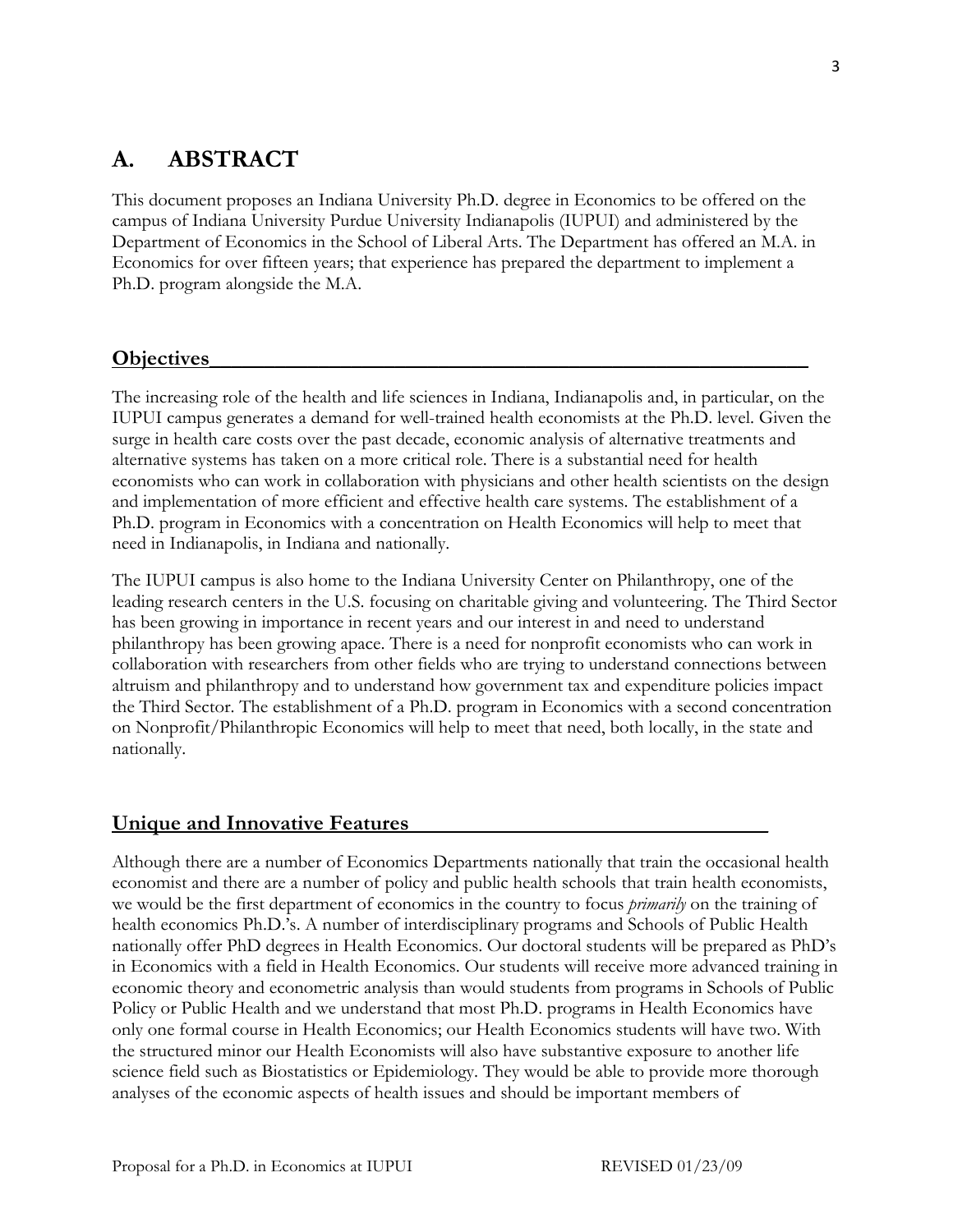interdisciplinary research teams. Similarly we would be the first program to focus on training Ph.D. economists to analyze the nonprofit sector and charitable motivations. Our program differs from the PhD in Philanthropic Studies because that program focuses on a broad interdisciplinary approach to questions of philanthropy while our program would be discipline-based within Economics. Our nonprofit/philanthropic economists should be able to work effectively in interdisciplinary teams, bringing economic theory and strong empirical foundations to their collaborations.

# **Curriculum\_\_\_\_\_\_\_\_\_\_\_\_\_\_\_\_\_\_\_\_\_\_\_\_\_\_\_\_\_\_\_\_\_\_\_\_\_\_\_\_\_\_\_\_\_\_\_\_\_\_\_\_\_\_\_**

Students entering the program will have at least a bachelor's degree and strong economics, mathematics, and statistical training. Many students find that completing a Master's degree in economics prior to starting the Ph.D. is excellent preparation and a good way to make sure there are no deficiencies in one's preparation. The successful applicant will have at least the intermediate level courses in micro- and macroeconomics and preferably some advanced field classes; an undergraduate course sequence in univariate calculus (equivalent to Math M165-M166 at IUPUI), a course in multivariate calculus (equivalent to Math M261 at IUPUI), a course in linear algebra; and a course in statistics. Most of the students admitted will exceed these minimal requirements. Mathematical training in real analysis is desirable, as is a solid course in probability. A minimum of 90 credit hours beyond the bachelor's degree is required for the doctoral degree. At least 40 of these credits must be in formal coursework in Economics. An additional 12 hours of registration in the relevant workshop/seminar brings the Economics coursework total to 52 credit hours. The 90 credit hours will consist of:

**Core Courses (21 hours):** A common core of 21 credit hours of coursework in optimization theory in economics (3 hrs.), microeconomic theory (9 hrs.), macroeconomic theory (3 hrs.) and econometrics (6 hrs.) will be required of all students who begin the program with no formal graduate training.

**Microeconometrics and Empirical Analysis (12 hours):** Because econometric analysis of data is an important task in both of our primary fields, all of our PhD students will take an additional 6 credits of formal econometric theory courses beyond the six credit core. These courses will focus especially on advanced micro-econometric analysis which is important for applications in our two primary fields. Candidates will also take a 6 credit, year-long course in the empirical analysis of large micro data sets, using the leading econometric and statistical software packages. The extensive exposure to econometrics will allow all students who desire it, to attempt a secondary field in applied econometrics. In recognition of the importance of econometric analysis to all of our students, the Qualifying Examination shall contain substantive questions on micro-econometric issues. (See below.)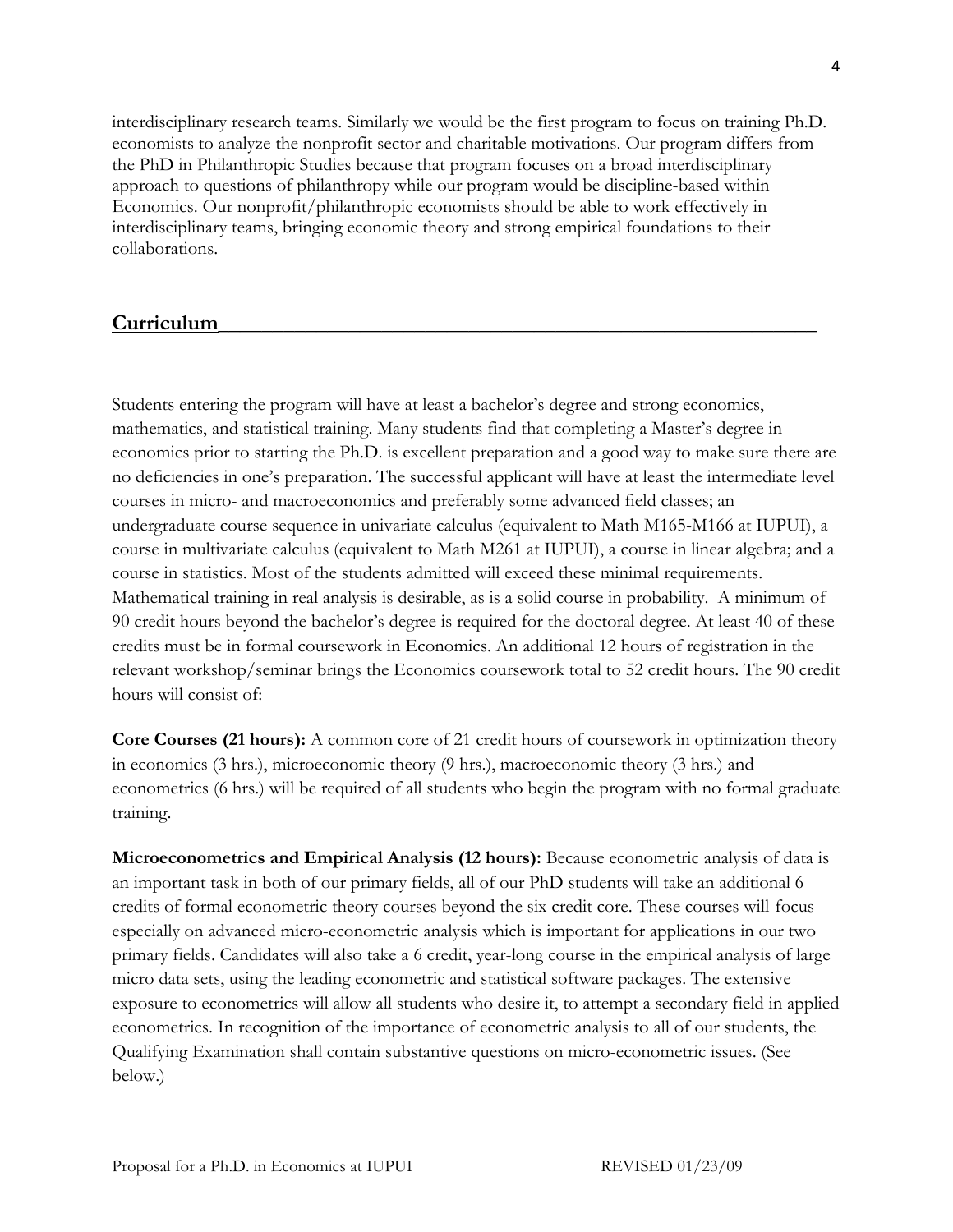**Field Courses and Seminar/Workshops (19 hours):** In addition students will select either Health Economics or Nonprofits/Philanthropic Economics as a primary field. We expect most students to elect Health Economics as their primary field. Those students will take a one-credit course on the institutional setting for Health Economics, a two-course sequence in Health Economics, pass a comprehensive field exam, and register for the formal Health Economics seminar/workshop (at least 12 hours). Students who elect a field in Nonprofits/Philanthropic Economics will take a onecredit course on the institutional setting for Nonprofit/Philanthropic economics, a two course sequence in Nonprofit/Philanthropic Economics, pass a qualifying field exam, and register for the Nonprofit/Philanthropic Economics Seminar/Workshop. In the early years of the program as enrollment is growing, these two workshops may be jointly offered. In rare cases, a student may elect an alternate field.

**Minor Area or Research Tool (9 to 12 hours):** All students must either complete a minor in an area related to their primary field or acquire a research tool skill. Ordinarily for health economics students the minor will come from an area of the health and life sciences such as bioinformatics, biostatistics or public health. For the students in nonprofits/philanthropic economics, students would acquire an appropriate minor, such as Philanthropic Studies or Nonprofits Management. All minors would be subject to approval by the advisor and the Director of Graduate Studies (DGS). A research tool skill involves study in a technical area that can enhance the production of research in the student's main field. The research tool skill requirement involves demonstrated proficiency in one skill set which may be Statistics, Mathematics, or Computer Science. A student must choose one of these fields and obtain at least 9 credits in it. Classes at the 400 level in Mathematics and Statistics and above can be used as long as they are approved for graduate credit. Computer Science classes should be chosen in collaboration with the DGS.

**Dissertation (26 to 29 hours):** The remaining hours to total 90 will be guided research dissertation hours.

# **Clientele to be Served\_\_\_\_\_\_\_\_\_\_\_\_\_\_\_\_\_\_\_\_\_\_\_\_\_\_\_\_\_\_\_\_\_\_\_\_\_\_\_\_\_\_**

The program is designed for full-time studies. Most students will be traditional full-time doctoral students for the duration of the program, but the last stages of the Ph.D. thesis may be finished on a less than full-time basis.

# **Employment Possibilities**

Graduates of this program are primarily expected to enter research positions analyzing health and philanthropic/nonprofits issues and policy for hospitals, pharmaceutical companies, consulting firms, 'think tanks', nonprofit institutions and government agencies. Preparation for those wishing to obtain an academic position in a teaching or research university is a secondary goal of the program for its initial years. Details on employment prospects are provided below on pages 19-21.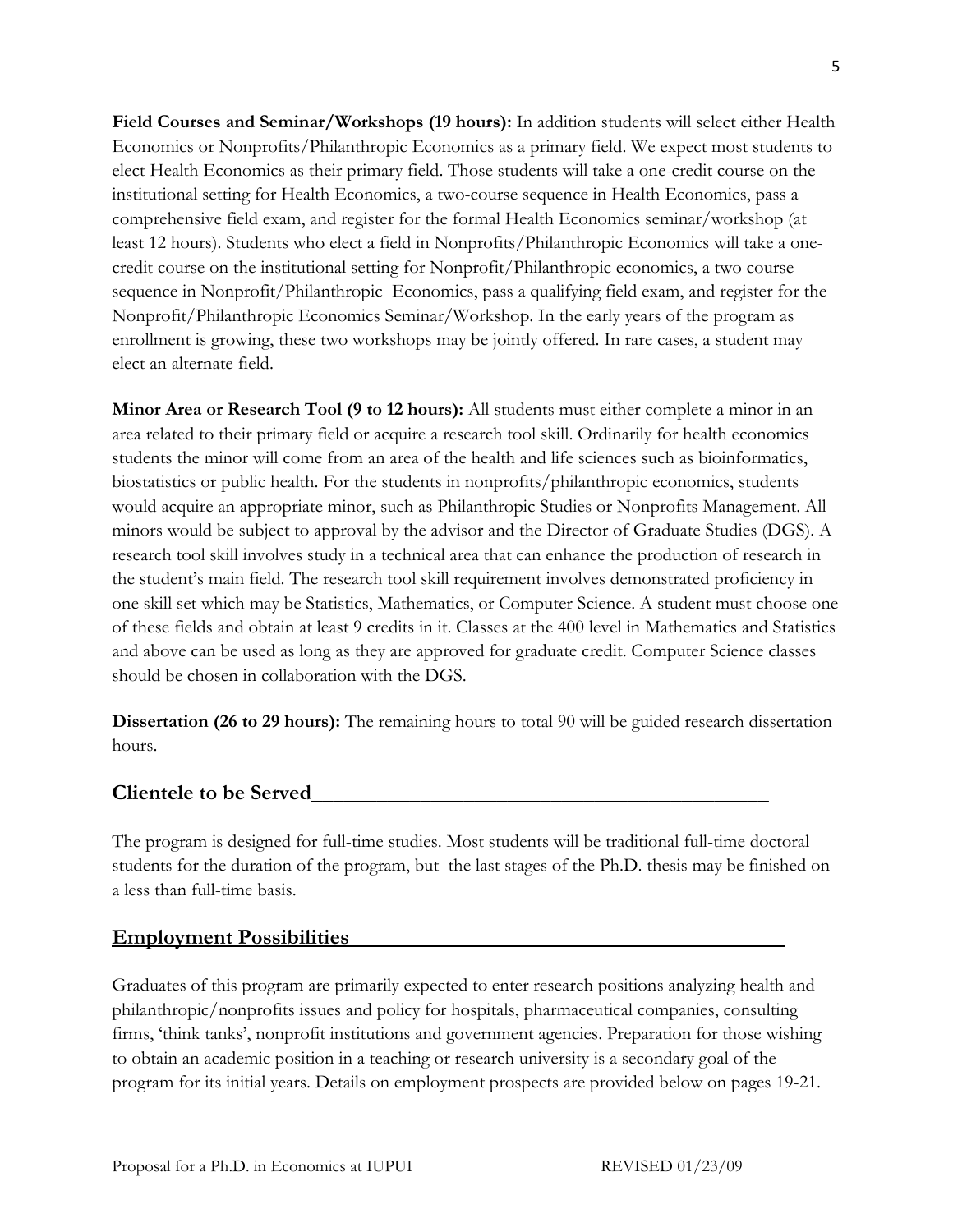# **B. PROGRAM DESCRIPTION**

The Ph.D. program in Economics is designed for individuals with strong quantitative and analytical skills with special interest and aptitude for the analysis of issues arising in either the health and life sciences or the nonprofit sector. The program stresses extensive preparation in economic theory and econometrics and intensive exposure to economic applications in either health or the nonprofit sector, including theoretical, econometric and experimental studies. The primary goal is to prepare students for careers as applied economists in (1) any professional health-related environment such as medical research institutes, government agencies, universities and private health companies; or (2) research institutes, foundations or government agencies with focus on the nonprofit/philanthropic sector.

#### **Admission Requirements**\_\_\_\_\_\_\_\_\_\_\_\_\_\_\_\_\_\_\_\_\_\_\_\_\_\_\_\_\_\_\_\_\_\_\_\_\_\_\_\_

Any applicant with a suitable Bachelor's or Master's degree from an accredited institution who shows promise for successfully completing all the degree requirements will be considered for admission to this program. An undergraduate major in Economics is not required but the minimal acceptable economics background consists of intermediate microeconomic and macroeconomic theory (equivalent to E321 and E322 at IUPUI) and either (1) a calculus-based undergraduate level course in probability or statistics or (2) any undergraduate statistics course plus a course in introductory econometrics (equivalent to E270 and E470 at IUPUI). In addition students need a substantial mathematics background including an undergraduate course sequence in univariate and multivariate calculus (equivalent to MATH M165, M166, and M261 at IUPUI), and a course in linear algebra (equivalent to Math M351 at IUPUI). Students will be advised that it is desirable to complete a sequence in Mathematical Analysis (equivalent to Math M441 and Math M442 at IUPUI). Prospective applicants who do not have the required background must acquire it prior to admission to the program.

Applicants are required to take the Graduate Record Examination (GRE) General Test (Quantitative, Verbal and Analytical Writing). While we do not expect to institute a fixed minimum requirement, students will be advised that successful candidates typically have quantitative scores at the 700 level and above and scores below 650 are typically not sufficient for admission. At the present time, quantitative scores appear to be better predictors of success in Economics than Analytical Writing or Verbal but we will develop guidance for prospective applicants in those areas also. Those whose native language is not English must also take the Test of English as a Foreign Language (TOEFL) and achieve a score of 570 (or 230 on the computer version of the test or 88 on the internet version, TOEFL-int). Applicants for financial support in the form of fellowships or assistantships must have a score of 600 or better (250 or better - computer version; 100 or better on the internet version, TOEFL-int). Final decisions on admissions will be made by a Graduate Admissions Committee consisting of three faculty members including the Director of Graduate Studies. Students whose qualifications fall just below the minimum requirements of the department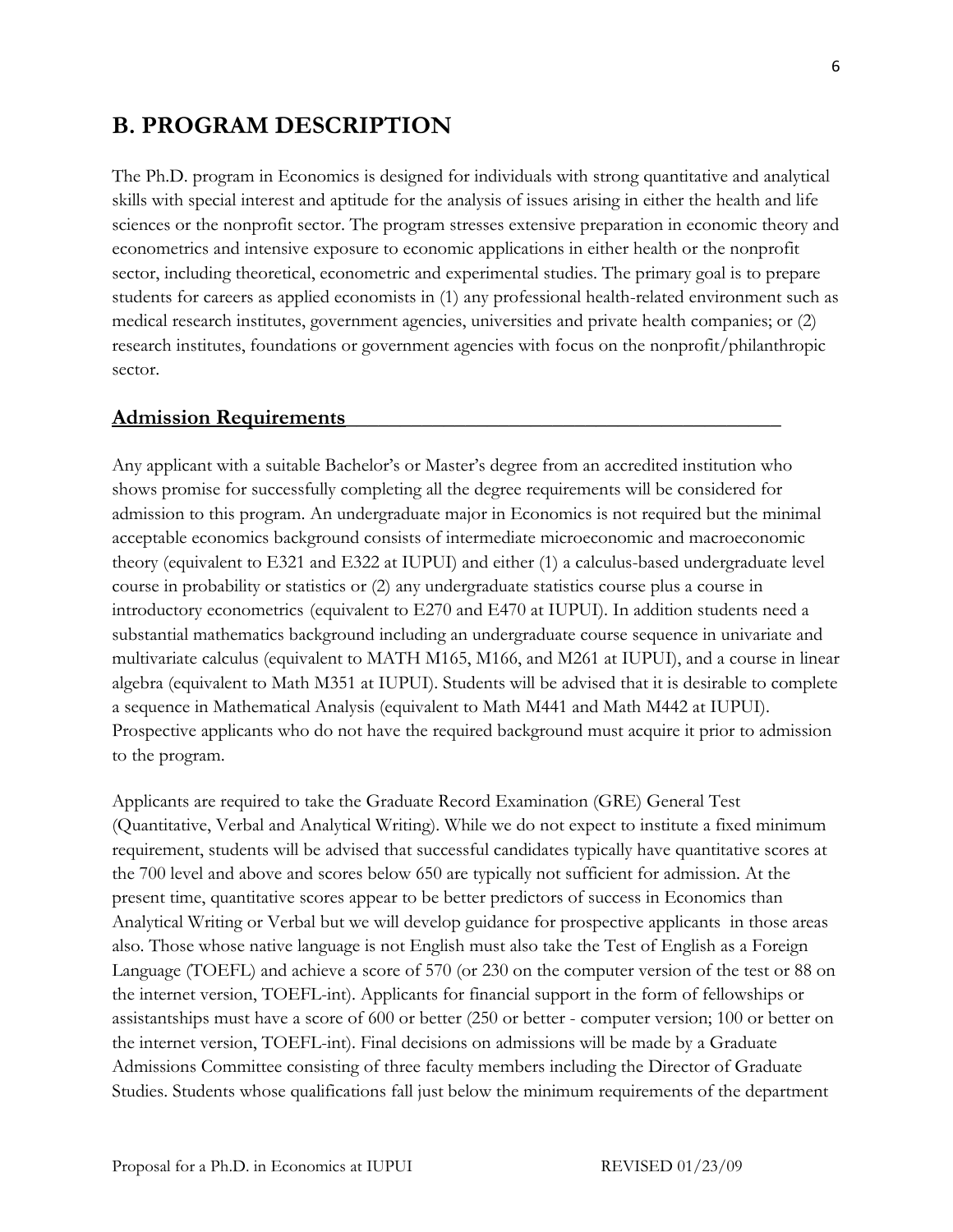for admission to the Ph.D. will be encouraged to enter the terminal M.A. program. If they are highly successful in that program they may be reconsidered for admission to the Ph.D.

Students will be asked to indicate whether they are applying for the stand alone M.A. or the Ph.D. The Graduate Admissions Committee will be responsible for sorting students into the following categories: (i) ready to start Ph.D. training in economics by reason of ability, aptitude, and motivation; (ii) not ready or not motivated for the Ph.D. training but ready and motivated for the 1.5 year M.A. program in economics; ready for training in one program or the other contingent upon the completion of a small number of prerequisite courses. Although the Graduate Admissions Committee will attempt to sort applicants correctly, in our program as in all others we know of, some students who start in the M.A. program will find that they have the ability and motivation to succeed in a Ph.D. program and will switch from the M.A. program to the Ph.D. program; others who start the Ph.D. will find that they lack the ability, aptitude or motivation to complete the Ph.D. but will be able to obtain an M.A. as long as they complete the required 30 credits in graduate courses (24 credits in economics including up to 6 credits of outside electives).

# **Description of Proposed Curriculum**

A minimum of 90 credits beyond the Bachelor's degree are required for the Ph.D. degree, with at least 49 credit hours of formal coursework accumulated by the student, with at least 40 formal hours of coursework in economics. An additional 12 credit hours or more are obtained in the relevant economics workshop/seminar.

The formal coursework includes 21 credits of a required core, a 12 credit microeconometric and empirical analysis module, and an additional 7 credits of coursework in the primary field. In addition the student will take 9-12 credits of coursework in a Minor area or in tool skills and 12 credits of workshop/seminar in their primary field. The remaining 26-29 credits consist of directed Ph.D. thesis research. Students are expected to graduate with their primary field in either health economics or nonprofit/philanthropic economics and a secondary field in applied econometrics. In some cases, students may elect to take the other primary field as an added field (for example, nonprofit/philanthropic economics if health economics is the chosen primary field).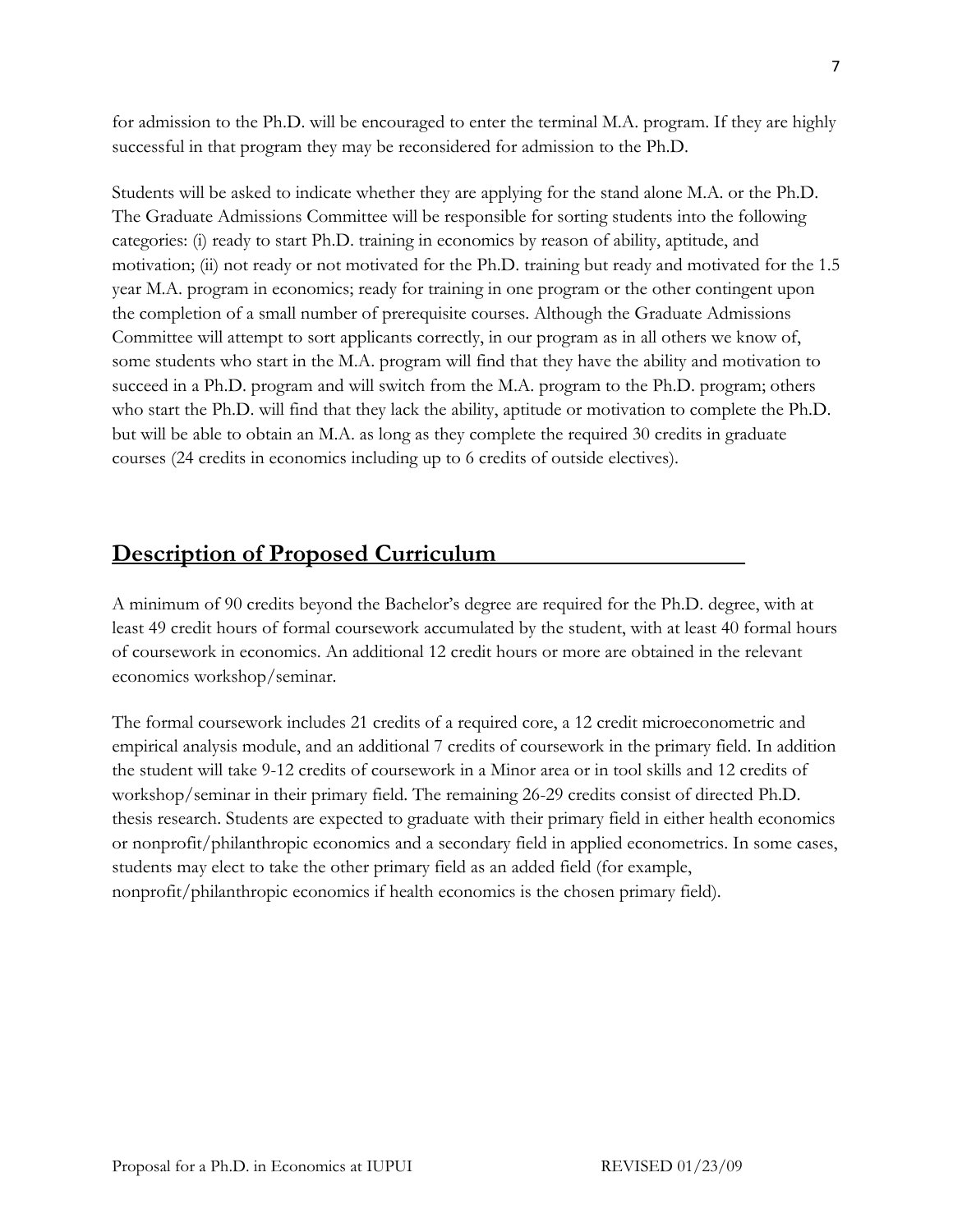## **Required Courses**

*Every* student in the program is expected to complete the following courses

#### **Core Courses (21 credit hours):**

 **E 520** Optimization Theory in Economic Analysis (3 credits) **\*E 521** Theory of Prices and Markets I (3 credits)  **E 522** Macroeconomic Theory (3 credits) **\*E 571** Econometrics 1-Statistical Foundations (3 credits) **\*E 573** Econometrics 2-Single Equation Econometric Models–(3 credits) **\*E 611** Topics in Microeconomic Theory (3 credits) **\*E 621** Theory of Prices and Markets II (3 credits)

\**Designated core classes [tested in the comprehensive examinations at the end of the first year]* 

#### **Microeconometrics and Empirical Analysis (12 credits)**

**E 577** Computer Methods and Data Analysis (3 credits) **E 578** Advanced Computer Methods and Complex Datasets (3 credits) **E 670** Econometrics 3-System and Panel Econometric Models (3 credits) **E 673** Econometrics 4-Microeconometrics (3 credits)

#### **Field Courses (19 hours)**

Students with fields in Health Economics and Nonprofit/Philanthropic Economics will also be expected to complete the following classes:

**E515** Institutional Setting for Health Economics in the U.S.A. (1 credit) and **E643** Health Economics I (3 credits) and **E644** Health Economics II (3 credits) **or E516** Institutional Setting for Nonprofit/Philanthropic Economics (1 credit) and

**E667** Nonprofit/Philanthropic Economics I (3 credits) and **E668** Nonprofit/Philanthropic Economics II (3 credits)

Students are expected to register for their Health Economics or Nonprofit Economics Workshop seminar once they have passed their field comps. Participation in the workshop is required for at least 4 semesters [12 credit hours]. Students may cease to register for the workshop seminar after their fourth semester in the workshop if they have either accumulated the required 90 credits or defended their Ph.D. thesis.

#### **Ph.D. Thesis (26-29)**

Students are expected to register for at least six credits of thesis credits in the third year. This will be the vehicle which guides students in the writing of the thesis proposal (which normally begins with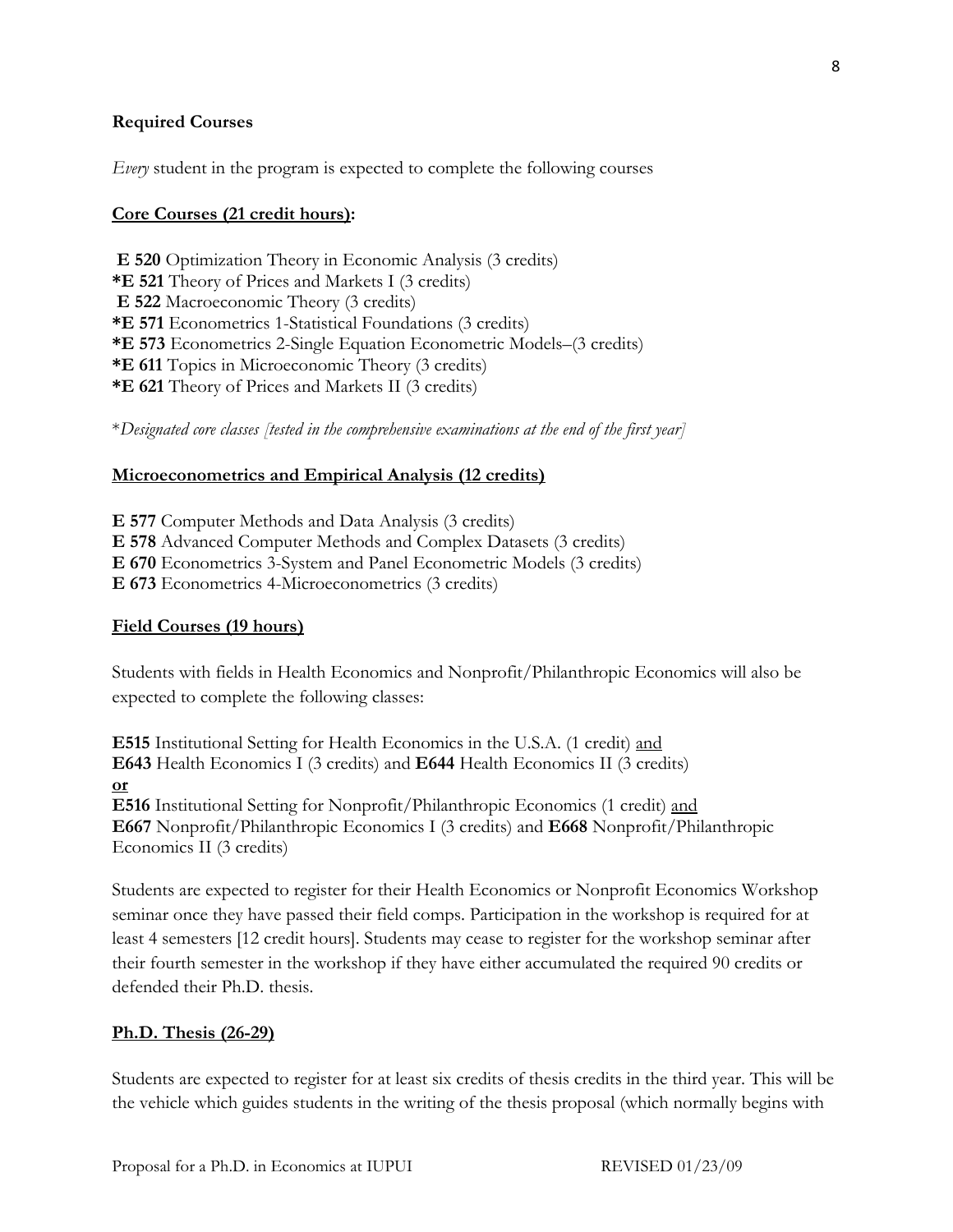the writing of a major paper) and the admission to candidacy. In the second year students will take the year-long course acquainting them with data sources and applied econometric methods for the analysis of these data; this will prepare them to write their thesis proposal. In the third year, students will enroll for at least three Ph.D. thesis credits [E809] in each semester. Students will spend the year writing their thesis proposal. Students who wish to finish the program within four years will need to take an additional 3 Ph.D. thesis credits in the second semester of their third year to initiate substantive work on the first of the three related essays that typically constitute a modern Ph.D. thesis in Economics. Following admission to candidacy which should normally happen soon after the third year of coursework, students will typically register for an added 17-23 Ph.D. thesis credits to complete the dissertation.

#### **Minor Area**

In addition to the formal coursework in Economics the prospective Ph.D. candidate must complete a structured minor in a related area. For those with a primary field in health economics, the minor should relate to the health and life sciences disciplines. A minor obtained in areas such as behavioral health sciences, biostatistics, environmental health sciences, epidemiology, or health policy and management would be highly appropriate. For those with a field in nonprofits/philanthropic economics, a logical minor would be found in Philanthropic Studies or in Nonprofits Management or any of the other Liberal Arts disciplines connected to the study of charitable behavior and nonprofit institutions. The minor must be approved by the student's Advisor or the graduate director of the program. The minor must contain a minimum of three graduate level courses (9) credits) in the chosen area and it must comply with the minor requirements of the respective department/unit. Typically departments require 12 credit hours for a Ph.D. Minor. In cases where it is appropriate, an interdepartmental minor can be arranged with the consent of the DGS. When appropriate, a student may, with the consent of his/her advisor and/or the DGS, substitute a research tool skill of at least 9 credit hours for the Minor. These research tool skills credits will count toward the 90 credit requirement as long as the courses are approved for graduate credit.

#### **The Comprehensive Examination**

Students must pass a written comprehensive examination on the Microeconomic Theory (E521, E611, E621) and Econometrics (E571, E573). This will be administered as two separate exams, a theory examination and an econometrics examination. This examination will be offered twice each summer. Students must take the examination in the summer following completion of the five courses. This is typically at the end of the first year. Students who enter the Ph.D. program with a Master's degree may not be required to take all five of these courses; in such cases, these students must take the comprehensive exams within one year from the date of entry to the program. The preparation and administration of the comprehensive examination will be overseen by the Graduate Examination Committee. This exam may be taken at most two times, and will result in one of two outcomes: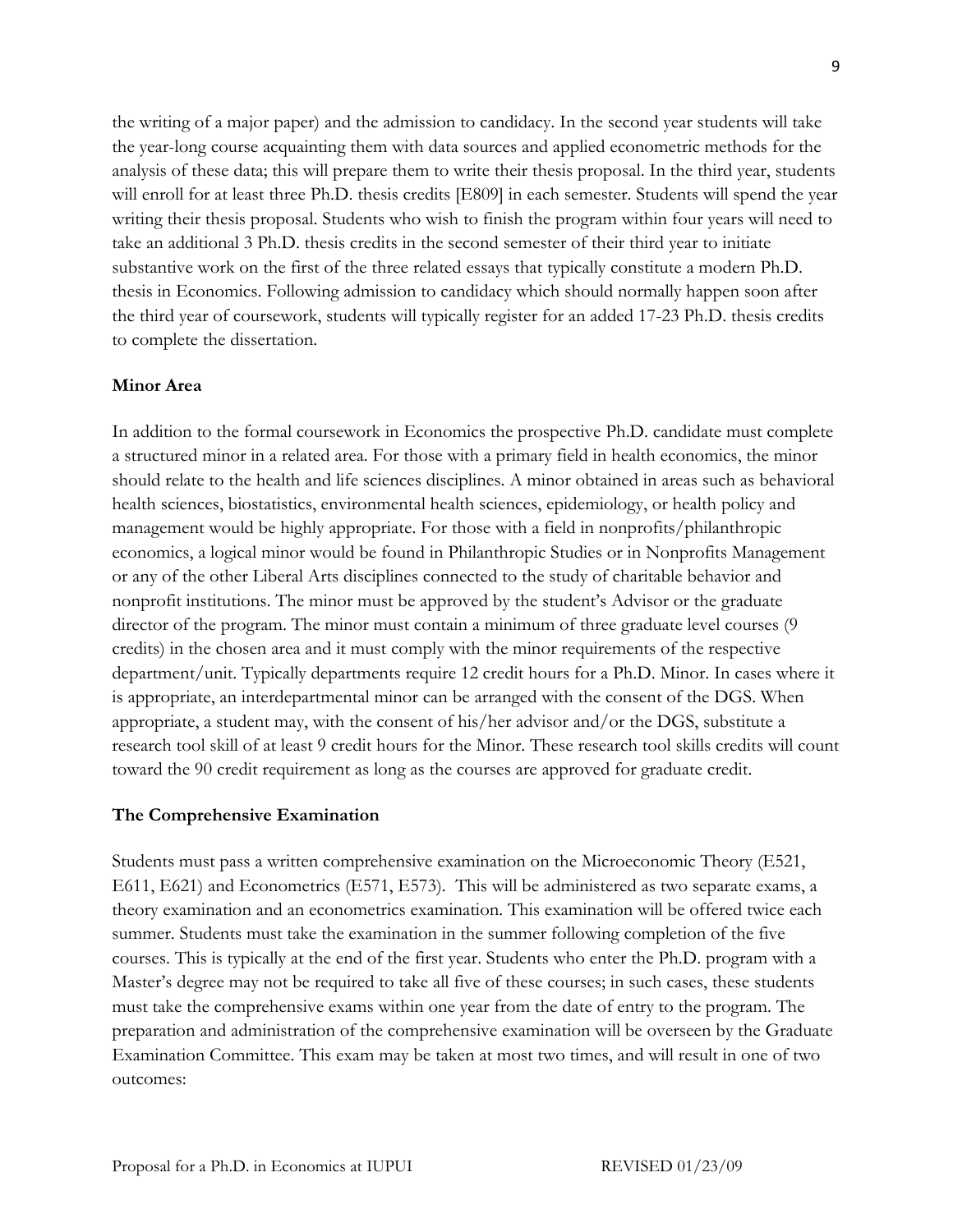1. Pass or better. The student has demonstrated fundamental understanding of the core theory and econometrics necessary for completion of the Ph.D. program.

2. Failure with an option to complete an M.A. in Economics. The student has demonstrated incomplete understanding of the core theory and econometrics necessary for completion of the Ph.D. program. Nevertheless, the student has demonstrated sufficient understanding to complete an M.A degree with additional credits of coursework (if necessary) to make up the required 30 credit hours of coursework for the M.A. degree. Such students will normally be able to complete the M.A. degree within 16 months of the start of the program on the same schedule as those who entered at the same time but elected to pursue an M.A. as a terminal degree.

# **Ph.D. Advisor**

After passing the Comprehensive Examinations, the prospective Ph.D. candidate must choose a primary research advisor. The choice of the advisor may reflect the area of interest to the student and may be chosen from any of the Graduate Faculty of the Economics Department.

# **Qualifying Examination**

All students must take a written examination that covers the primary fields of study and may, at the discretion of the DGS and the minor department, cover the minor subject as well. The qualifying examination is taken after the formal field courses are completed. Students who fail the qualifying examination are normally allowed to retake it only once. The qualifying examination must be passed at least eight months prior to the date the degree is awarded. In the ideal case it is completed by the summer after the third year in the program.

## **Admission to Candidacy**

Following the passing of the qualifying examination and the completion of all formal course work, the student's advisory committee will submit a Nomination to Candidacy Form to the University Graduate School. Upon approval of the dean, the student will be admitted to candidacy and awarded a Certificate of Candidacy.

## **Continuing Enrollment**

Students who have passed the qualifying examination must enroll each semester (excluding summer sessions) for any remaining required course work or dissertation credits. Once such students have accumulated 90 credit hours in completed course work and deferred dissertation credits, they must enroll for a minimum of 1 hour of graduate credit each semester until the degree is completed.

## **Dissertation and Research Committee**

Each doctoral student must write a dissertation which is an original contribution to knowledge and of high scholarly merit. Although work published by the student may be incorporated into the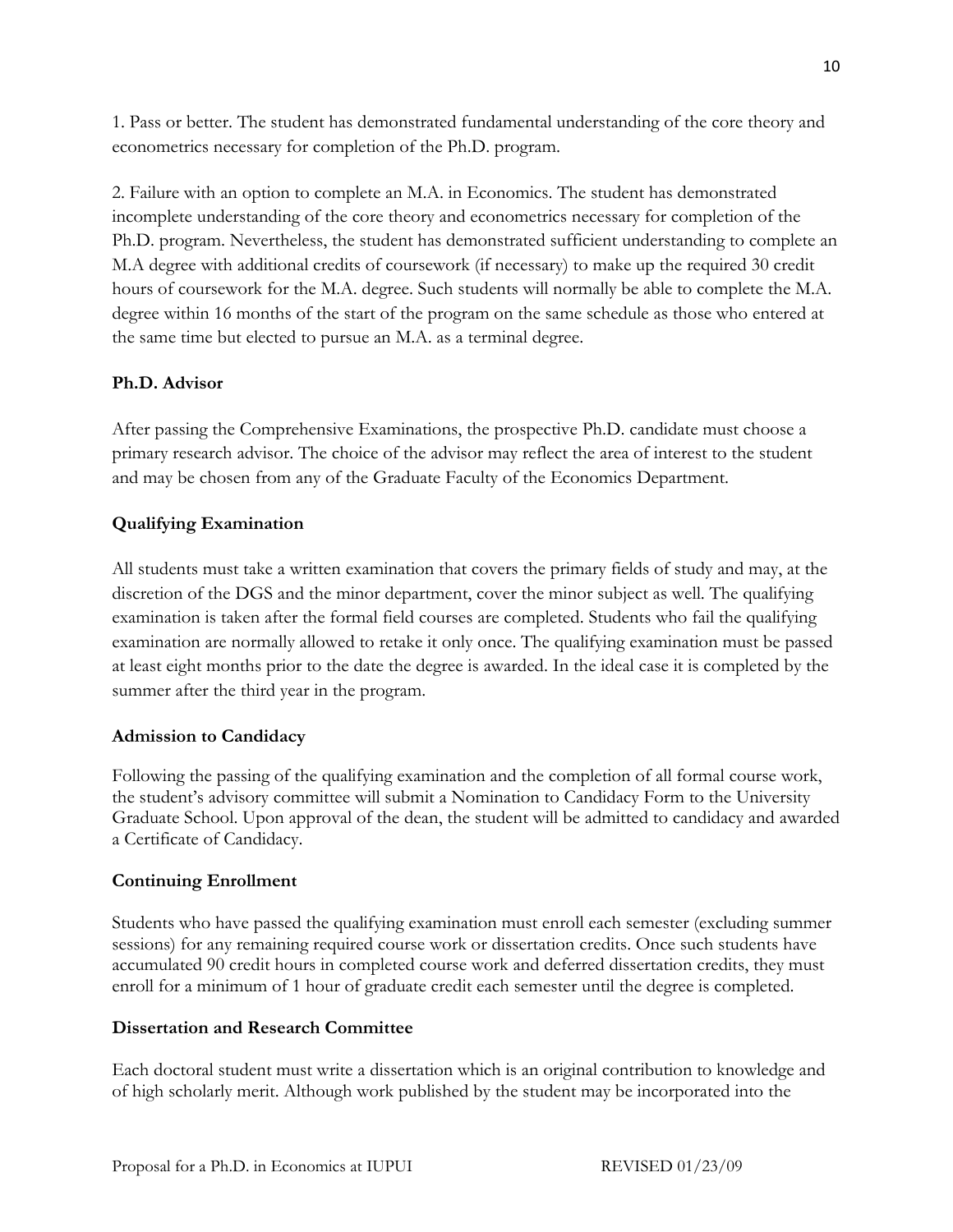dissertation, there must be a logical connection between all components of the dissertation and these must be integrated in a rational and coherent fashion. The dissertation is written under the supervision of a research director and a research committee. It is the responsibility of this committee to determine the kind and amount of published material which may be included in a dissertation.

To initiate research for the dissertation, the student chooses a professor who will agree to direct the dissertation. A research committee will then be formed consisting of the Research Director (who typically serves as chairperson); two or more additional faculty members from the major department; and a representative from the minor department. In the event the dissertation does not involve the area of the minor or if research tool skills are substituted for the minor, the major department may request, with the consent of a minor field representative (if a minor was taken) the substitution of a representative from some other field more appropriate to the topic of the dissertation. The committee has the responsibility of supervising the research, reading the dissertation and conducting the final examination at the defense. The committee will assure that all of the technical requirements of the Graduate School are satisfied by the student.

#### **Dissertation Prospectus and Defense of the Dissertation**

Details of the defense process are laid out in the Graduate School Bulletin. The Research Committee will ensure that the proper procedures are followed.

#### **Sample Program**

The following sample plan of study is an illustration of courses taken by a full-time student with a field in Health Economics and a 12 credit minor who intends to finish the program in four years. A student with a field in Nonprofits/Philanthropic Economics would take a similar program except that in the first year a course on the Institutional Setting for Nonprofit/Philanthropic Economics in the U.S. would be taken; in the second year, a two-course sequence in Nonprofits Economics and in the third and subsequent years, workshops in Nonprofits Economics would be substituted. Although virtually every Economics program in the United States is designed, like this one, to permit Ph.D. students to complete the program within four years, it has become the norm that students typically take five years to complete the degree. That is likely to be the case with our program as well. Nevertheless we have designed our program to be rigorous but focused, and to specifically move the student along through the research process to the preparation and completion of the Thesis.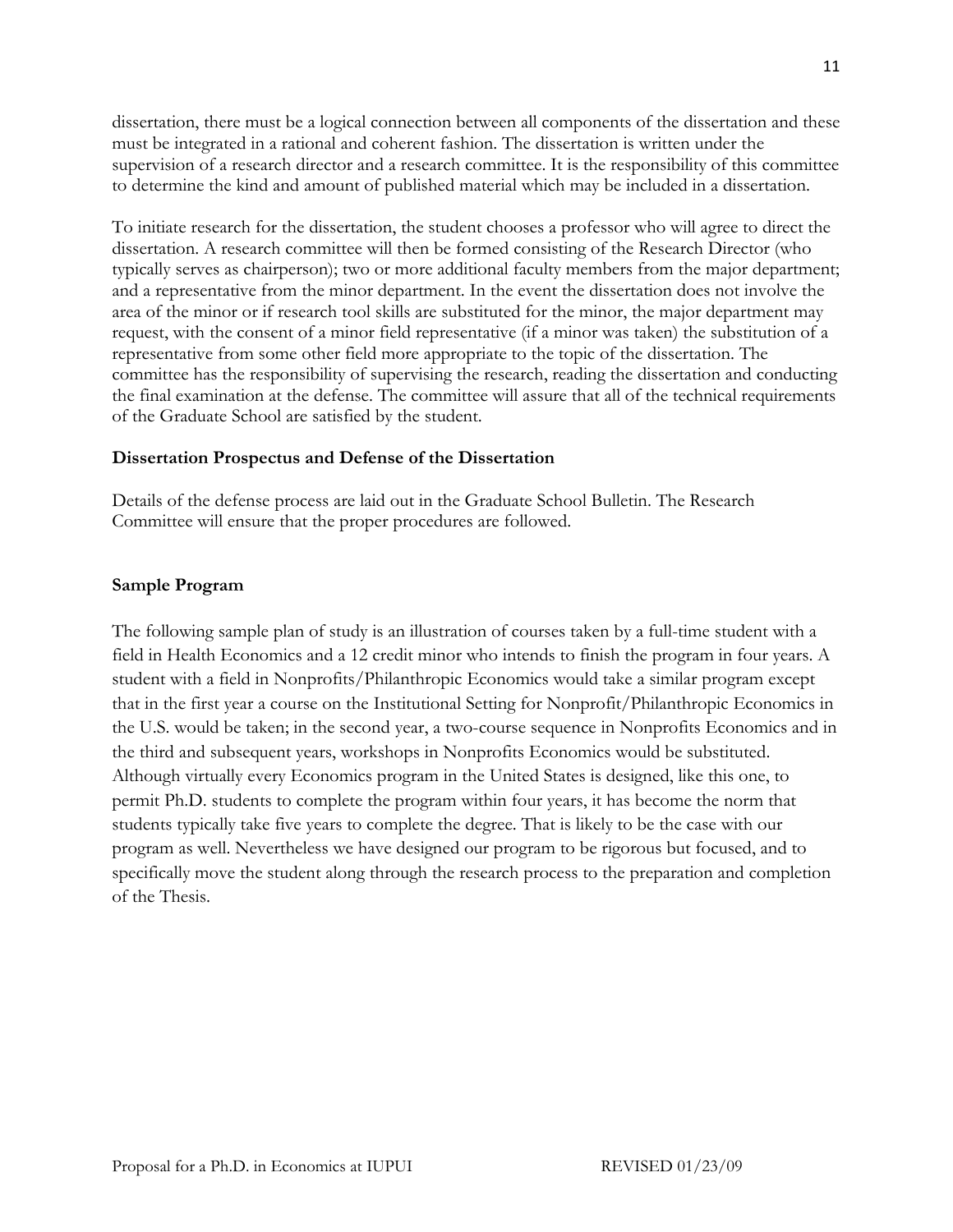# • **First Semester [10 credits]**

E 515 Institutional Setting for Health Economics in the U.S. (1 credit) E 520 Optimization Theory in Economic Analysis (3 credits) E 521 Theory of Prices and Markets I (3 credits) E 571 Econometrics 1-Statistical Foundations (3 credits)

## • **Second Semester [12 credits]**

E 522 Macroeconomic Theory (3 credits) E 573 Econometrics 2-Single Equation Econometric Models (3 credits) E 611 Topics in Microeconomic Theory (3 credits) E 621 Theory of Prices and Markets II (3 credits)

## • **Summer between second and third semesters:**

**Comprehensive Examinations**—Taken at the end of the first year in the program; those passing may continue for the Ph.D.; others may either finish an M.A. degree or leave the program.

## • **Third Semester [12 credits]**

E 577 Computer Methods and Data Analysis (3 credits) E 670 Econometrics 3-System and Panel Econometrics Models (3 credits) E 643 Health Economics 1 (3 credits) Minor (3 credits) *{Minors for the Health Economics concentration will typically involve courses in biostatistics, decision theory, epidemiology, or health management}* 

## • **Fourth Semester [12 credits]**

E 578 Advanced Computer Methods and Complex Datasets (3 credits) E 644 Health Economics 2 (3 credits) E 673 Econometrics 4-Microeconometrics (3 credits) Minor (3 credits)

## • **Fifth Semester [9 credits]**

E 744 Seminar/Workshop in Health Economics (3 credits) E 809 Ph.D. Thesis (3 credits) Minor (3 credits)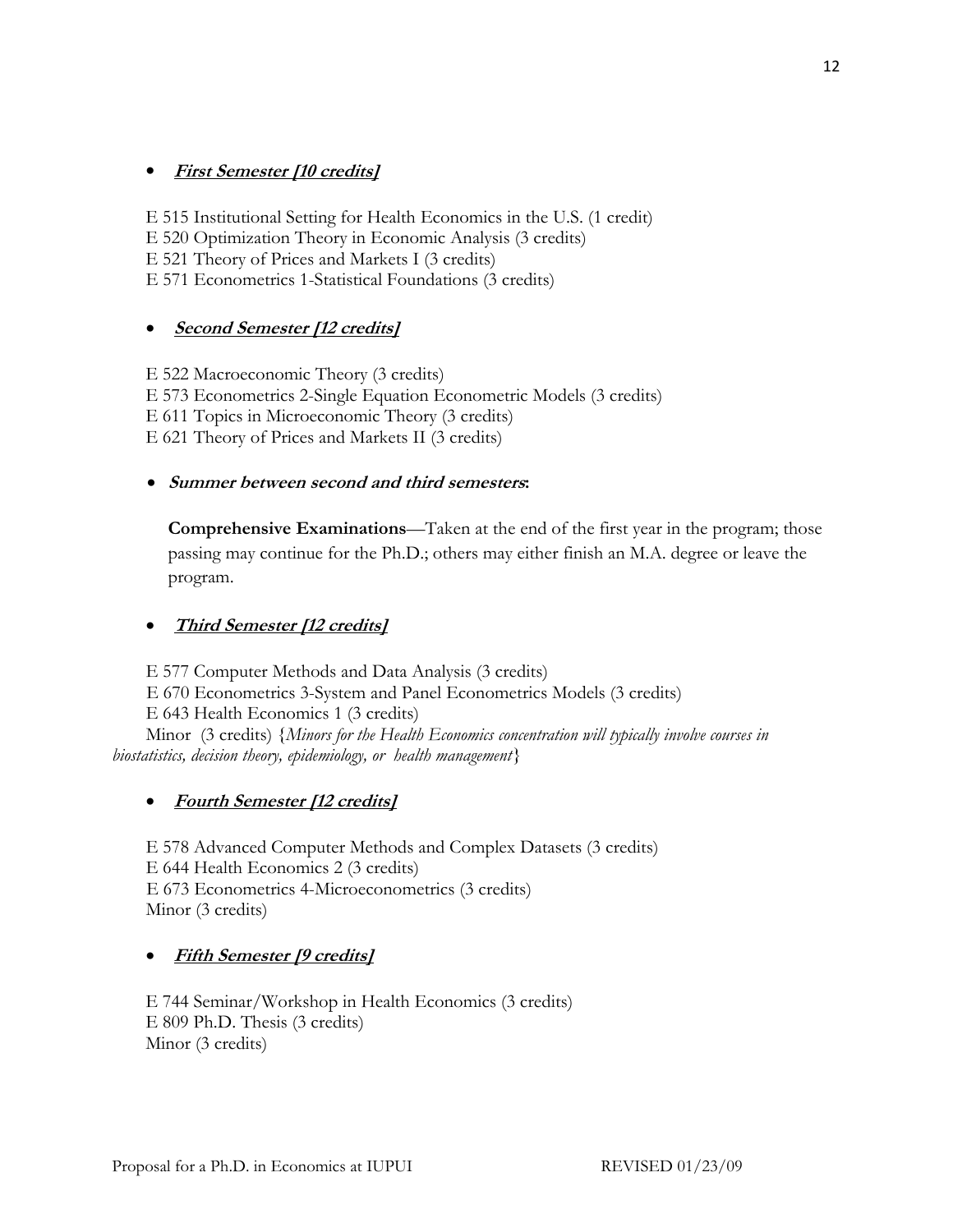# • **Sixth Semester [12 credits]**

E 744 Seminar/Workshop in Health Economics (3 credits) \*\*E 809 Ph.D. Thesis (6 credits) Minor (3 credits)

\*\* *Students who wish to graduate within four years must take six Ph.D. thesis credits this semester in order to complete the preparation for the Thesis proposal and initiate work on the first essay for their Thesis.* 

# • **Summer between sixth and seventh semesters:**

**Qualifying Examination**—Students are expected to pass a Qualifying Examination in their Primary Field by the end of the third year.

# • **Seventh Semester (12 credits)**

E 744 Seminar/Workshop in Health Economics (3 credits) E 809 Thesis (Ph.D.) (9 credits)

# • **Eighth Semester [12 credits]**

E 744 Seminar/Workshop in Health Economics (3 credits) E 809 Thesis (Ph.D.) (9 credits)

## **Courses**

The required courses for the program are listed on the page following. Course descriptions are in Appendix A3. In the second column of the table, we use the abbreviations  $\bf{R}$  for courses that are required of all students; **RH** for courses required of Health Economics students; and **RN** for courses required on Nonprofits/Philanthropic Economics students.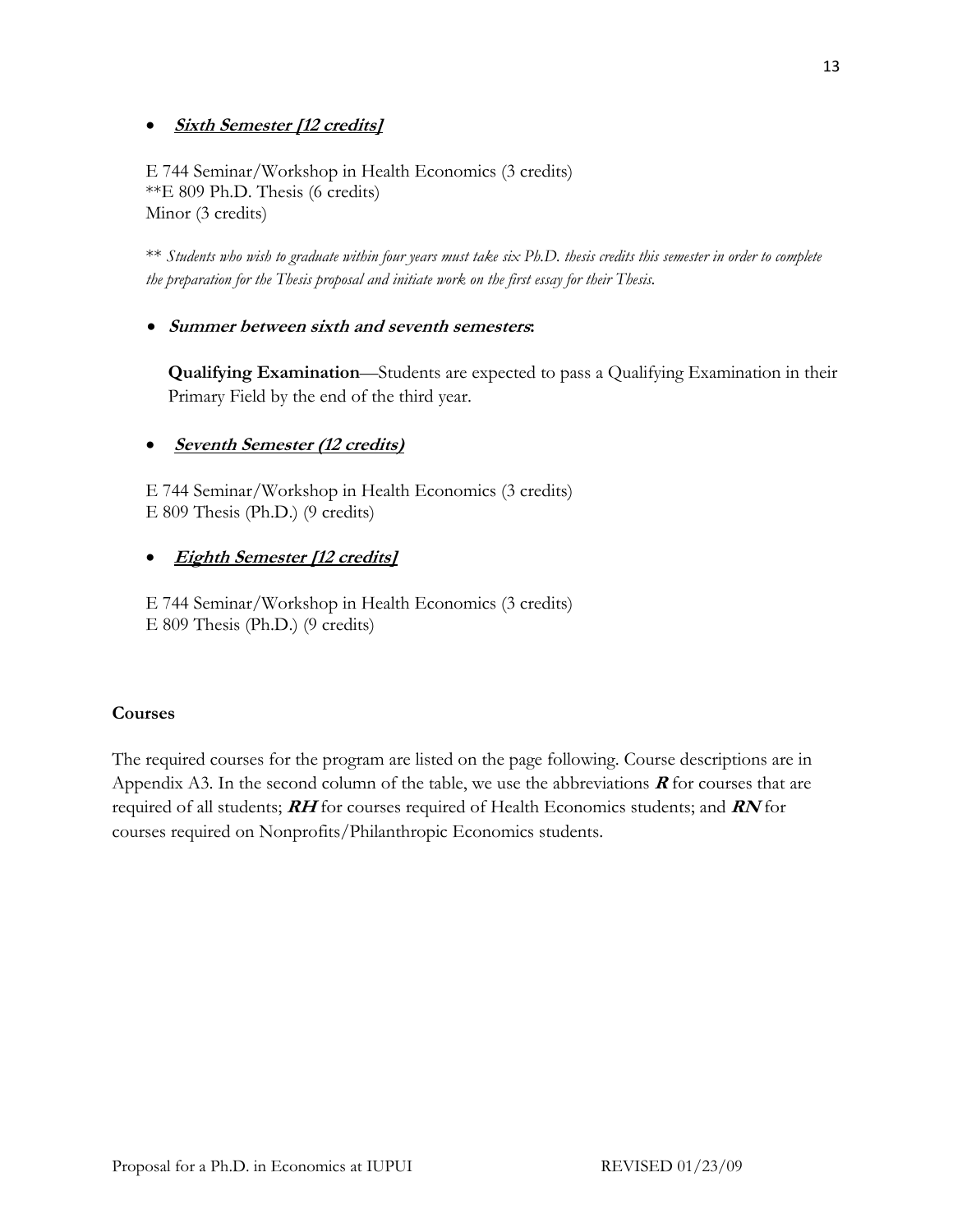| Course Number and Title                                    | Credit         | Required    | Current       |
|------------------------------------------------------------|----------------|-------------|---------------|
|                                                            | Hours          | for all or  | Course or     |
|                                                            |                | for field?  | New?          |
| E515 Institutional Setting for Health Economics in         | $\mathbf{1}$   | <b>RH</b>   | N             |
| the U.S.A.                                                 |                |             |               |
| E516 Institutional Setting for                             | $\mathbf{1}$   | <b>RN</b>   | $\mathbf N$   |
| Nonprofits/Philanthropic Economics                         |                |             |               |
| E 520 Optimization Theory in Economic Analysis             | 3              | $\mathbf R$ | C             |
| E 521 Theory of Prices and Markets I                       | $\overline{3}$ | $\mathbf R$ | $\mathcal{C}$ |
| E 522 Macroeconomic Theory                                 | $\overline{3}$ | $\mathbf R$ | $\mathcal{C}$ |
| E 571 Econometrics 1-Statistical Foundations               | $\mathfrak{Z}$ | $\mathbf R$ | $\mathcal{C}$ |
| E 573 Econometrics 2-Single Equation Econometric<br>Models | $\overline{3}$ | $\mathbf R$ | $\mathcal{C}$ |
| E 577 Computer Methods and Data Analysis                   | $\overline{3}$ | $\mathbf R$ | $\mathbf N$   |
| E 578 Advanced Computer Methods and Complex<br>Datasets    | $\overline{3}$ | $\mathbf R$ | $\mathbf N$   |
| E 611 Topics in Microeconomic Theory                       | $\mathfrak{Z}$ | $\mathbf R$ | $\mathbf N$   |
| E 621 Theory of Prices and Markets II                      | 3              | $\mathbf R$ | $\mathcal{C}$ |
| E643 Health Economics I                                    | $\overline{3}$ | <b>RH</b>   | N             |
| E644 Health Economics II                                   | $\overline{3}$ | <b>RH</b>   | ${\bf N}$     |
| E667 Nonprofit/Philanthropic Economics I                   | 3              | <b>RN</b>   | $\mathbf N$   |
| E668 Nonprofit/Philanthropic Economics II                  | 3              | <b>RN</b>   | N             |
| E 670 Econometrics 3-System and Panel                      | $\overline{3}$ | R           | N             |
| Econometric Models                                         |                |             |               |
| E 673 Econometrics 4-Microeconometrics                     | $\mathfrak{Z}$ | $\rm R$     | $\mathcal{C}$ |
| E 744 Seminar/Workshop in Health Economics                 | 3              | RH          | N             |
| E765 Seminar/Workshop in Nonprofits/Phil. Econ.            | $\overline{3}$ | <b>RN</b>   | N             |
| E800 Research in Economics                                 | Cr. Arr.       | R           | $\mathcal{C}$ |
| $E$ 809 Thesis (Ph.D.)                                     | Cr. Arr.       | R           | $\mathcal{C}$ |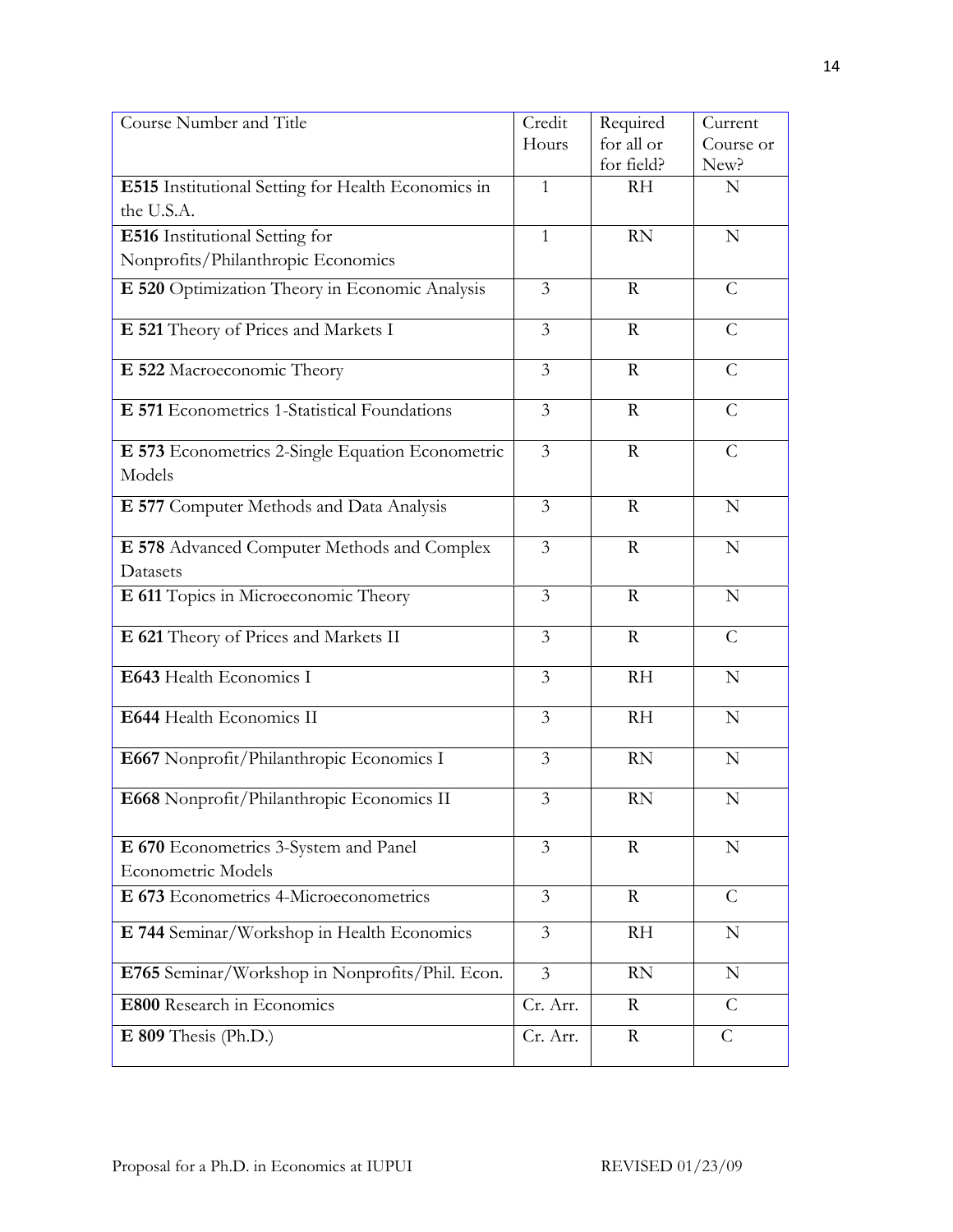Students who successfully complete this program will receive an Indiana University degree of Doctor of Philosophy (Ph.D.) in Economics, from the School of Liberal Arts at Indiana University Purdue University Indianapolis (IUPUI).

## **CIP Code**

Proposed CIP Code: 45.0601

#### **Program Administrators and Faculty**

#### **Program Administration**

The IUPUI Ph.D. program in Economics will be offered as an Indiana University degree and will be administered by the IUPUI Department of Economics within the School of Liberal Arts. The Chair of the Department of Economics will serve as its Principal Administrator, with the assistance of the Director of Graduate Studies-Graduate Programs. Once the program is approved it is expected that the current Director of Graduate Studies will become the Director of Graduate Studies-Doctoral Program and a new faculty member will be identified to become Director of Graduate Studies-Terminal Masters Program

Paul S. Carlin, Chair, Department of Economics, IUPUI, Professor of Economics, Ph.D., Economics, 1985, University of Pittsburgh. Principal Administrator.

Anne Beeson Royalty, Director of Graduate Studies, Department of Economics, IUPUI, Associate Professor of Economics, Ph.D. Economics, 1993, Yale University. Co-Administrator.

#### **Committees**

The administration of the program's academic affairs will be overseen by the program's faculty and will be facilitated through standing committees, such as an Admissions Committee, a Curriculum Committee, and a Qualifying Examination Committee.

## **Graduate Faculty in Economics [Research Areas in brackets]:**

- ♦ Marc Bilodeau, Associate Professor, Ph.D., Economics, 1990, University of Western Ontario, Canada. [Nonprofit/Philanthropic Economics, Applied Microeconomic Theory].
- ♦ David Bivin, Professor, Ph.D., Economics, 1980, Purdue University. [Macroeconomics, Time Series Econometrics].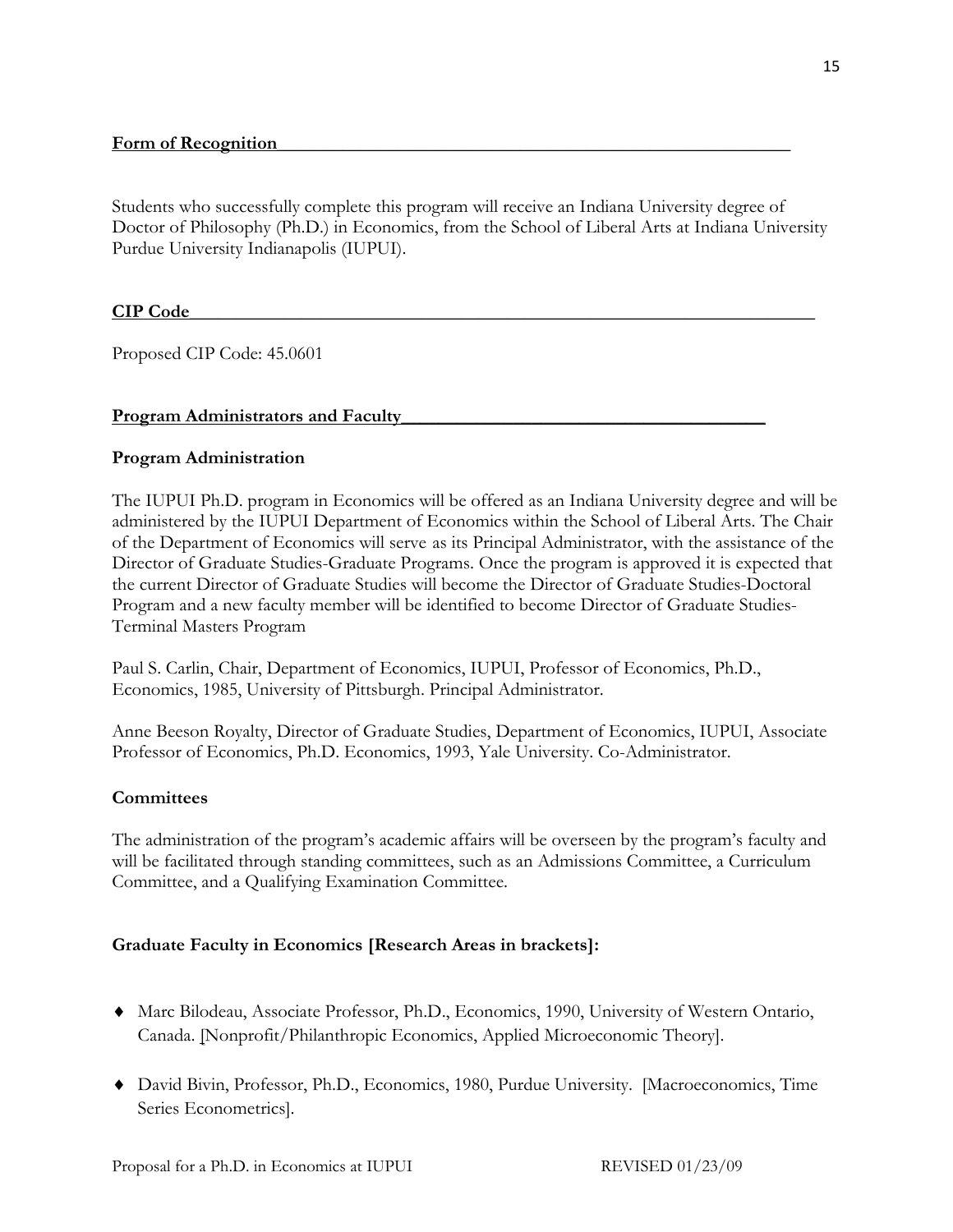- ♦ Paul S. Carlin, Professor, Ph.D., Economics, 1985, University of Pittsburgh. [Labor and Family Economics; Empirical Microeconomics].
- ♦ Subir K. Chakrabarti, Professor, Ph.D., Economics, 1985, University of Iowa. [Microeconomic Theory, Game Theory].
- ♦ Gwendolyn C. Morrison, Associate Professor, Ph.D., Economics, 1996, University of York, U.K. [Health Economics, Experimental Economics].
- ♦ Una Okonkwo Osili, Associate Professor, Ph.D., Economics, 1999, Northwestern University. [Development Economics, Nonprofit/Philanthropic Economics, Empirical Microeconomics].
- ♦ Peter Rangazas, Professor, Ph.D., Economics, 1983, Indiana University (Bloomington). [Economic Growth, Dynamic Models and Calibration].
- ♦ Patrick Rooney, Professor, Ph.D., Economics, 1987, University of Notre Dame. [Nonprofit/Philanthropic Economics, Labor Economics].
- ♦ Anne Beeson Royalty, Associate Professor, Ph.D., Economics, 1993, Yale University. [Health Economics, Empirical Microeconomics].
- ♦ Steven Russell, Professor, Ph.D., Economics, 1989, University of Minnesota. [Macroeconomic and Monetary Theory].
- ♦ Robert Sandy, Professor, Ph.D., Economics, 1977, Michigan State University. [Labor Economics, Empirical Microeconomics, Empirical Health Economics].
- ♦ Martin Spechler, Professor, Ph.D. Economics, 1971, Harvard University. [Economics of Central Asia, Comparative Economic Systems].
- ♦ Richard Steinberg, Professor, Ph.D., Economics, 1984, University of Pennsylvania. [Nonprofit/Philanthropic Economics, Applied Microeconomic Theory].
- ♦ Mark O. Wilhelm, Professor, Ph.D. Economics, 1990, New York University. [Nonprofit/Philanthropic Economics, Applied Microeconometrics].
- ♦ Ye Zhang, Assistant Professor, Ph.D., Economics, 2007, University of Maryland. [Labor Economics, Applied Microeconometrics].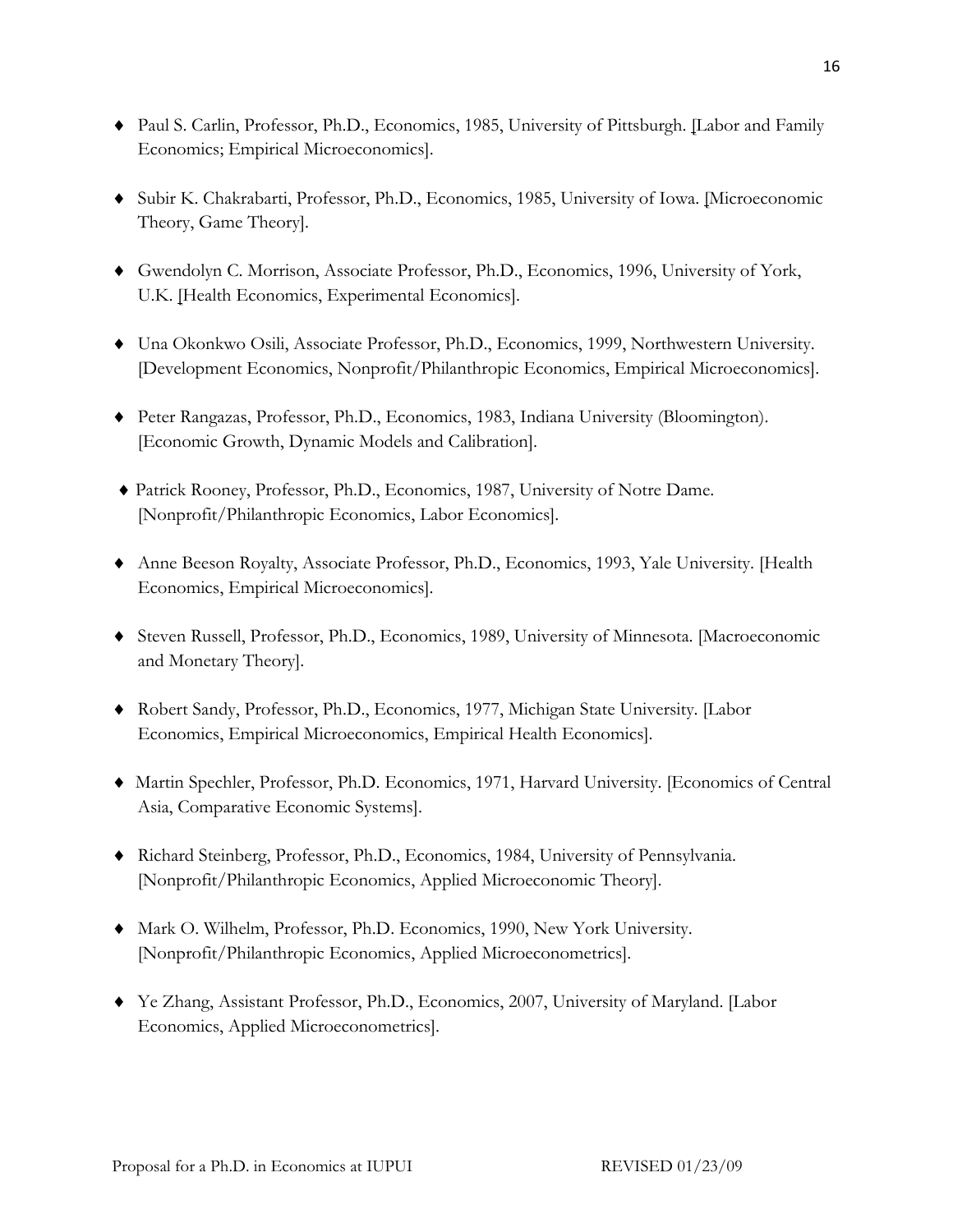- ♦ **NEW Econometrician\* (Open Rank) [Expansion position]**
- ♦ **NEW (Applied) Microeconomic Theorist\* [Replacement position]**
- ♦ **NEW Health Economist\* (Open Rank) [Replacement position]**
- ♦**NEW Health Economist [Expansion position]**

# **Needed Learning Resources**

The proposed Ph.D. program in Economics will be facilitated by the relevant teaching and learning resources already existing at IUPUI in the School of Liberal Arts and will require no additional State investments for its implementation. The IUPUI Department of Economics offers an Indiana University M.A. program in economics and it has, therefore, most of the necessary administrative infrastructure to support the administration of a new doctorate degree program in economics. The School of Liberal Arts is currently offering Master's degree programs in several fields and a Ph.D. in Philanthropic Studies. Incremental fee income, enrollment change funding, and increased cost recovery income will cover the incremental costs associated with the new program.

The Economics (terminal) M.A. program has been quite successful in generating support for graduate students so that an unusually high level of student support is currently available to M.A. candidates. Reorienting some of this support toward the Ph.D. program will help to provide the support needed for Ph.D. students without reducing support for M.A. students below that which is normally available to (terminal) M.A. students in economics. The proposed program is largely built on existing resources (both curricular and faculty talents and expertise), and therefore will not divert any resources away from undergraduate education on the IUPUI campus. At present, Economics still relies heavily on part-time instructors to deliver education in economics to our undergraduates. Hence this program and the presence of more advanced graduate students in economics should enhance the undergraduate education in economics on our campus by allowing for the replacement of some part-time instructors by graduate teaching assistants/fellows.

The Department currently has a small group office space for the Research Assistants in its M.A. program in Economics. The removal of several Cavanaugh Hall offices (Bursar, Financial Aid, Registrar and Bookstore) after completion of the new Campus Center makes space somewhat less constrained in the building that houses the Economics department, Cavanaugh Hall. The additional space should enable the School of Liberal Arts to assign a larger group space for Research Assistants and Teaching Assistants. Successful funded grant activity has generated indirect cost recovery sufficient to enable the School and the Department to support an active research seminar series and to provide the high level computing power necessary for advanced training in economics. In

<sup>\*</sup> The School of Liberal Arts has authorized searches for these positions with the Econometrics and Health Economics searches to be conducted with rank open. The searches for three positions are to be successfully concluded before the first class of students enters the program. The fourth new economist can be hired after the first class enters but before their second year in the program.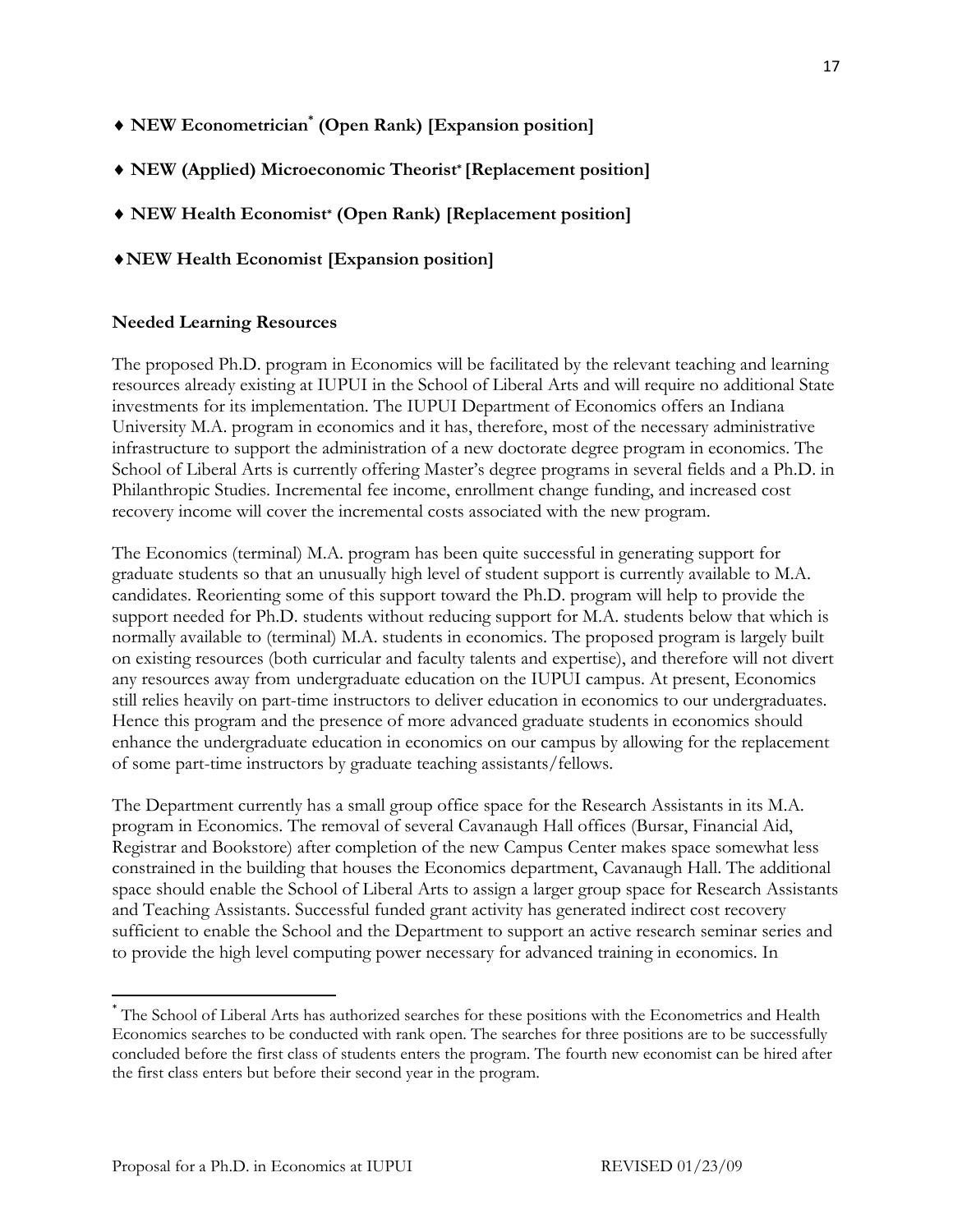addition, of course, faculty and advanced graduate students have access to supercomputer capabilities at Indiana University. Finally, the physical and online holdings of the IUPUI University Library, the Ruth Lilly Medical Library, and the Joseph and Matthew Payton Philanthropic Studies Library are generally sufficient to support the program. The one area that needs to be addressed is due to the challenges that all American university libraries are currently facing with respect to high cost online journal subscriptions. The IUPUI Library has indicated that online journals in economics constitute a budgetary challenge; the campus, school and department will be working to resolve this challenge.

# **C. Program Rationale**

#### *Health Economics.*

Health economists develop mathematical and statistical models used to explain various aspects of the health sector. The health care industry tends to be highly regulated by the government and the government is a large payer through Medicare, Medicaid, and the Veteran's Administration programs. In the private sector, health insurance dominates the payment options with health maintenance organizations managing much of the care. Many other societies utilize universal healthcare which faces rationing and physician recruitment and retention issues. The U.S. uses a variety of private schemes which wind up with substantial numbers of individuals choosing to selfinsure. These multi-faceted relationships between the consumer of health services, the provider of health services and the payment scheme create a complex incentive structure that benefits from economic analysis. Effective health care policy must adequately address issues such as asymmetric information, moral hazard and adverse selection. Furthermore microeconomic evaluation of individual treatments in terms of cost and consequences is increasingly mandated by health care systems. Health Economists conduct cost-benefit analyses of pharmaceutical products and costeffectiveness studies of various medical treatments. Health economics often uses mathematical models to synthesize data from biostatistics and epidemiology for support of medical decisionmaking, both for individuals and for wider health policy. As these areas are developed further, they will require increasingly sophisticated economic expertise in their support, and few grant applications in health services and evaluation can be approved today without appropriate and frequently extensive involvement of a health economist.

#### *Nonprofit/Philanthropic Economics*.

Nonprofit/philanthropic economics encompasses the study of various non-market organizational forms, known as nonprofit or not for-profit organizations, non-governmental organizations (NGOs), or charitable trusts, as well as organizations sharing characteristics of both for-profits and nonprofits such as consumer cooperatives, micro-credit banks, social-entrepreneurial firms, and worker-managed firms. It also covers a variety of other-regarding behaviors, including donating, volunteering, informal helping, and blood and organ donation, and the consequences of such behavior for the development of social networks of trust or reciprocity. In essence, Nonprofit/Philanthropic Economics concerns private action for the public good. Nonprofit/Philanthropic Economists study topics such as: (i) whether nonprofit enterprises differ in behavior and efficiency from for-profit or government operated enterprises in the same industry; (ii) how should antitrust and other regulatory policies, designed for profit-making entities be applied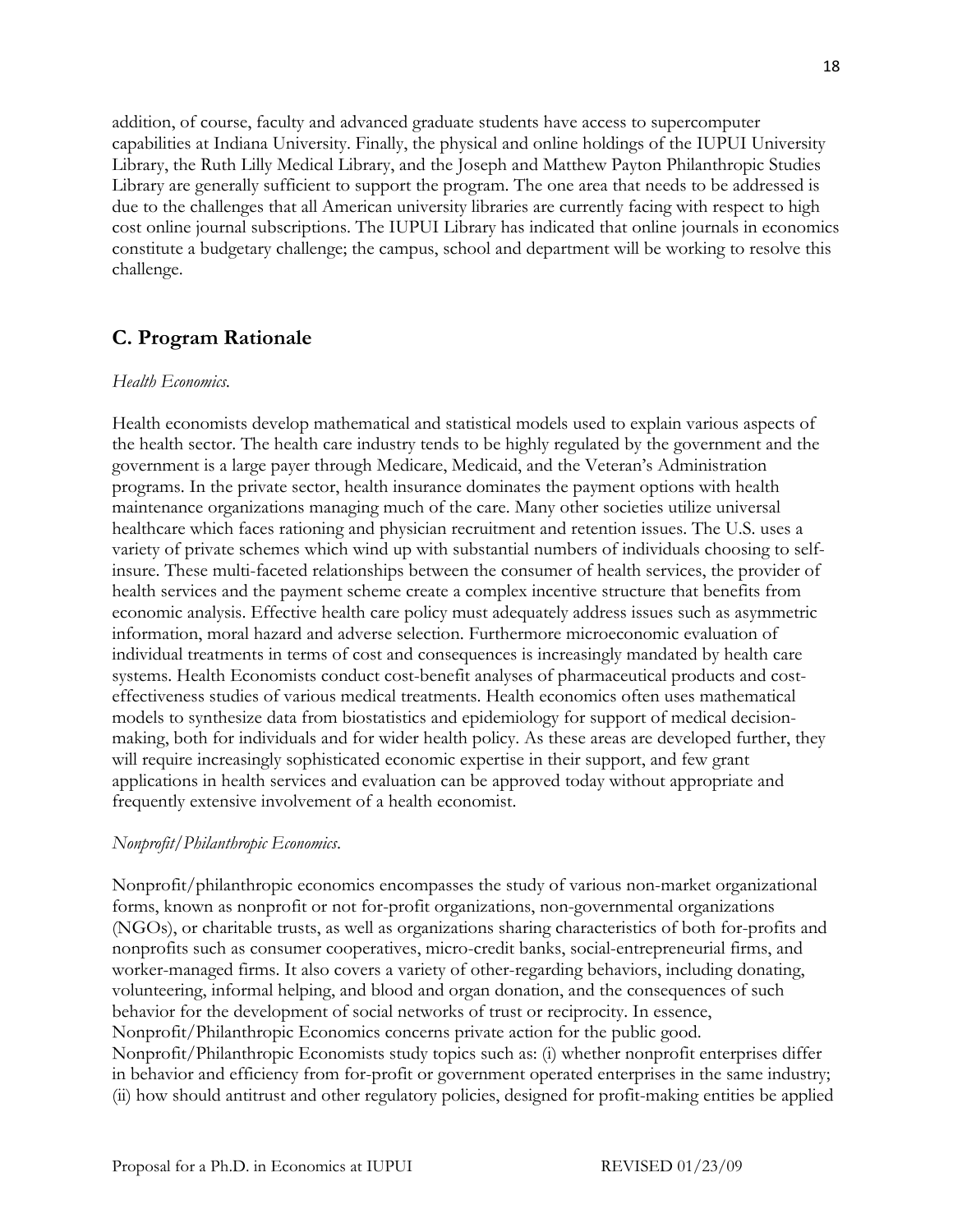to not-for-profit firms; (iii) how to solve the 'free-rider' problem in the collective private provision of public goods; (iv) whether charitable donations should be tax deductible and whether nonprofit entities should be exempt from various taxes; and (v) how compensation, incentives, and discrimination vary between the for-profit and not-for-profit sectors.

#### **Institutional Factors**

Although economists are concentrated in the Economics Department at IUPUI, there are also economists in other schools, notably SPEA and the Kelly School of Business. One of our health economists is also a Regenstrief Institute Investigator. The campus already has several units and centers with substantial research strength and expertise in statistics, biostatistics and other related areas. There are currently two health economists in SPEA and two health economists in the Economics Department; the School has also authorized a search with rank open for another health economist for the Department of Economics. The five economists associated with the Philanthropic Studies program in the IU Center on Philanthropy at IUPUI all have their home department in Economics.

The IUPUI Department of Economics has fifteen Ph.D. level tenure stream faculty members, including 2 members with expertise in the area of health economics. The Department has offered a graduate program leading to the Master's degree in Economics since 1993. To date, more than 80 applied economists have been trained in this program. Some of those have pursued the doctorate degree in economics or a related field following completion of the M.A. degree, but most have found employment either in the Indianapolis area or nationally in employment areas such as government, finance, and market research. There is a substantial need for PhD trained health economists who can participate as Principal Investigators (PI's) and Co-PI's on grant applications; M.A. economists cannot fill this need. Hence few of our M.A. graduates have found employment in the health sector. Nevertheless, the availability of such a program at IUPUI has helped retain many of these students in the state. It is also worth noting that many of these Master's program graduates, who are locally bound for personal or employment and professional reasons, were initially interested in having Ph.D. level training in economics. However, in the absence of any venues for such an advanced degree program in the Indianapolis area, some of them instead pursued the Masters' degree program in applied economics, while other prospective students have left Indiana to pursue a Ph.D. degree in economics at other universities in urban areas outside the state, thus contributing to the brain drain from Indiana.

A Ph.D. program in Economics will help solidify the existing strength in research excellence in health economics and related areas such as biostatistics and health services research. As mentioned earlier, the proposed Ph.D. program in Health Economics and Nonprofit/Philanthropic Economics will be facilitated entirely by the relevant resources already existing at IUPUI and will require no additional state investments for its implementation. The new degree will result in increased collaborations among the health economics researchers in the Department of Economics and the health economics/health services researchers in SPEA and the Regenstrief Institute, while at the same time providing an array of research and specialization opportunities for the students and faculty involved. The Department of Economics is well positioned to build a successful Ph.D. program in Economics at IUPUI. The basic academic infrastructure already exists – a successful Master's level program in Economics, a critical number (15) of Ph.D. faculty members along with one search in process for a senior level hire in health economics and School commitments to (i) fill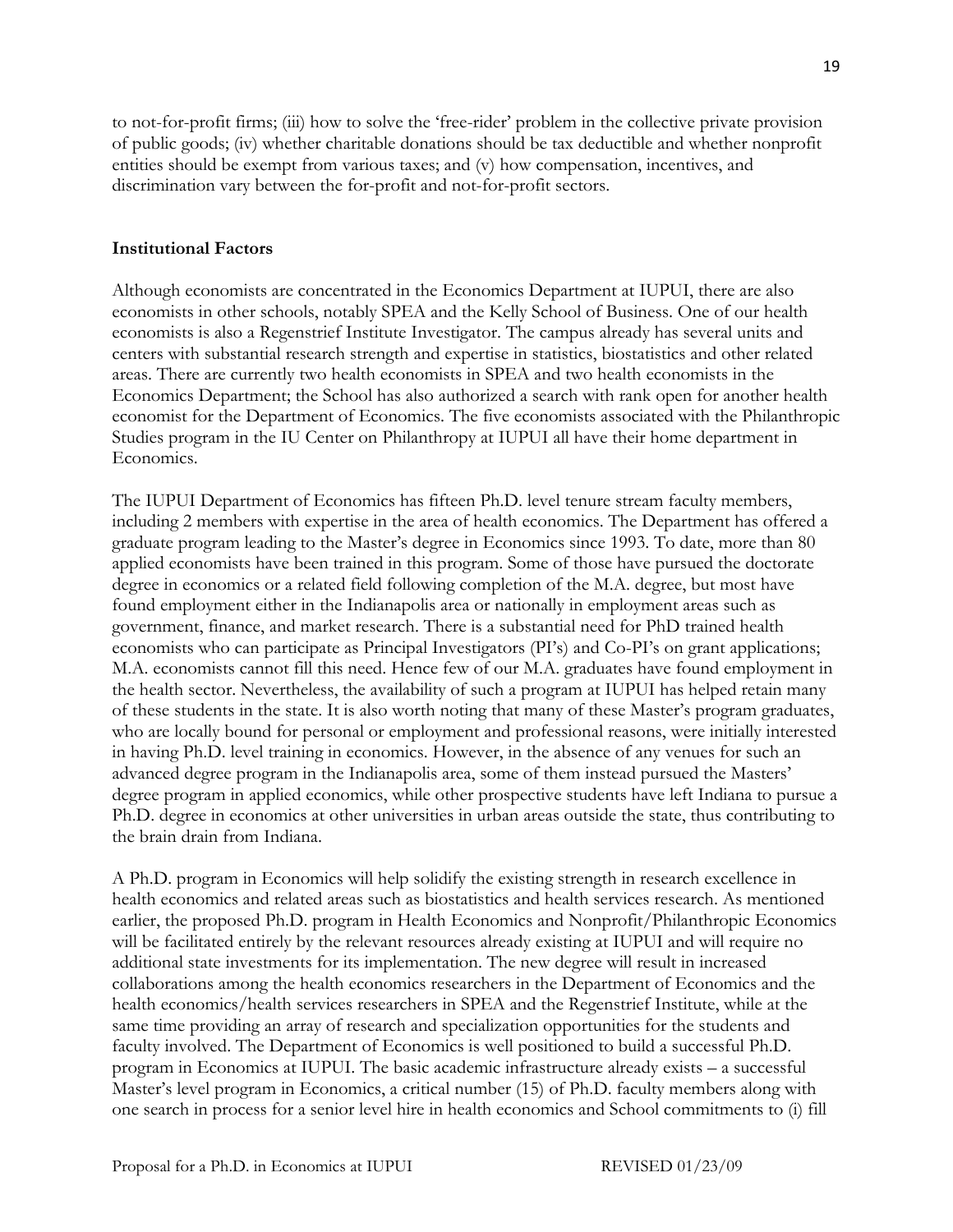two slots which were not filled after the faculty members involved left to pursue other opportunities outside Indiana; and (ii) allocate resources so that additional faculty can be hired with appropriate specializations for the proposed PhD program, bringing the total complement of PhD level faculty to about 20. These additional tenure stream hires are expected to be in health economics, microeconometrics, microeconomic theory (for the new core course in microeconomics focusing on information economics, contract theory and so on), and/or in nonprofit/philanthropic economics. The Department also anticipates the likely retirement of four faculty members between now and 2013; the department expects that their replacements will enhance the robustness of course coverage in core and primary Ph.D. field areas.

# **Local and State-wide Factors**

Indianapolis and Indiana have identified the life sciences as a major focus of its economic development efforts in the 21st century. Indiana BioCrossroads was created as a partnership between leading research, academic and economic development organizations in 2002 with the specific objective of making Indiana a world-class center for health and life sciences. A recent report from BIO/Battelle ranked the Indianapolis area as the ninth largest region in the U.S. for bioscience jobs at 24,051, ahead of the San Diego, Washington, D.C., Seattle, and Atlanta areas. BIO/Battelle's regional report showed Indiana as one of the top four states in the number and concentration of life sciences-related jobs.

With nearly 900 existing companies, the \$13.6 billion life sciences industry of Central Indiana employs more than 80,000 workers in medical, biomedical and biotechnology; pharmaceuticals; medical devices and instruments; hospitals and laboratories; food and nutrition; organic and agricultural chemicals; and in related research, testing and development enterprises. Indiana is home to world-class companies such as Eli Lilly & Company, Roche Diagnostics, Dow AgroSciences, Clarian Health Partners, WellPoint/Anthem, Cook Group, Guidant, Hill-Rom, Zimmer Inc. and Covance, among others as well as major public research universities, including Indiana University at Bloomington, Purdue University at West Lafayette and IUPUI with its medical center and the state's only medical school.

This positioning of the life sciences as the heart of Indiana's economic development efforts is expected to continue. According to the *Biocrossroads 2007 Report*, Indiana expects to add 40,000 new jobs in the life sciences industry between 2007 and 2012. Much of this growth will be in the arc formed by West Lafayette, Indianapolis and Bloomington and relies on a vibrant partnership between Purdue University (West Lafayette), Indiana University (Bloomington), and IUPUI (Indianapolis). Part of the engine of growth for this enterprise is the continued ability of the Indiana University School of Medicine and its partners to secure major research grants and that ability depends, increasingly on an ability to assess the economic as well as the health benefits of alternative treatments and health programs and policies. Health Economists are a necessary part of a successful life sciences strategy. The initiatives to grow the life sciences industry will substantially increase the demand in Indiana for highly qualified and well trained health economists.

These new hires anticipated in health economics, along with the health economists now in the Economics Department, and those at IUPUI in SPEA and the Regenstrief Institute in the School of Medicine will create a critical mass of health economics researchers. The weekly health economics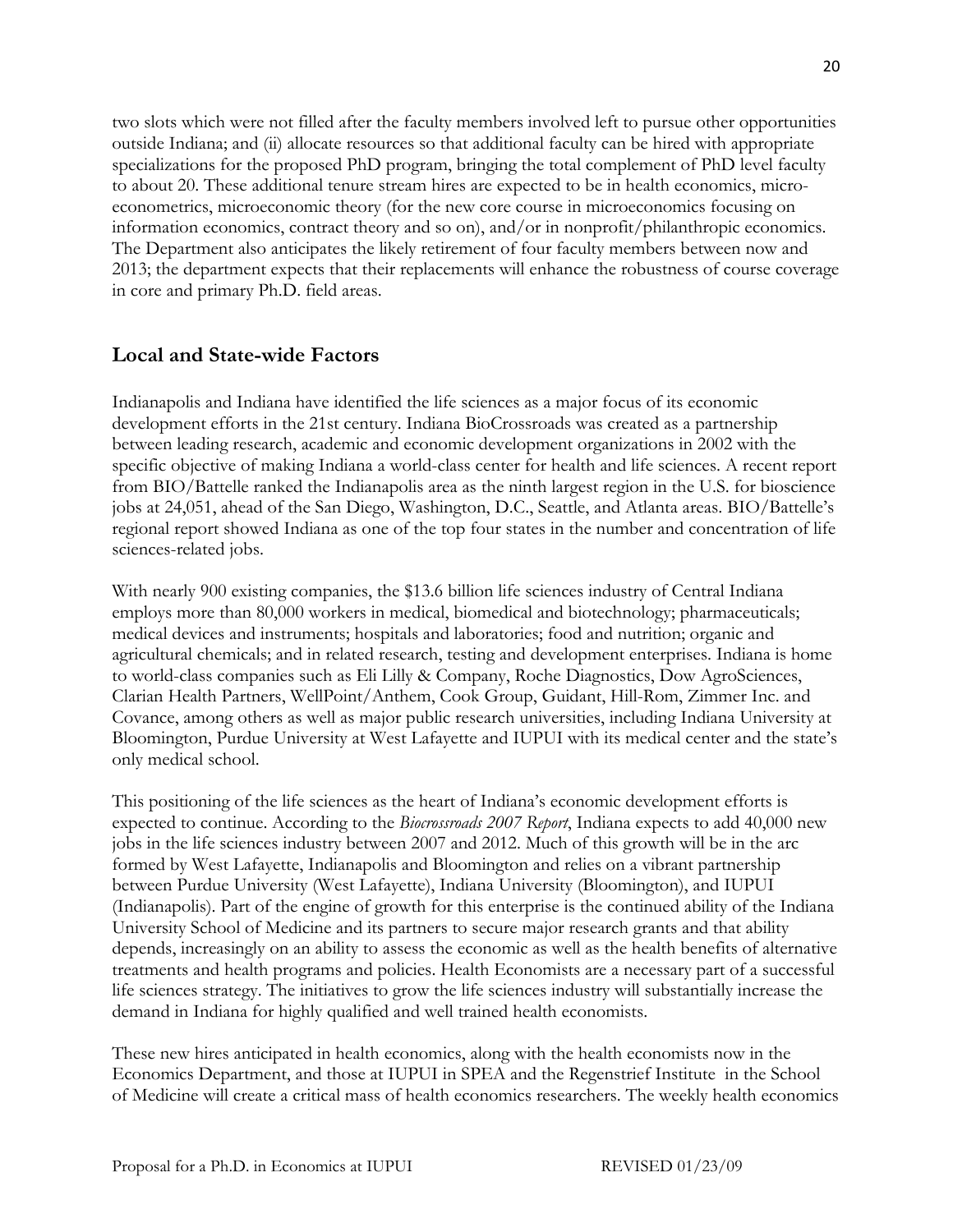research seminar will be a focal point for bringing these researchers together at a single time and place. The existence of this critical mass, along with these increased opportunities for networking and communicating should lead to a sharp rise in external research funding related to health economics at IUPUI. Two members of the Economics Department have been Principal Investigators on National Institutes of Health funded research grants. Since 2001, the Economics Department at IUPUI has generated \$749,675 in external research funding in health economics. These grants include:

| <b>Funding Source</b>                  | Title                                                                                                                                                | Amount    | Begin            | End               |
|----------------------------------------|------------------------------------------------------------------------------------------------------------------------------------------------------|-----------|------------------|-------------------|
| National Science<br>Foundation         | Discrete Choice Estimation of Workers'<br>Valuation of Fringe Benefit Dollars and<br>Employee Choice among Employer Health<br><b>Insurance Plans</b> | \$51,746  | 7/1/01           | 6/30/04           |
| U.S. Department of Labor               | Health Insurance and Labor Market<br>Outcomes: Joint Decision-making by Two-<br><b>Earner Couples</b>                                                | \$69,677  | 5/1/03           | 7/31/05           |
| University of Alabama -<br>Birmingham  | Health Insurance and Labor Market<br>Outcomes: Joint Decision-making within<br>Households                                                            | \$22,397  | 8/1/03           | 9/26/04           |
| Zimmer Institute                       | Matching Patient and Surgeon's Health<br>Preferences and Expectations                                                                                | \$237,812 | 4/1/06           | 3/31/08           |
| U.S. Department of Labor               | Health Insurance, Pensions, and Paid leave:<br>Access to and Generosity of Health<br>Insurance at Small Firms                                        | \$26,839  | $\frac{5}{1/06}$ | 4/30/07           |
| W.E. Upjohn Institute                  | Health Care Costs and Employment Gains<br>and Losses                                                                                                 | \$40,000  | 7/1/06           | 6/30/08           |
| National Institutes of<br>Health (NIH) | Studying the Child Overweight Epidemic<br>with Natural Experiments                                                                                   | \$275,000 |                  | $8/15/06$ 7/31/07 |
| University of Minnesota                | Uninsured and Underinsured Workers in<br>Small Businesses: Policy Implications                                                                       | \$26,204  | 5/1/07           | 4/30/08           |

The initiation of a Ph.D. program would boost the funding because it will help the department recruit excellent faculty researchers in this highly competitive field.

While the boost to the research group focusing on charitable behavior and the nonprofit sector will be more modest, it is important to note that here too we are building on a substantial base. In the last few years the nonprofit/philanthropic economics group has generated over \$300,000 of funded economic research. The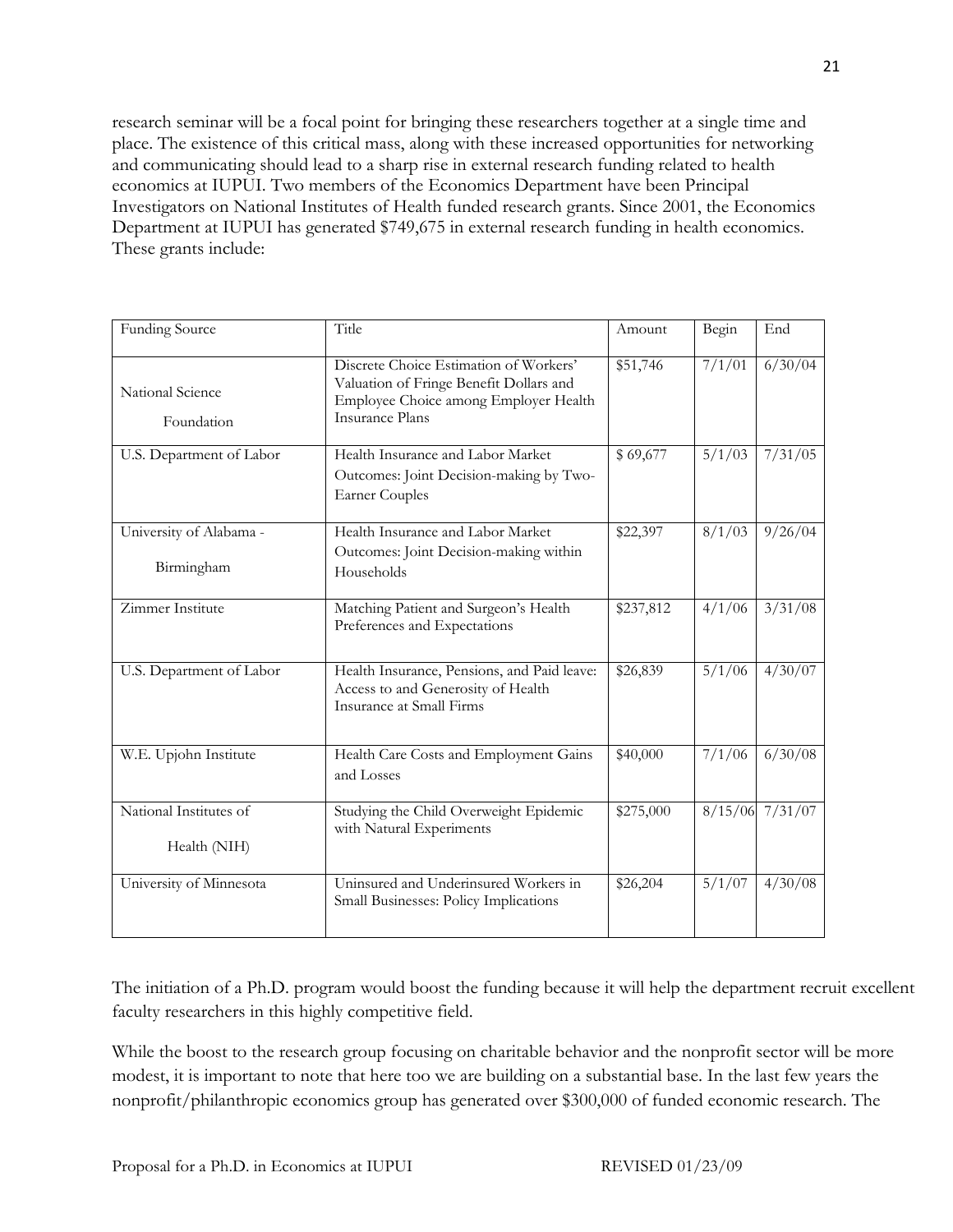nonprofit/philanthropic economics group has also been responsible for a major addition to the data base on which research in this area is based. This is the Center on Philanthropy Panel Study (COPPS) which is a supplement to the University of Michigan's Panel Study of Income Dynamics (PSID) survey. Over two million dollars of funding from a variety of private foundations has been secured to pay for the first several years of this important study which is designed by our faculty.

Other funded economic research in this area includes:

| <b>Funding Source</b>                                    | Title                                           | Amount    | Begin  | End     |
|----------------------------------------------------------|-------------------------------------------------|-----------|--------|---------|
| National Institute<br>of Child Health<br>and Development | Family Behavior and Subsequent Helping Behavior | \$215,958 | 9/1/03 | 6/30/06 |
| Lake Family<br>Institute                                 | Religion and Charitable Giving to Help the Poor | \$57,116  | 7/1/07 | 6/30/09 |

We anticipate hiring an additional faculty member in nonprofit/philanthropic economics as we refocus our efforts and strengths. This will boost the research in this area and give us the world's largest working group in nonprofit/philanthropic economics.

**Compatibility with the IUPUI Mission**. The newly adopted mission of IUPUI, posted on its website, describes IUPUI as "Indiana's urban research and academic health sciences campus. A partnership between Indiana and Purdue, IUPUI's mission is ...to advance the State of Indiana and the intellectual growth of its citizens to the highest levels nationally and internationally through research and creative activity, teaching and learning, and civic engagement." IUPUI expects to offer "...a distinctive range of bachelor's, master's, professional, and Ph.D. degrees."

The proposed Ph.D. degree program in Health Economics is highly compatible with the stated IUPUI mission and the life sciences plan of Indiana University. It is also consistent with and supportive of IUPUI's most recent strategic plan (revised 2002), which included, as goals, to "...facilitate the development of new graduate degree and post-baccalaureate certificate programs to meet local, national, and global needs"; and *"*...to increase the number of certificate-seeking and master's and doctoral students and postdoctoral fellows at IUPUI."

IUPUI's newly adopted Academic Plan notes that "Graduate education is critical to the campus mission, with more graduate and professional students completing their degrees at IUPUI than at any other Indiana campus." Furthermore the Plan indicates that IUPUI should "...grant graduate degrees that are interdisciplinary, develop procedures for interdisciplinary hires, and create crossdisciplinary mentoring programs for new faculty." The Ph.D. in Economics, with primary fields in health economics and nonprofit/philanthropic economics, fits the campus's plan very well, with a new doctoral program that will support the life sciences initiative and also contribute to the cross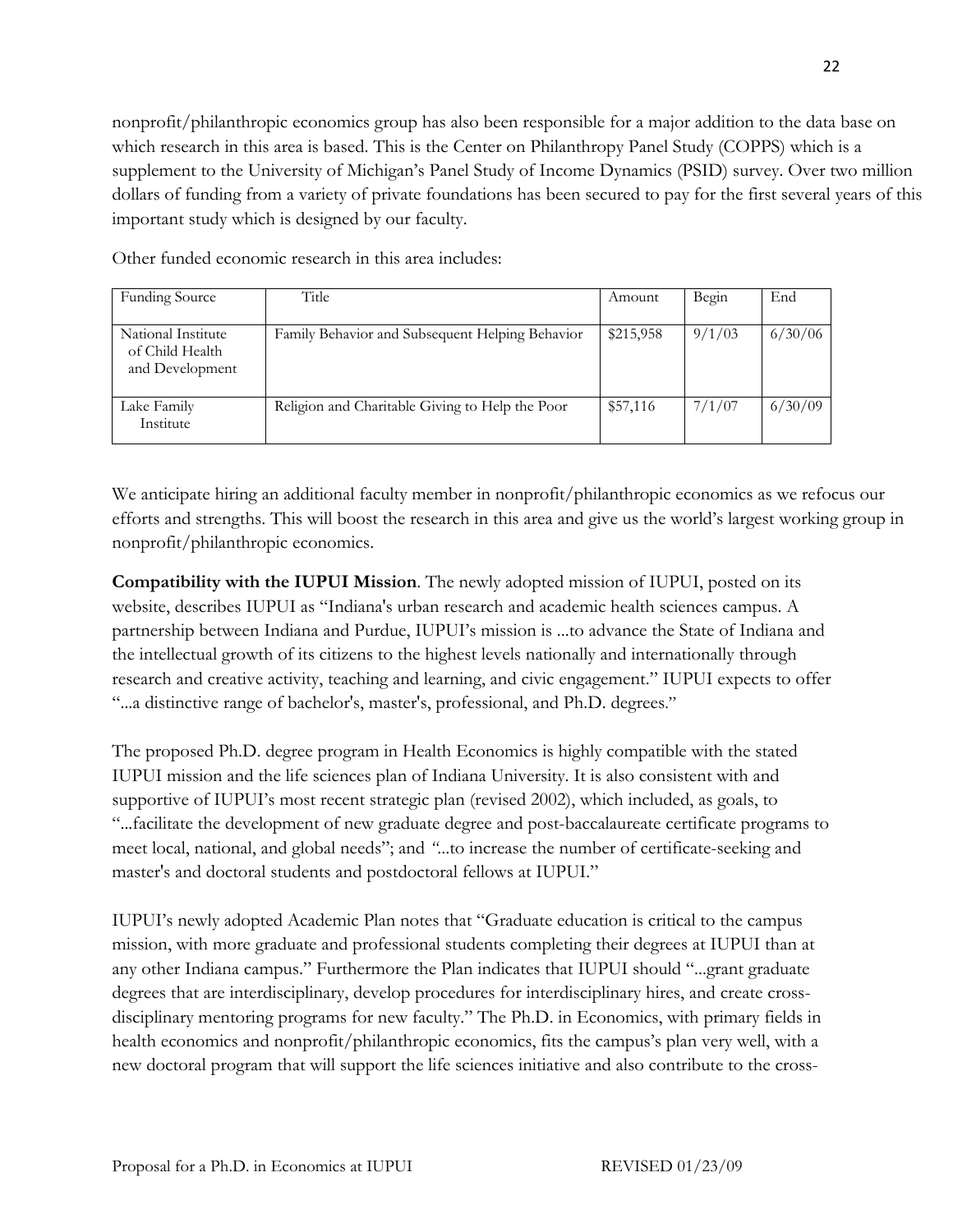disciplinary effort to better understand charitable motivations and non-profit structures for delivering charitable goods and services.

# **Demand and Employment Factors**

Both within Indiana and nationally there is a growing demand for Health Economists. Only a few PhD programs in Economics have Health Economics as a specialization and an even smaller number have it as a formal field where they would expect to turn out one or more PhDs per year. A growing number of PhD degrees in Health Economics are offered from Health Services Research and Health Policy units. The more advanced training in economic theory and econometrics our graduates obtain will enable them to complete extremely well against those with PhD's from these other types of programs.

Based on a survey reported in *Health Economics* in 2007, about 93% of Health Economists have the Ph.D. and almost three-quarters of those have the degree in Economics. However, among those who have earned their PhD degrees since 1995, about 60% have their degrees in economics and 27% in health services research. While most of the Health Economists wrote a health-related dissertation, two-thirds indicated their institution lacked a formal field in health economics. The formal field in Health Economics would be an advantage for our graduates.

The survey also asked respondents about the kind of training they were looking for in new hires and the most widely acceptable training was the Ph.D. in Economics with a specialization in health economics which was accepted by 88% to 100% of different kinds of employers while the Ph.D. in public policy, health policy, or health services research was accepted by only 33% to 85% of employers depending on the sector. Our graduates will not only have the Ph.D. in economics, they will have a formal field in health economics, exposure to the institutional structure of health care in the U.S., and substantial practice analyzing the kinds of large micro-health-data sets that Health Economists tend to turn to for answers to important questions.

While there is little formal data on the match between supply and demand, informal information from our contacts in Regenstrief and the VA suggest that Health Economists are at a premium. Bradley Doebbling, Jr. reports that it has often taken several years to recruit a Health Economist, noting that one of his colleagues at Duke University had brought in 12 candidates over several years before they were able to successfully recruit the person they wanted. Tom Inui, Regenstrief Institute CEO, notes that it has been a challenge to find the Health Economists within Indiana University that they need to successfully compete for external grants. Everyone expects the demand to grow in years to come; certainly salaries of health economists have risen rapidly over the past several years. The one piece of formal evidence we can point to is the growth of job listings in the area in the official posting for the American Economic Association, *Job Openings for Economists*. From 2003 to 2007, the number of job advertisements for all fields increased from 2,101 to 2,914, a 39 percent increase in jobs. Ideally we would like similar numbers for Health Economists. Unfortunately the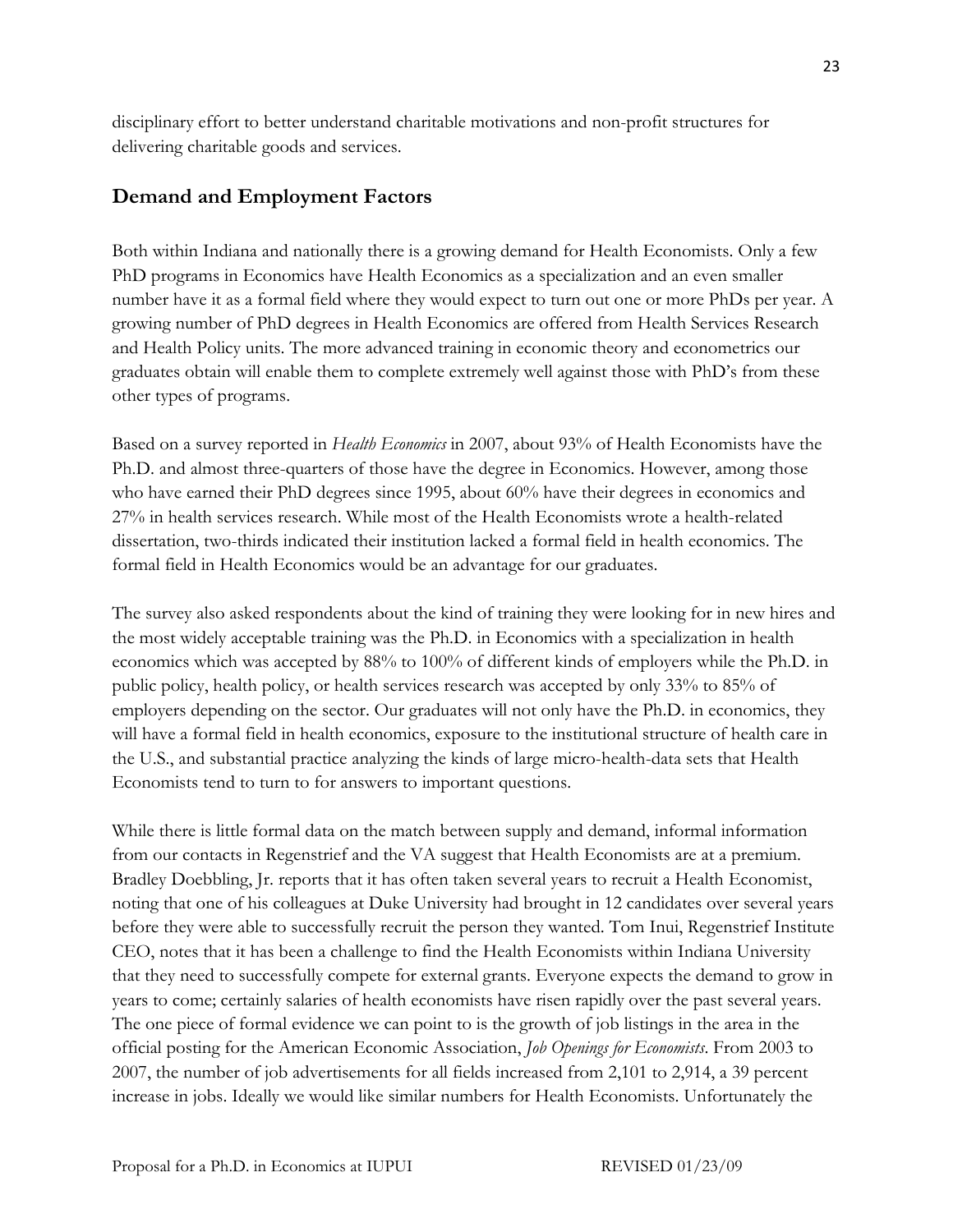American Economic Association does not separately track Health Economics. They do separately track the areas of Health, Education, and Welfare, which includes Health Economists. There were ads for 174 jobs in that category in 2003. By 2007 the number had climbed to 315, an increase of 81 percent. Using an earlier year as the reference point shows growth in all jobs for Economists from 1997 to 2007 rising by 55 percent and the growth for the Health, Education and Welfare category rising by 150 percent. So there seems reason to believe that the market for Health Economists will continue to trend upward.

To our knowledge, we would be the first economics department to offer a full-fledged field in Nonprofit/Philanthropic economics. Thus, few of our graduates, at least at first, will be hired by economics departments seeking that specific specialty. However, it is increasingly common for economics departments to seek specialists in applied microeconomics, which our graduates in this area would qualify for. In addition, depending on the graduate's specific research topics, he or she would qualify for a variety of traditional fields in economics. There is a growing market for faculty teaching in graduate programs of nonprofit management or philanthropic studies. These programs are located in schools of public affairs, business, arts and sciences, and social work. Mirabella's (2007) survey found that 161 colleges and universities offered graduate courses in nonprofit management education in 2006, up from 128 in 1996. Of these, 126 schools offered 3 or more courses, and 105 offered a graduate concentration.

There was also growth in undergraduate programs in the nonprofit sector and charitable giving, with 117 colleges and universities offering courses in 2006 (up from 66 in 1996), and in institutions offering noncredit or continuing education courses (131, up from90). Undergraduate programs are becoming more numerous, in part, because of the efforts of American Humanics, an organization devoted to the development of undergraduate majors, minors, and certificates in nonprofit management that include a substantial internship component. Both IUPUI and IUB have American Humanics certificate programs, and the School of Liberal Arts at IUPUI has proposed to create an undergraduate major in philanthropic studies.

Government jobs are another option. Possibilities include Treasury (analyzing tax policy towards giving and nonprofit organizations), the Department of Justice and Federal Trade Commission (analyzing hospital mergers and nonprofit joint ventures), the Department of State (looking at Nongovernmental Organizations (NGOs), international organizations, and other nonprofits for their roles in the economy and political structure), and the Congressional Budget Office. In addition, international development organizations and agencies, such as the U.S. Agency for International Development or the World Bank, employ economists to determine appropriate ways to work with NGOs in delivering aid.

Several private think tanks have programs on nonprofits and philanthropy (including the Urban, Hudson, and Aspen Institutes). Graduates could also work as private consultants, advising nonprofits on such matters as the optimal revenue mix, use of employee incentives, and strategic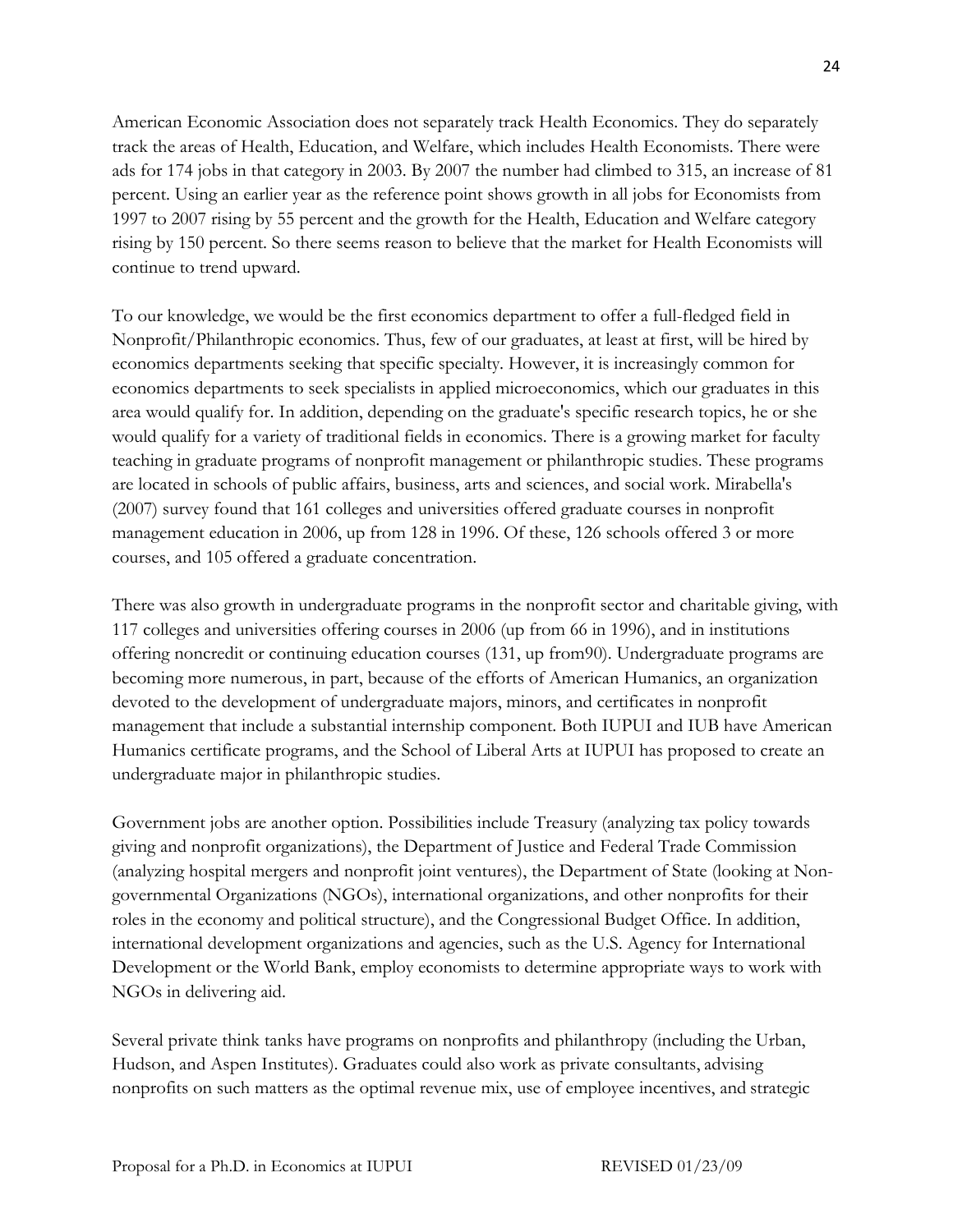partnerships and mergers. Finally, the largest nonprofits (such as Red Cross and United Way of America) and some trade associations (e.g., Independent Sector, American Hospital Association) have internal research departments that might employ our graduates.

We have located 120 doctoral dissertations in economics completed in the last decade that pertain to core topics in Nonprofit/Philanthropic Economics. These students studied at both elite programs (e.g., Harvard, Stanford, Chicago) and standard programs (e.g., City University of New York (C.U.N.Y.), Georgia State University, U. of Rhode Island, West Virginia University, and the U. of Illinois-Chicago). Many of these students obtained tenure-track jobs in Economics, a few at elite American universities (such as Princeton and Carnegie-Mellon) and some at major research universities ( like Maryland, Ohio State, Penn State and Wisconsin), but more at other colleges and universities (such as Georgia State University, U.S. Military Academy, U. of Colorado-Denver, and the U of Missouri-St. Louis). Some have gone on to careers in government (such as the Federal Reserve Board of Governors, Federal Reserve Bank of Chicago, Office of Tax Analysis, U.S. Dept. of the Treasury; Economic Research Service, U.S. Dept. of Agriculture, and the World Bank). Some have ended up as faculty in nonprofit management degree programs or Schools of Public Health located outside of economics (U. of Pennsylvania, Syracuse U., U. of Oregon, U. of Wisconsin, U. of Colorado-Denver) and some have obtained positions with consulting firms, think tanks and institutes (such as the Brattle Group, California Institute of Public Policy, Institute for Social Research, Lawrence Berkeley National Laboratory, the Mathematica Institute for Policy Research, Project HOPE, and the Rand Institute). This suggests a growing demand for economists who are well-trained in the techniques of economic analysis with interest in and expertise concerning philanthropic and the structure of provision by a mixture of organizational entities, whether for profit, governmental or non-profit.

## **Other Regional, State, and National Factors**

Neither the IU-Bloomington nor the Purdue Economics Ph.D. programs offer a field in health economics or nonprofit/philanthropic economics. Neither department has a single faculty member focusing on the latter specialty and only one assistant professor at IU-B is primarily a health economist; Purdue has none. Because many of the grants in health economics require the collaboration of an MD researcher, it is logical for the state to locate a Ph.D. program with an emphasis on health economics at IUPUI. Looking regionally, the University of Illinois-Chicago has a Ph.D. program and a number of their graduates specialize in health economics. None of the other nearby Ph.D. programs, such as Notre Dame or the University of Illinois at Urbana-Champaign, have a health economics field, primarily because they have no medical school on their campus. The demand for Health Economists nationally is robust and demand almost surely exceeds supply within the state of Indiana, as recruiting and retaining health economists has been an ongoing challenge for Regenstrief Institute and the VA Center for Excellence. Health research continues to grow and, increasingly, economic analysis is a part of this research. At the present time, most Health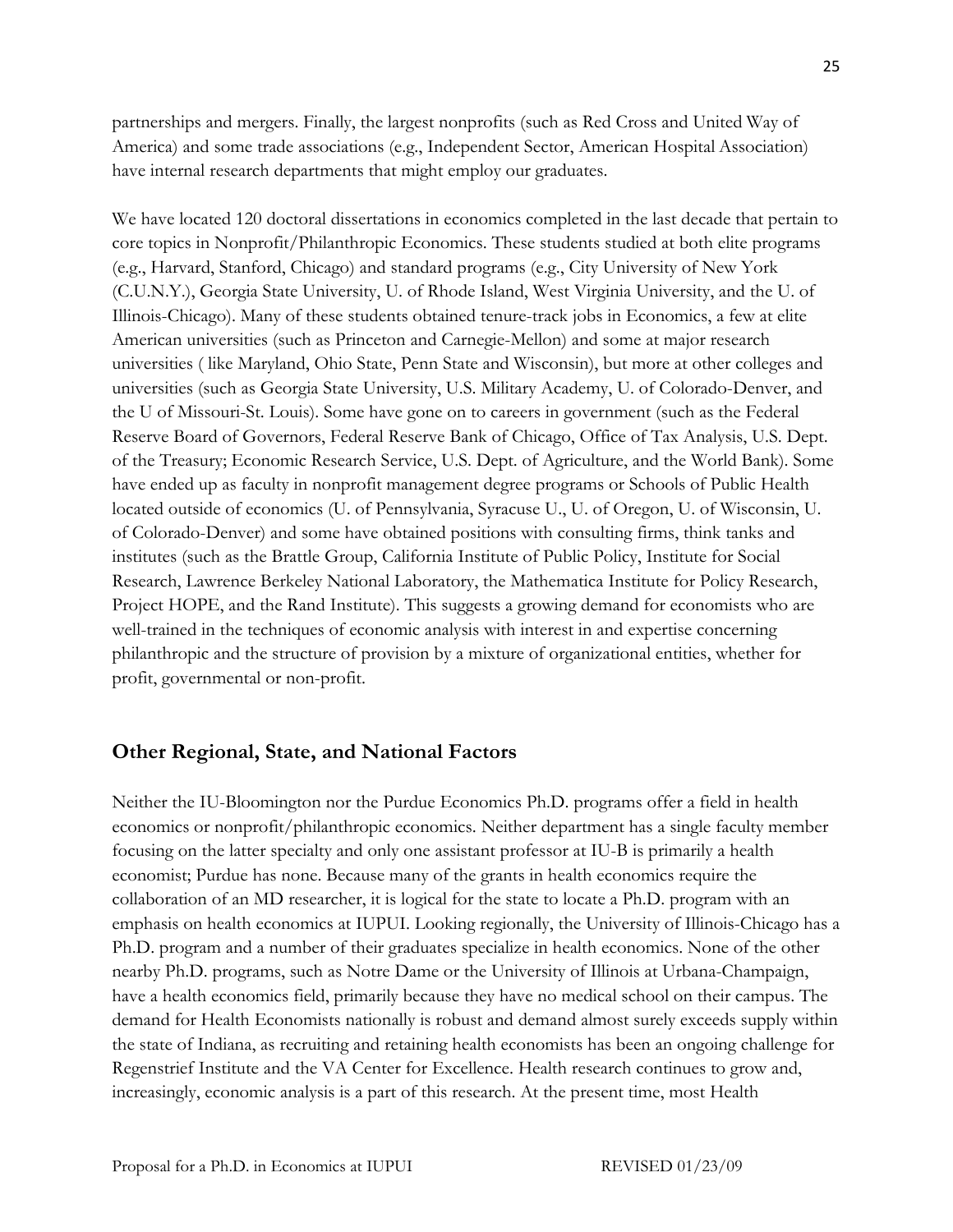Economists must be recruited from outside Indiana as very few Health Economists are prepared in the state of Indiana. Although there no Ph.D. programs that have a formal field in Health Economics, Indiana University-Bloomington does have a distinguished econometrician who is interested in health issues. As a result, he has directed a small number of health economic dissertations over the years. The Krannert School at Purdue is not preparing students in Health Economics.

Hence the IUPUI Department of Economics is well situated to substantially increase the production of health economists in Indiana. We are in the heart of the state and at the node of the West Lafayette – Indianapolis - Bloomington Health Research arc, with the facilities and researchers of the IU School of Medicine and other private sector partners close at hand. By working with entities like the Regenstrief Institute, the VA Center for Excellence, and Eli Lilly, we should be able to provide our graduate students with substantial real world experience and internships that will prepare them for their research careers and increase the likelihood that more of them will stay within the state of Indiana and become part of our growing workforce in health research.

It is interesting that despite the strong concentration of PhD's in Economics among existing Health Economists, comparatively few traditional economics programs offer a field in Health Economics. For example, none of the economics departments in the Big Ten programs in the surrounding states have formal fields in health economics, although Michigan State notes that it will occasionally offer a course in a special area such as health economics and, as noted above, Indiana University-Bloomington offers the possibility through seminars and thesis work to write a dissertation in health economics. Economics departments in major universities located in urban centers, like Wayne State University and the University of Illinois-Chicago do have formal fields in health economics. If IUPUI moved to provide Indiana and Indianapolis with a potential source of health economics Ph.D.'s, that would move us alongside Illinois and Michigan and ahead of Ohio and Wisconsin.

# **Impact on other Units and Programs at IUPUI and IUB**

For a major urban research university with nearly 30,000 students, IUPUI has very few Ph.D. programs and very few Ph.D. graduates. The paucity of Ph.D. graduates is the sole reason the campus is listed as "high research" instead of "very high research" in the Carnegie Endowment Classification. In terms of the other two Carnegie criteria, research dollars and the number of research staff, IUPUI is near the median of institutions classified as "very high." However its production of Ph.D.'s is about half the median of the "high" classification and is far below any institution classified as "very high."

The small number of Ph.D. programs limits the ability of the campus to offer outside fields for Ph.D. students. The solution is to take a highly targeted approach to offering new Ph.D. programs that ties them to the life sciences initiative. That way the new Ph.D. programs can support each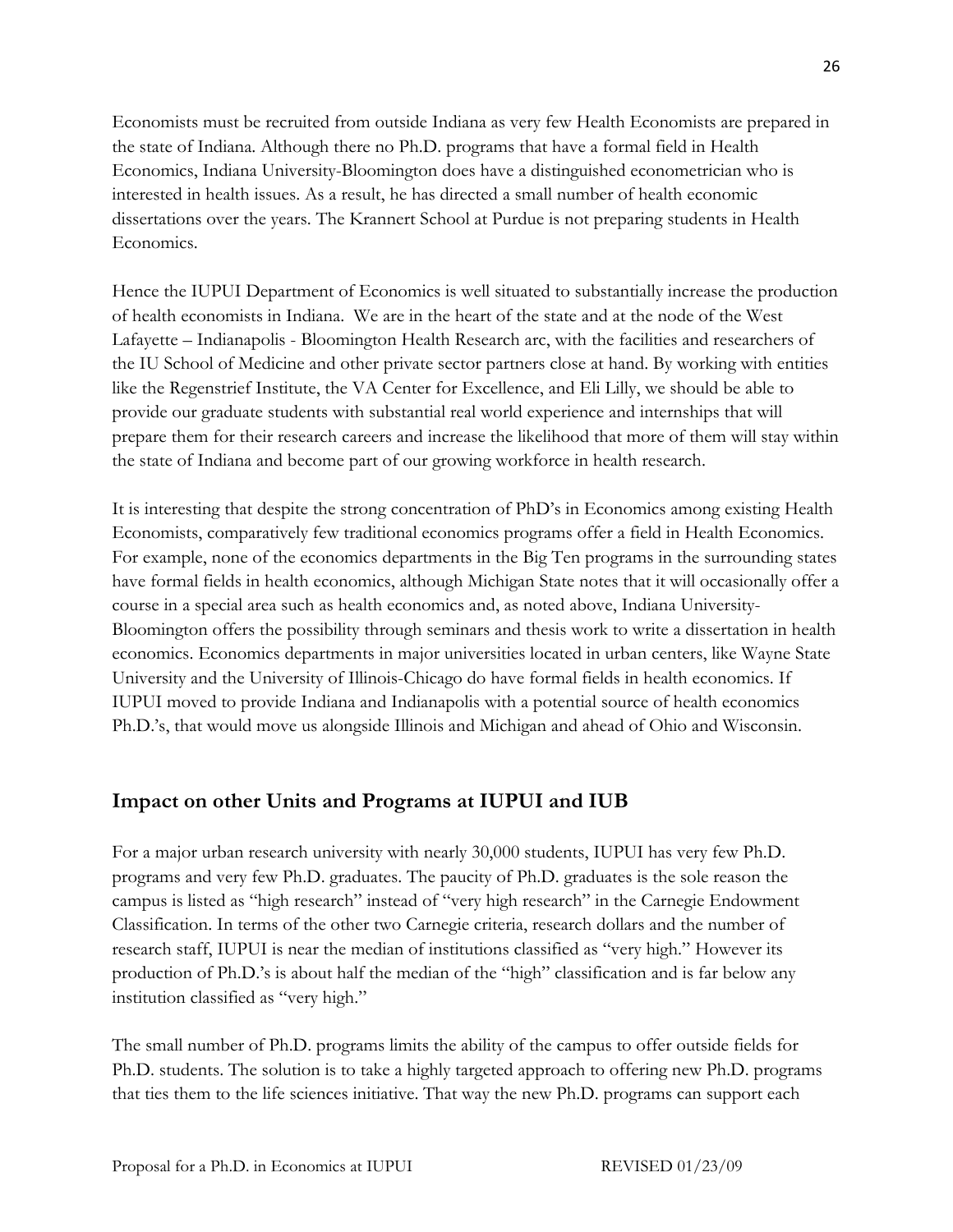other. For example, the new Biostatistics Ph.D. at IUPUI lists health economics as one of its outside fields. The Economics Ph.D. will have a reciprocal relationship. The campus is in the early stages of studying the possibility of a Ph.D. in Health Communications and in the Sociology of Health, both of which would fit this targeted approach well.

Our degree is centered in the Economics Department but we will be cooperating with many other units at IUPUI as well as with the Economics Department at IUB. We expect our health economics graduate students to take minors in areas like Biostatistics, Health Management (SPEA), and Epidemiology (Public Health) and expect students in those programs to take advantage of our offerings and, when appropriate, to take a minor in health economics. Our nonprofit/philanthropic economics students will find it natural to take courses in Philanthropic Studies and possibly in Nonprofits Management (SPEA) and in other cognate fields like Statistics and Mathematics.

In all cases, we will strive to collaborate with other schools, departments, and programs, both here and in Bloomington, creating a synergy that increases the overall strength of the Economics Ph.D. program within the health and life sciences, and within the nonprofit/philanthropic studies area and more generally within Indiana University as an institution.

**Letters of support**: Letters in support of the proposed Ph.D. program in Health Economics and Nonprofit/Philanthropic Economics at IUPUI have been received from various deans and directors from across campus, as well as from other individuals reflecting strong local and regional interest. These letters include (see Appendix A7):

• Marc Berger, M.D. Vice-President of Global Health Outcomes, Eli Lilly

• William Blomquist, Dean IU School of Liberal Arts, IUPUI

• Thomas S. Inui, President and CEO Regenstrief Institute

• Gerhard Glomm, Chair Department of Economics, IU College of Arts and Sciences, Bloomington

• John Graham, Dean Indiana University School of Public and Environmental Affairs

• Michael Kaganovich, Director of Graduate Studies IU College of Arts and Sciences, Bloomington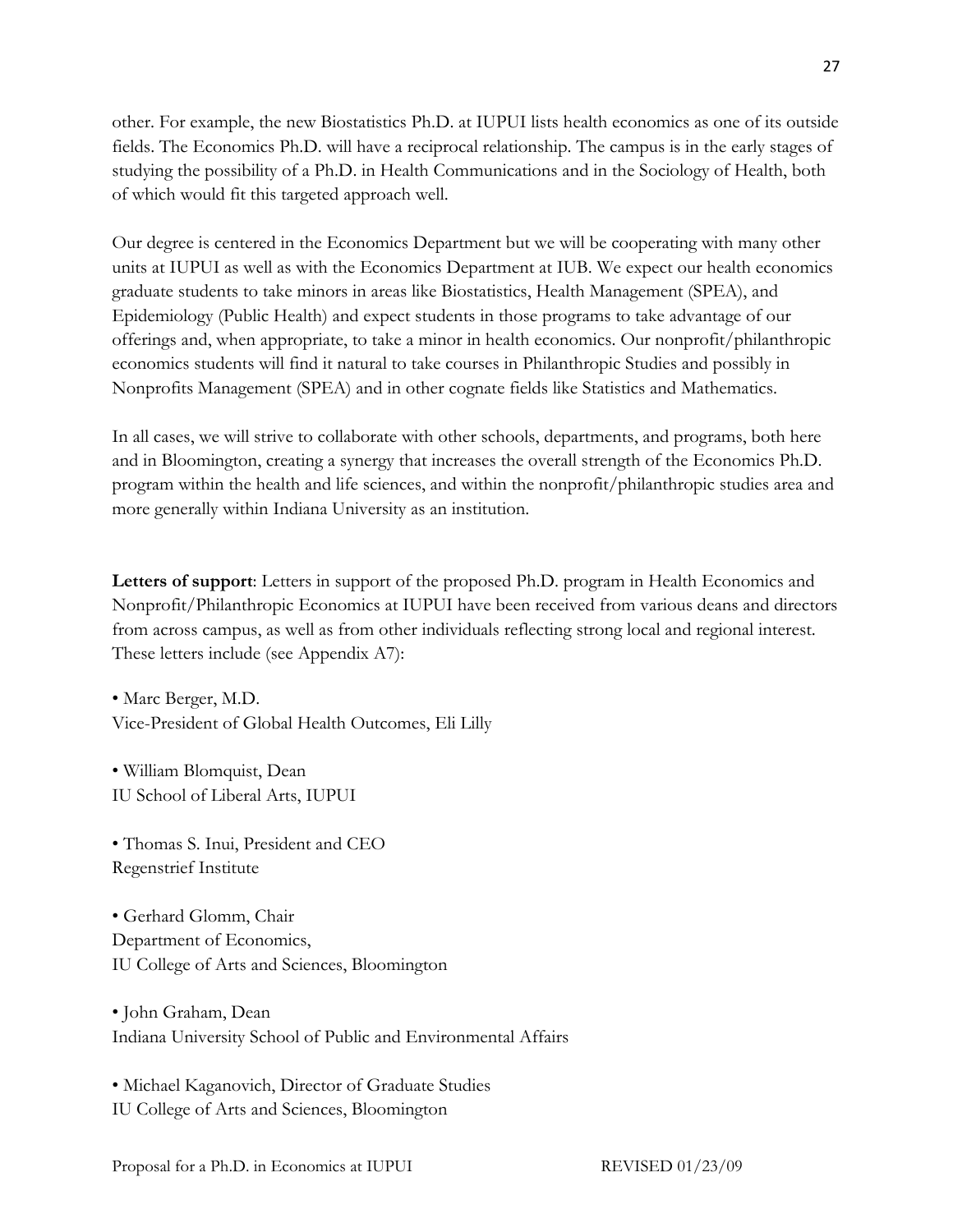• Patrick M. Rooney, Acting Executive Director The Center on Philanthropy at Indiana University

#### **Student Demand**.

Our indicators of student demand come from students who entered our M.A. but had the intent to study for a Ph.D. For example, from the three graduating M.A. classes between 2004 and 2007, nine of our students entered Ph.D. programs following their graduation. Three of those have been working on health economics topics. Had the department offered the Ph.D., perhaps they would have gone on for a Ph.D. here at IUPUI. Furthermore there were some additional students who were interested in pursuing a Ph.D. but could not relocate to another metropolitan area to pursue it. Each year we also have a number of inquiries as to whether we have a Ph.D. program. We expect that many of those students would apply once we have a Ph.D. program. Finally I note that of our currently enrolled students who are taking their second year courses (including two part-time students), four have indicated their interest in entering a Ph.D. program. Three of those have inquired about the likelihood of the PhD program being approved soon so that they could enter it. All of those students are well qualified for a Ph.D. program. We do not expect student demand to be a problem.

#### **Planning and Implementation**

The initial planning for this program started in 2002, when a concept paper describing this program was developed and circulated to the faculty of the Economics Department. The faculty voted unanimously in favor of pursuing the development of a Ph.D. program with a major focus on Health Economics and Nonprofit/Philanthropic Economics. We had our External Department Review in Fall of 2003. One of the questions posed to the external reviewers was whether they viewed the department as ready to offer a Ph.D. program. The Chair of the panel was John Heywood, Chair of the Economics Department at the University of Wisconsin-Milwaukee (which has offered a well-respected Ph.D. program for many years) and two distinguished economists, David Levine and Stephen Williamson, who were then Professors at UCLA and the University of Iowa respectively. Since then they have both accepted offers of Chaired Professorships at Washington University of St. Louis. The Committee writes, "The review team is in agreement that the Department, the School, and the University could benefit from the introduction of a Ph.D. program in Economics. If the University wishes to offer Ph.D. programs in the School of Liberal Arts, an Economics Ph.D. would be an excellent start, as the Department has attained the level of research excellence that makes this feasible." Their report also included some excellent suggestions for planning and implementation.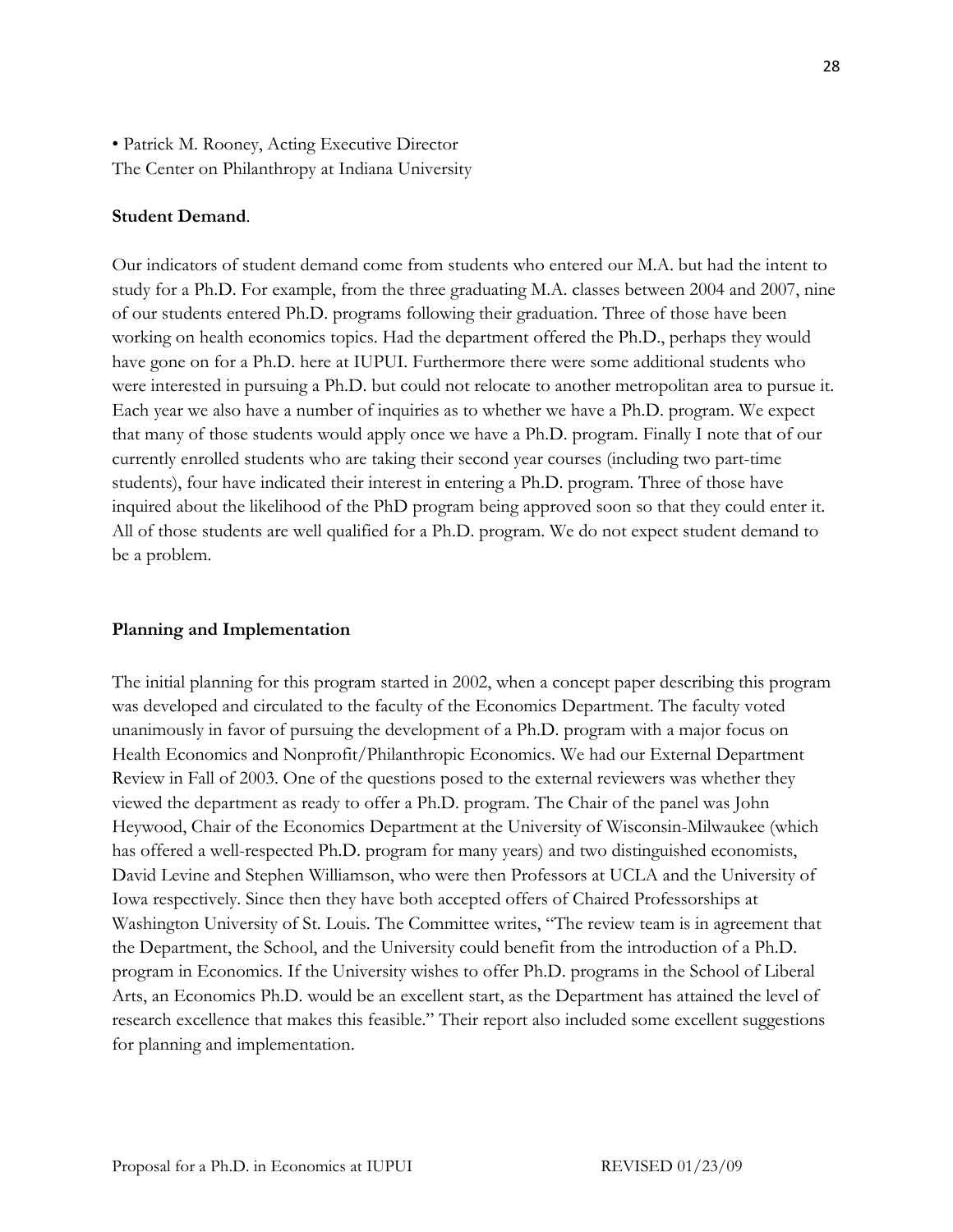Over the next few years the Department explored possible connections with other entities on campus but planning was in a fallow stage because the School of Liberal Arts, like many others on campus, was experiencing budgetary challenges that made the launch of a new PhD program infeasible. With the encouragement of the new Vice-Chancellor, Uday Sukhatme, planning began again in the summer of 2007. The Department approached the School and the Campus for authorization to search for an additional health economist, with rank open, to join our existing health economists so that we would be certain of having the necessary leadership in health economics. With that authorization in hand, we began the search and also began talking to leading faculty in other universities about our plans. We consulted with a number of national experts on our planning, receiving excellent suggestions along the way. These experts included: Professor Robert Kaestner, a leading Health Economist at the University of Illinois at Chicago and an affiliate of the University of Illinois's Institute of Government and Public Affairs; Professors John Cawley and Donald Kenkel of Cornell University's School for Policy Analysis and Management; and Professor Elizabeth Powers, University of Illinois. In addition we also consulted with Chris Ruhm, the Jefferson Pilot Excellence Professor at the University of North Carolina-Greensboro. His comments were very relevant because the UNC-Greensboro Economics Department has had a well-respected Master's degree program for years and launched a Ph.D. program two years ago. We have also met with key IUPUI actors at the Regenstrief Institute, the VA Center for Excellence, the Strategic Planning Office of the School of Medicine, and SPEA's Center for Health Policy. All of these consultants gave excellent advice and encouraged us to develop this innovative program.

We hope to begin matriculating graduate students into the Ph.D. program in Fall 2010. That will allow us to finish the faculty recruitment we need in order to start offering the program; the time to get new courses approved; and sufficient time for the proposal to be approved at all levels, including the Indiana Commission for Higher Education. We anticipate that about half of the students will be enrolling with a baccalaureate degree and that about half will already have a Master's degree in Economics or a related field. Doctoral study in Economics requires much more sophisticated analytical tools than are typically employed and developed in an undergraduate program in Economics. So most students entering with just bachelor's degrees will either have it in a more technical field like mathematics, computer science, or engineering or will have an economics degree with substantial training in advanced mathematics courses. We expect to admit about five students per year in the early years of implementation. We arrived at this number by examining the enrollment in other new Ph.D. programs in Economics. Projected completion within four years suggests an initial steady-state enrollment of about 20 students in the program.† Once we have a few years of experience with placing our graduates, we will assess the advisability of expanding the program to a higher level. (See Table 1 in the Appendix A2, Enrollment and Completion Data.)

Table 2A in the Appendix A2 details the program's costs and sources of revenue.

 † As noted earlier, this is an optimistic, but attainable completion goal.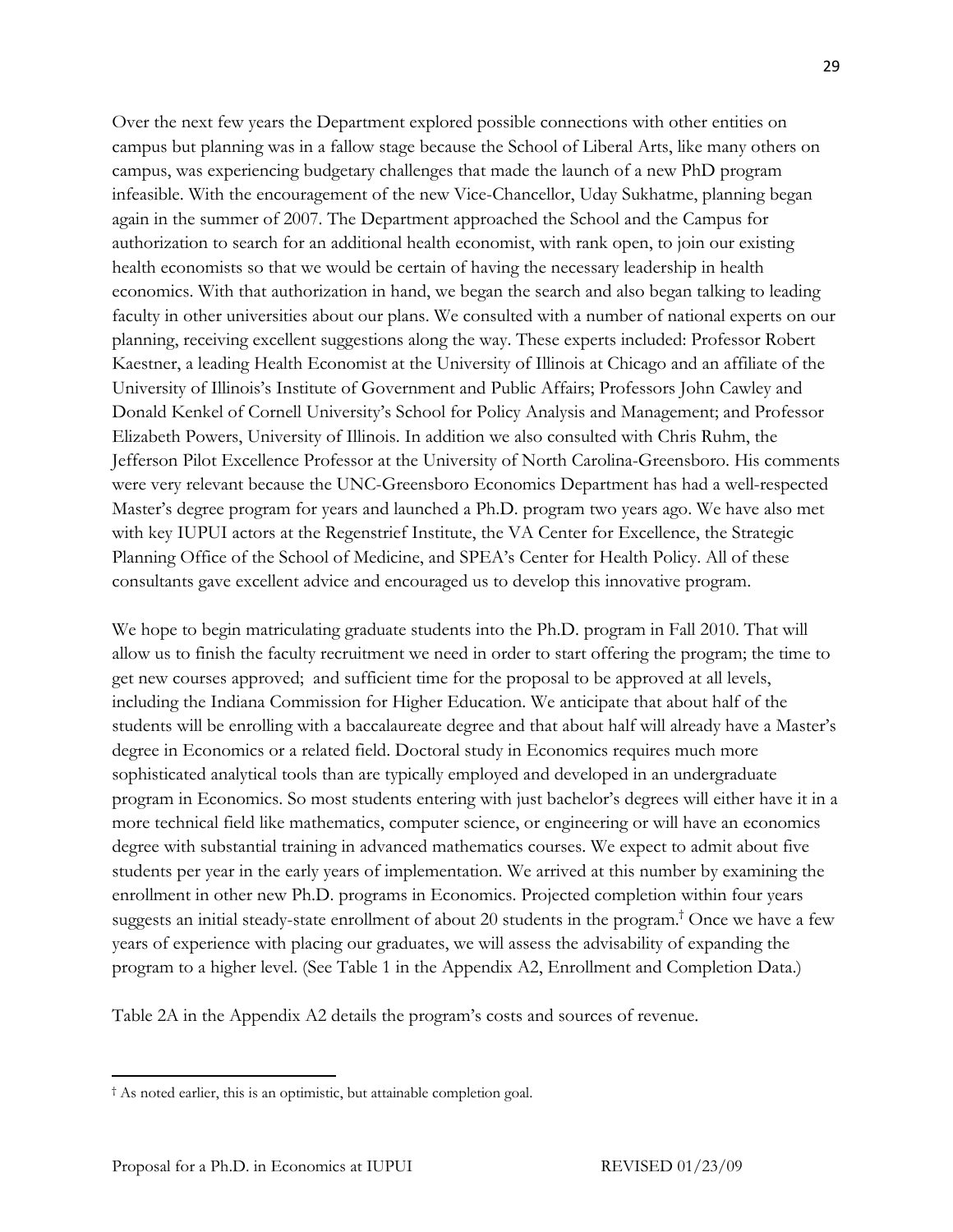Funded research grants in the Department, will allow the provision of financial support to some full-time Ph.D. students in the program. Additionally, the administrators of the program will pursue funded opportunities from outside the department to support the graduate students as research assistants. Our current M.A. program has been able to secure funding for graduate research assistants from other entities at IUPUI such as the Center on Philanthropy and the Regenstrief Institute. We hope to match that success in finding support for Ph.D. students. Some advanced graduate students will serve as Teaching Assistants and Teaching Fellows, reducing our reliance on part-time faculty.

The main sources of revenue apart from Enrollment Change Funding in Table 2A are (i) reallocating some MA fee remission dollars from Masters degree students to Ph.D. students; (ii) the attraction of new tuition dollars to campus from the enhanced recruiting made possible by the prestige of being a Ph.D. granting department; and (iii) increased indirect cost recovery from a Ph.D. program faculty that will increase its focus on externally funded research. Our M.A. program is one of the few programs nationally that provides fee remission dollars for Master's degree students. This is done as part of a package whereby M.A. students participate in research assistantships. We plan on converting some of these assistantships into for-credit internships. That should enable us to direct some fee remission dollars to our Ph.D. students. The second source of funding is a result of both the enhanced prestige and our planned reworking of the M.A. program [See Appendix A7]. We anticipate that the prestige of being a Ph.D. granting department should attract more out-of-state students to our undergraduate and graduate programs. The third source of funding is a by-product of adding faculty in an area (health economics) which tends to have substantial external funding opportunities. Several of our existing faculty are already generating external funding for their research. But we expect a larger effect as we add faculty in the health economics area and, to a lesser extent, the nonprofit/philanthropic economics area.

#### **Evaluation and Assessment**

Economics Ph.D. programs have a fairly common and highly structured set of core courses in microeconomic theory, macroeconomic theory and econometrics. The standard core in the field makes it easier to design a new Ph.D. program because there is a fairly broad consensus on what is typically included although, as in all fields, there has been some evolution over time. It is now more common to see some long-standing Ph.D. programs that have de-emphasized macroeconomics to focus more heavily on microeconomics. This has followed the evolution in macroeconomic theory of building macroeconomic models from microeconomic foundations. Because our primary fields have an applied microeconomic focus, we will follow this trend of de-emphasizing macroeconomics within the core by replacing one of the usual two macroeconomics courses with an extra microeconomics course focused on the areas of study most relevant to health and nonprofit/philanthropic economics. A number of our faculty (Chakrabarti, Royalty, Russell, Steinberg, Wilhelm) have taught in Ph.D. programs (Northwestern, Stanford, University of Georgia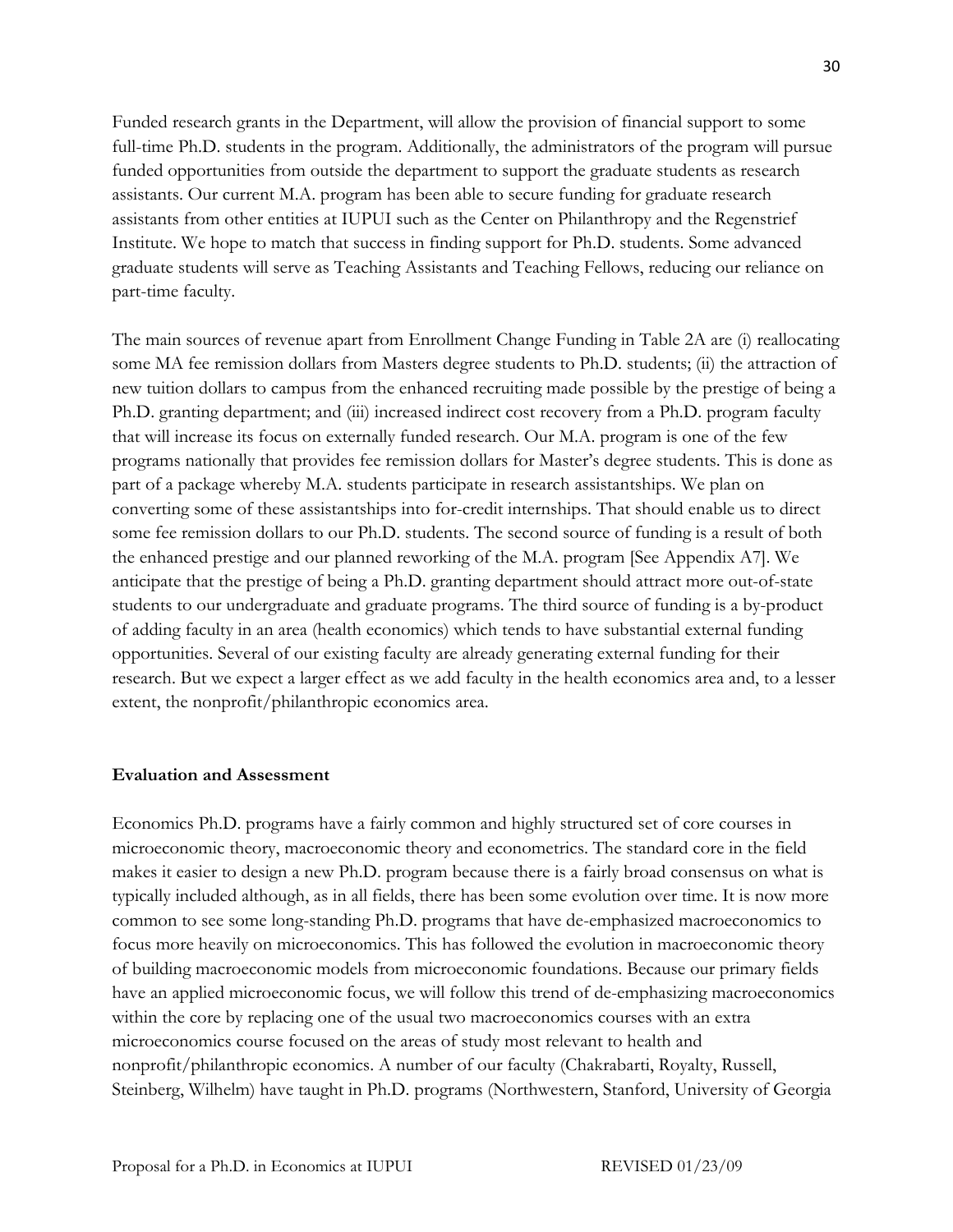and Iowa State, Virginia Tech, and Penn State respectively) and are quite familiar with the standard design. By combining their knowledge with the insights we have gleaned from talking to leading health and nonprofit/philanthropic economists, we have designed a program that has the strengths of a traditional program but with a sharper focus on the microeconomic theory and econometrics courses needed to succeed in our primary fields. This tight focus also allows us to provide deeper training in our two primary fields than is common.

The central objective of the Ph.D. program is to train its graduates for jobs in research positions with research institutes, large health insurers, the pharmaceutical industry, and government agencies. For example, HealthCorp, the research arm of Wellpoint, is a large employer of health economists, as is the research arm of the Veterans Administration. We do not expect many graduates to achieve academic placements at least for the first ten years of the program.

Five to six years after the first Ph.D. is awarded, the program will be reviewed by an external review committee formed by IUPUI's assessment office. The Department will report on the number of graduates, their initial placements and current employment. A related goal of the program is that its graduates be successful in publishing in refereed journals and in obtaining externally funded research grants. The same review committee will receive a report on all publications and grants by the graduates. The Department will also survey its graduates about the quality of the training they received and the help they received in finding jobs; survey results will be reported to the external review committee. The purpose of the program-level assessment is to determine which aspects of the program need to be strengthened. Similar external review Committees will be convened every five years thereafter to assess the program's performance and to advise the Economics Department on how it can be improved.

The more immediate assessment process will be through the Scientific Advisory Panel. This panel will meet annually. The standard nature of most Ph.D. programs will facilitate assessment. To test the comparability of our core sequence of theory and econometrics courses, we can use preliminary examination questions from other universities and have the Scientific Advisory Panel review samples of exam scripts of students with high pass, pass, and failing exam grades to assess if our grading standards are comparable to national norms and if the average student's performance is competitive with that of other Economics Ph.D. programs.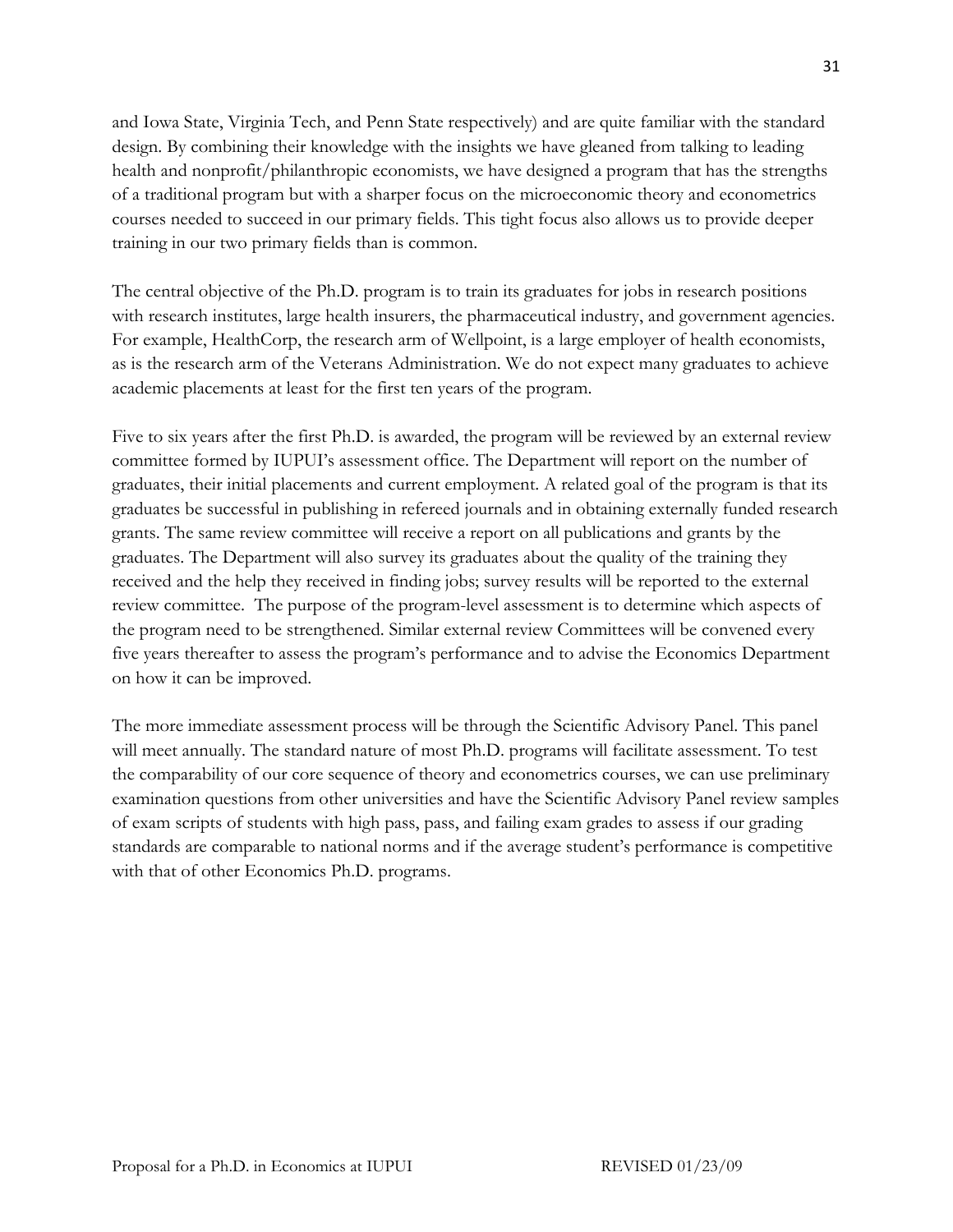# **APPENDICES**

- **A1. New Academic Degree Program Proposal Summary (Table 3)**
- **A2. Program Enrollment and Completion Data (Table 1)**
- **A3. Cost and Revenue (Tables 2A and 2B)**
- **A4. Detailed List of Courses**
- **A5. Econometrics Sequence [topics covered]**
- **A6. MA Program Continuation**
- **A7. Copies of Letters of Support**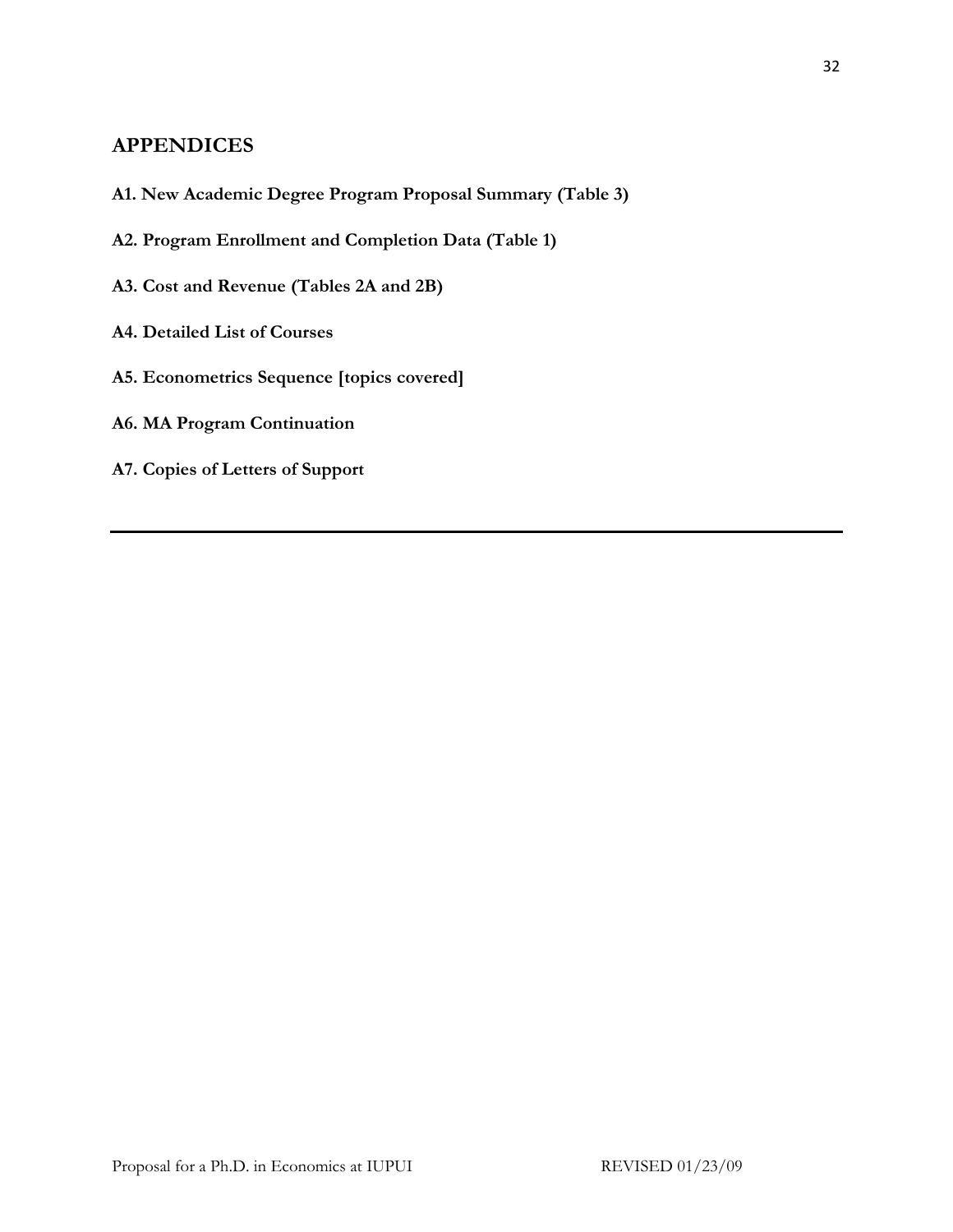|                                                 | TABLE 3:           |                                                                 |                                                   |                          |                 |  |              |                  |             |                  |                           |                  |                           |                  |
|-------------------------------------------------|--------------------|-----------------------------------------------------------------|---------------------------------------------------|--------------------------|-----------------|--|--------------|------------------|-------------|------------------|---------------------------|------------------|---------------------------|------------------|
|                                                 |                    | NEW ACADEMIC DEGREE PROGRAM PROPOSAL SUMMARY<br>10 October 2008 |                                                   |                          |                 |  |              |                  |             |                  |                           |                  |                           |                  |
|                                                 |                    |                                                                 |                                                   |                          |                 |  |              |                  |             |                  |                           |                  |                           |                  |
|                                                 |                    |                                                                 |                                                   |                          |                 |  |              |                  |             |                  |                           |                  |                           |                  |
|                                                 |                    |                                                                 |                                                   |                          |                 |  |              |                  |             |                  |                           |                  |                           |                  |
| I. Prepared by Institution                      |                    |                                                                 |                                                   |                          |                 |  |              |                  |             |                  |                           |                  |                           |                  |
| Institution/Location:                           |                    |                                                                 | Indiana University-Purdue University Indianapolis |                          |                 |  |              |                  |             |                  |                           |                  |                           |                  |
| Program:                                        | Ph.D. in Economics |                                                                 |                                                   |                          |                 |  |              |                  |             |                  |                           |                  |                           |                  |
| Proposed CIP Code:                              | 450601             |                                                                 |                                                   |                          |                 |  |              |                  |             |                  |                           |                  |                           |                  |
| <b>Base Budget Year:</b>                        | 2008-09            |                                                                 |                                                   |                          |                 |  |              |                  |             |                  |                           |                  |                           |                  |
|                                                 |                    |                                                                 |                                                   |                          |                 |  |              |                  |             |                  |                           |                  |                           |                  |
|                                                 |                    |                                                                 |                                                   |                          | Year 1          |  |              | Year 2           |             | Year 3           |                           | Year 4           |                           | Year 5           |
|                                                 |                    |                                                                 |                                                   |                          | 2010-11         |  |              | 2011-12          |             | 2012-13          |                           | 2013-14          |                           | 2014-15          |
|                                                 |                    |                                                                 |                                                   |                          |                 |  |              |                  |             |                  |                           |                  |                           |                  |
| Enrollment Projections (Headcount)              |                    |                                                                 |                                                   |                          | $\sqrt{5}$      |  |              | $10\,$           |             | 15               |                           | $20\,$           |                           | $20\,$           |
| Enrollment Projections (FTE)                    |                    |                                                                 |                                                   |                          | $5\overline{)}$ |  |              | 10               |             | 15               |                           | 20               |                           | $\overline{20}$  |
|                                                 |                    |                                                                 |                                                   |                          |                 |  |              |                  |             |                  |                           |                  |                           |                  |
| Degree Completion Projection                    |                    |                                                                 |                                                   |                          | $\mathbf{0}$    |  |              | $\mathbf{0}$     |             | $\mathbf{0}$     |                           | $5\overline{)}$  |                           | $\sqrt{5}$       |
| New State Funds Requested (Actual)              |                    |                                                                 |                                                   | $\mathbf{s}$             | $\overline{0}$  |  | $\mathbf{s}$ | $\boldsymbol{0}$ | $\mathbb S$ | $\boldsymbol{0}$ | $\boldsymbol{\mathsf{S}}$ | $\boldsymbol{0}$ | \$                        | $\mathbf{0}$     |
|                                                 |                    |                                                                 |                                                   |                          |                 |  |              |                  |             |                  |                           |                  |                           |                  |
| New State Funds Requested (Increases)           |                    |                                                                 |                                                   | $\sqrt{3}$               | $\mathbf{0}$    |  | $\sqrt{S}$   | $\mathbf{0}$     | $\sqrt{S}$  | $\mathbf{0}$     | $\sqrt{S}$                | $\mathbf{0}$     | \$                        | $\boldsymbol{0}$ |
|                                                 |                    |                                                                 |                                                   |                          |                 |  |              |                  |             |                  |                           |                  |                           |                  |
|                                                 |                    |                                                                 |                                                   |                          |                 |  |              |                  |             |                  |                           |                  |                           |                  |
| II. Prepared by Commission for Higher Education |                    |                                                                 |                                                   |                          |                 |  |              |                  |             |                  |                           |                  |                           |                  |
| New State Funds to be Considered for            |                    |                                                                 |                                                   |                          |                 |  |              |                  |             |                  |                           |                  |                           |                  |
| Recommendation (Actual)                         |                    |                                                                 |                                                   | $\vert \mathsf{s} \vert$ |                 |  | $\sqrt{S}$   |                  | $\sqrt{S}$  |                  | $\sqrt{S}$                |                  | $\boldsymbol{\mathsf{S}}$ |                  |
| New State Funds to be Considered for            |                    |                                                                 |                                                   |                          |                 |  |              |                  |             |                  |                           |                  |                           |                  |
| Recommendation (Increases)                      |                    |                                                                 |                                                   | S                        |                 |  | $\sqrt{S}$   |                  | $\sqrt{S}$  |                  | $\boldsymbol{\mathsf{S}}$ |                  | $\sqrt{S}$                |                  |
|                                                 |                    |                                                                 |                                                   |                          |                 |  |              |                  |             |                  |                           |                  |                           |                  |
| CHE Code:                                       |                    |                                                                 |                                                   |                          | Comment:        |  |              |                  |             |                  |                           |                  |                           |                  |
| Campus Code:                                    |                    |                                                                 |                                                   |                          |                 |  |              |                  |             |                  |                           |                  |                           |                  |
| County Code:                                    |                    |                                                                 |                                                   |                          |                 |  |              |                  |             |                  |                           |                  |                           |                  |
| Degree Level:                                   |                    |                                                                 |                                                   |                          |                 |  |              |                  |             |                  |                           |                  |                           |                  |
| CIP Code:                                       |                    |                                                                 |                                                   |                          |                 |  |              |                  |             |                  |                           |                  |                           |                  |
|                                                 |                    |                                                                 |                                                   |                          |                 |  |              |                  |             |                  |                           |                  |                           |                  |
|                                                 |                    |                                                                 |                                                   |                          |                 |  |              |                  |             |                  |                           |                  |                           |                  |
|                                                 |                    |                                                                 |                                                   |                          |                 |  |              |                  |             |                  |                           |                  |                           |                  |

**REVISED 01/23/09**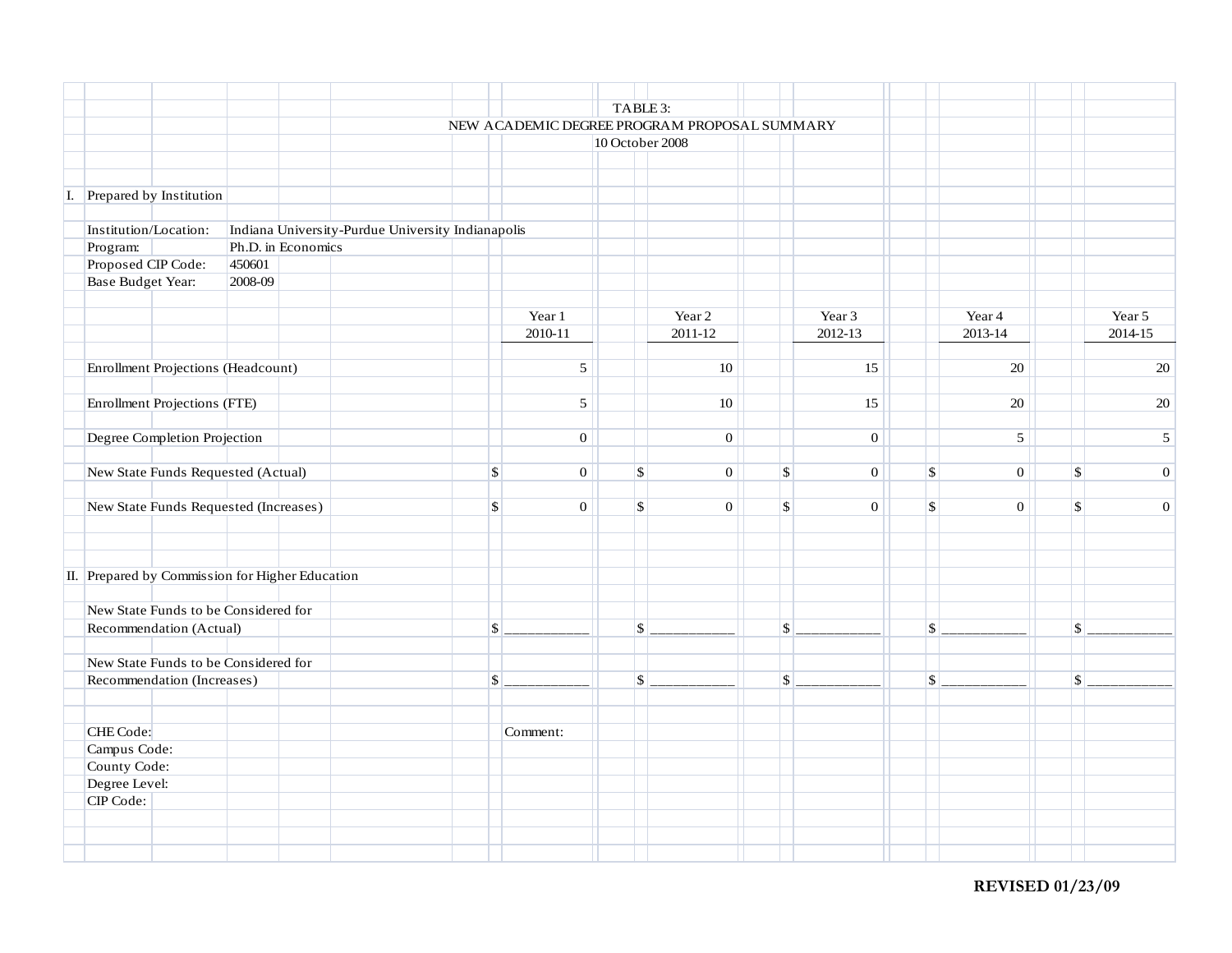| Campus:                                     | Indiana University-Purdue University Indianapolis                                            |                                       |                                                           |               |                    |               |                         |                      |                              |            |                                        |
|---------------------------------------------|----------------------------------------------------------------------------------------------|---------------------------------------|-----------------------------------------------------------|---------------|--------------------|---------------|-------------------------|----------------------|------------------------------|------------|----------------------------------------|
| Program:                                    | Ph.D. in Economics                                                                           |                                       |                                                           |               |                    |               |                         |                      |                              |            |                                        |
| Date:<br>Campus:                            | 10 October 2008<br>Indiana University-Purdue University Indianapolis                         |                                       |                                                           | TABLE 2A:     |                    |               |                         |                      |                              |            |                                        |
| Program:                                    | Ph.D. in Eccnomics                                                                           |                                       | TOTAL DIRECT PROGRAM COSTS AND SOURCES OF PROGRAM REVENUE |               |                    |               |                         | ш                    |                              |            | w                                      |
| Date.                                       | 10 October 2008                                                                              |                                       | TABLE 1. PROGRAM ENROLLMENTS AND COMPLETIONS              |               |                    |               |                         |                      |                              |            |                                        |
|                                             |                                                                                              |                                       | Annual Totals by Fiscal Year (Use SIS Definitions)        |               |                    |               |                         | m<br>u.              |                              |            | m<br>a a                               |
|                                             |                                                                                              | Year <sub>2</sub><br>Year 3<br>Year 1 |                                                           |               |                    |               |                         |                      |                              |            |                                        |
|                                             |                                                                                              | <b>FTE</b>                            | 2010-11                                                   | <b>FTE</b>    | 2011-12            | <b>FTE</b>    | 2012-13                 | <b>FTE</b>           | Year <sub>4</sub><br>2013-14 | <b>FTE</b> | Year 5<br>2014-15                      |
|                                             |                                                                                              |                                       | $Ycat$ <sup>1</sup>                                       |               | $Ycat$ 2           |               | $Ycat$ <sup>3</sup>     |                      | Year 4                       |            | Y <sub>cat</sub> 5                     |
|                                             |                                                                                              |                                       | 2010-11                                                   |               | 2011-12            |               | 2012-13                 | m                    | 2013-14                      |            | 2014-15                                |
|                                             | A. Total Direct Program Costs                                                                |                                       |                                                           |               |                    |               |                         | ш                    |                              |            |                                        |
|                                             | A. Program Cledit Hours Generated<br>I. Existing Departmental Faculty Resources              | $0.0$ \$                              | $\theta$                                                  | $0.0$ \$      | $\theta$           | $0.0$ \$      | $\theta$                | $0.0$ \$             | $\theta$                     | $0.0$ \$   | $\theta$                               |
|                                             | 1. Existing Courses<br>2. Other Existing Resources<br>2. New Courses                         |                                       | 30<br>30                                                  |               | $\frac{140}{90}$   |               | $\frac{260}{20}$        | m                    | $\frac{380}{90}$             |            | $\frac{380}{90}$                       |
| Total                                       | 3. Incremental Resources (Table 2B)                                                          |                                       | 215,100                                                   |               | 436,500            |               | 585,500                 | H                    | 683,000                      |            | 683,000                                |
| <b>TOTAL</b>                                |                                                                                              | S                                     | 215,100                                                   | $\mathbf{s}$  | 436,500            | $\mathbf{s}$  | 585,500                 | $\mathsf{\$}$        | 683,000                      |            | $\mathbb{S}$<br>683,000                |
|                                             | <b>B.</b> Full-time Equivalents (FTEs)                                                       |                                       |                                                           |               |                    |               |                         | H<br>Œ               |                              |            | m                                      |
|                                             | B. Sources of Program Revenue<br>1. Generated by Full-time Students                          |                                       | 5                                                         |               | 10                 |               | 15                      | w                    | 20                           |            | 20                                     |
|                                             | 2. Generated by Part-time Students<br>1. Reallocation                                        | $\mathsf{\$}$                         | $-55,000$                                                 | $\mathbf{\$}$ | 110,000            | $\mathbf{s}$  | $-110,000$ <sup>0</sup> | $\sqrt{\frac{2}{2}}$ | $\frac{110,000}{9}$          |            | $110,000$ <sup>C</sup><br>$\mathsf{S}$ |
|                                             | Total<br>2. New-to-Campus Student Fees                                                       |                                       | 144,700                                                   |               | 296,100            |               | $-422,100$              | H.                   | 512,600                      |            | 512,600                                |
|                                             | 3. On-Campus Transfers<br>3. Other (Non-State) -- Indirect Cost Recovery<br>4. New-to-Campus |                                       | û                                                         |               | û                  |               | û                       |                      | $\hat{\mathbf{U}}$           |            | û                                      |
|                                             |                                                                                              |                                       | 9,000                                                     |               | 17,000             |               | $33,000^{5}$            | m<br>m               | 33,0000                      |            | 33,0000<br>п                           |
|                                             | 4. New State Appropriations                                                                  |                                       |                                                           |               |                    |               |                         | ш                    |                              |            |                                        |
|                                             | a. Enrollment Change Funding<br>C. Program Majors (Headcounts)<br>C. Other State Funds       |                                       | 6,400<br>$\theta$                                         |               | 13,400<br>$\theta$ |               | 20,400<br>$\theta$      | H.<br>UE.            | 27,400<br>$\overline{0}$     |            | 27,400<br>$\theta$<br>u u              |
| Tornation Students<br>2. Part-time Students |                                                                                              | $\mathcal{S}$                         | $-215,100$<br>Ü                                           | \$            | 436,500<br>Ü       | $\mathsf{\$}$ | $585,500^5$<br>Û        | ш<br>$\mathcal{S}$   | 683,000<br>Ü                 |            | 683,000<br>$\mathsf{S}$<br>Û           |
|                                             |                                                                                              |                                       |                                                           |               |                    |               |                         | H.                   |                              |            |                                        |
| Total                                       |                                                                                              |                                       | 5                                                         |               | 10                 |               | 15                      |                      | 20                           |            | 20                                     |
|                                             | 3. On-Campus Transfers                                                                       |                                       | $\mathbf{0}$                                              |               | $\mathbf{0}$       |               | $\boldsymbol{0}$        |                      | $\mathbf{0}$                 |            | $\boldsymbol{0}$                       |
| 4. New-to-Campus                            |                                                                                              |                                       | 5                                                         |               | $10\,$             |               | 15                      |                      | $20\,$                       |            | $20\,$                                 |
| 5. In-State                                 |                                                                                              |                                       | $\overline{c}$                                            |               | $\overline{4}$     |               | 6                       |                      | 8                            |            | $8\,$                                  |
| 6. Out-of-State                             |                                                                                              |                                       | 3 <sup>2</sup>                                            |               | 6                  |               | 9                       |                      | 12                           |            | 12                                     |
| D. Program Completions                      |                                                                                              |                                       |                                                           |               |                    |               |                         |                      | $\sqrt{5}$                   |            | 5                                      |
|                                             |                                                                                              |                                       |                                                           |               |                    |               |                         |                      |                              |            |                                        |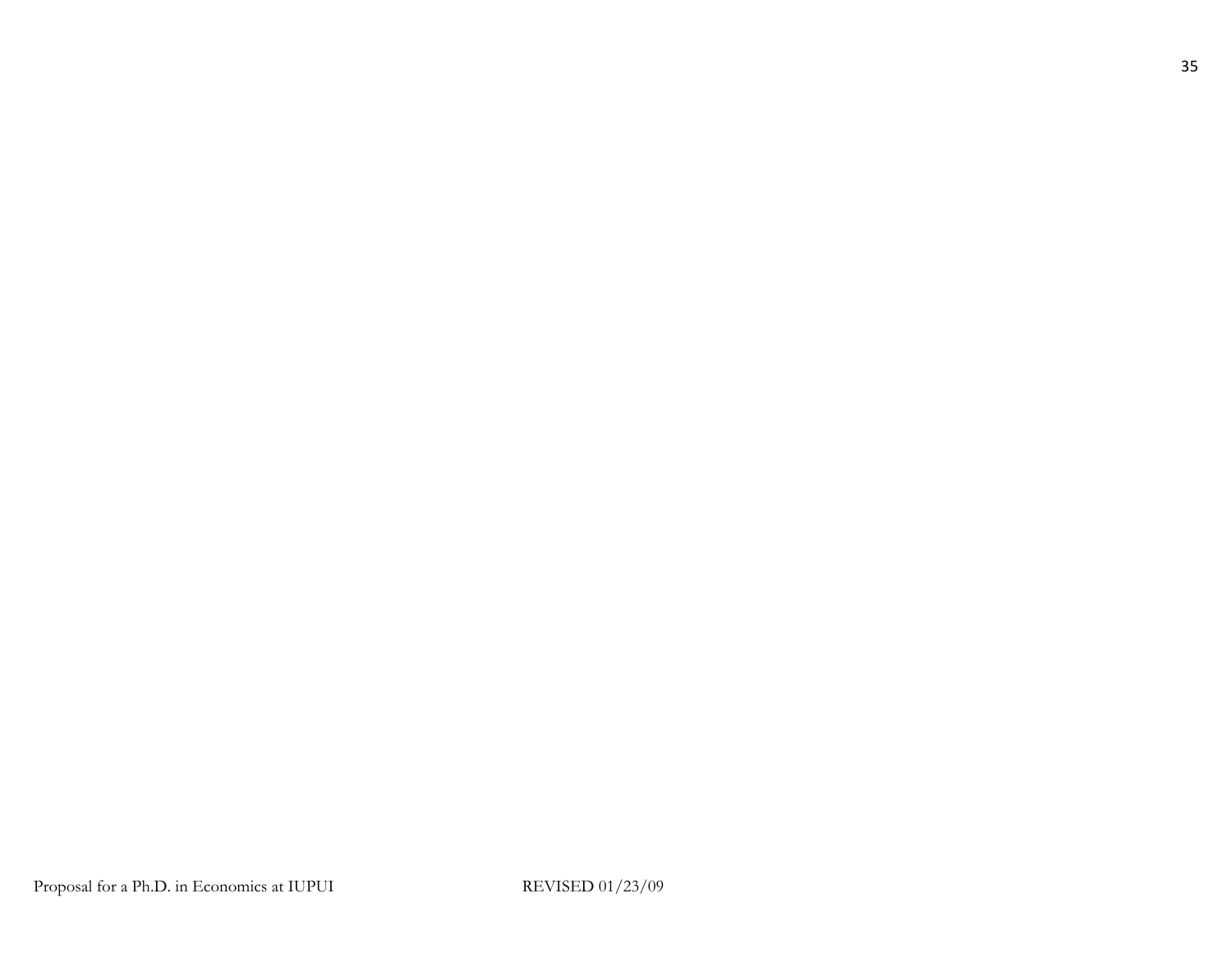| Campus:                 | Indiana University-Purdue University Indianapolis |            |                  |            |                                    |            |                       |            |                       |            |                       |
|-------------------------|---------------------------------------------------|------------|------------------|------------|------------------------------------|------------|-----------------------|------------|-----------------------|------------|-----------------------|
| Program:                | Ph.D. in Economics                                |            |                  |            |                                    |            |                       |            |                       |            |                       |
| Date:                   | 10 October 2008                                   |            |                  |            |                                    |            |                       |            |                       |            |                       |
|                         |                                                   |            |                  |            | TABLE 2B:                          |            |                       |            |                       |            |                       |
|                         |                                                   |            |                  |            | DETAIL ON INCREMENTAL OR           |            |                       |            |                       |            |                       |
|                         |                                                   |            |                  |            | OUT-OF-POCKET DIRECT PROGRAM COSTS |            |                       |            |                       |            |                       |
|                         |                                                   |            |                  |            |                                    |            |                       |            |                       |            |                       |
|                         |                                                   |            |                  |            |                                    |            |                       |            |                       |            |                       |
|                         |                                                   |            | Year 1           |            | Year 2                             |            | Year 3                |            | Year 4                |            | Year 5                |
|                         |                                                   | <b>FTE</b> | 2010-11          | <b>FTE</b> | 2011-12                            | <b>FTE</b> | 2012-13               | <b>FTE</b> | $2013 - 14$           | <b>FTE</b> | 2014-15               |
|                         |                                                   |            |                  |            |                                    |            |                       |            |                       |            |                       |
| 1. Personnel Services   |                                                   |            |                  |            |                                    |            |                       |            |                       |            |                       |
|                         |                                                   |            |                  |            |                                    |            |                       |            |                       |            |                       |
| a. Faculty              |                                                   | 1.0        | 120,000          | 1.5        | 220,000                            | 2.0        | 300,000               | 2.0        | 300,000               | 2.0        | 300,000               |
| b. Support Staff        |                                                   | 0.0        | $\boldsymbol{0}$ | 1.0        | 40,000                             | 1.0        | 40,000                | 1.0        | 40,000                | 1.0        | 40,000                |
|                         | c. Graduate Teaching Assistants                   | 1.0        | 15,000           | 1.0        | 15,000                             | 1.0        | 15,000                | 3.0        | 45,000                | 3.0        | 45,000                |
|                         | <b>Total Personnel Services</b>                   |            | 135,000          |            | 275,000                            |            | 355,000               |            | 385,000               |            | 385,000               |
| 2. Supplies and Expense |                                                   |            |                  |            |                                    |            |                       |            |                       |            |                       |
|                         | a. General Supplies and Expense                   |            | 2,600            |            | 3,000                              |            | 3,000                 |            | 3,000                 |            | 3,000                 |
| b. Recruiting           |                                                   |            | $\overline{0}$   |            | $\Omega$                           |            | $\overline{0}$        |            | $\overline{0}$        |            | $\mathbf{0}$          |
| c. Travel               |                                                   |            | 5,000            |            | 18,500                             |            | 20,000                |            | 20,000                |            | 20,000                |
|                         | d. Library Acquisitions                           |            | 5,000            |            | 5,000                              |            | 5,000                 |            | 5,000                 |            | 5,000                 |
|                         | Total Supplies and Expense                        |            | 12,600           |            | 26,500                             |            | 28,000                |            | 28,000                |            | 28,000                |
|                         |                                                   |            |                  |            |                                    |            |                       |            |                       |            |                       |
| 3. Equipment            |                                                   |            |                  |            |                                    |            |                       |            |                       |            |                       |
|                         | a. New Equipment Necessary for Program            |            |                  |            |                                    |            |                       |            |                       |            |                       |
|                         | b. Routine Replacement                            |            |                  |            |                                    |            |                       |            |                       |            |                       |
| <b>Total Equipment</b>  |                                                   |            | $\overline{0}$   |            | $\overline{0}$                     |            | $\mathbf{0}$          |            | $\vert 0 \vert$       |            | $\mathbf{0}$          |
| 4. Facilities           |                                                   |            | $\overline{0}$   |            | $\mathbf{0}$                       |            | $\mathbf{0}$          |            | $\overline{0}$        |            | $\mathbf{0}$          |
|                         |                                                   |            |                  |            |                                    |            |                       |            |                       |            |                       |
| 5. Student Assistance   |                                                   |            |                  |            |                                    |            |                       |            |                       |            |                       |
|                         | a. Graduate Fee Scholarships                      |            | 67,500           |            | 135,000                            |            | 202,500               |            | 270,000               |            | 270,000               |
| b. Fellowships          |                                                   |            | $\mathbf{0}$     |            | $\mathbf{0}$                       |            | $\mathbf{0}$          |            | $\mathbf{0}$          |            | $\mathbf{0}$          |
|                         | <b>Total Student Assistance</b>                   |            | 67,500           |            | 135,000                            |            | 202,500               |            | 270,000               |            | 270,000               |
|                         | <b>Total Incremental Direct Costs</b>             |            | \$<br>215,100    |            | $\mathbb{S}$<br>436,500            |            | $\sqrt{3}$<br>585,500 |            | $\sqrt{3}$<br>683,000 |            | $\sqrt{S}$<br>683,000 |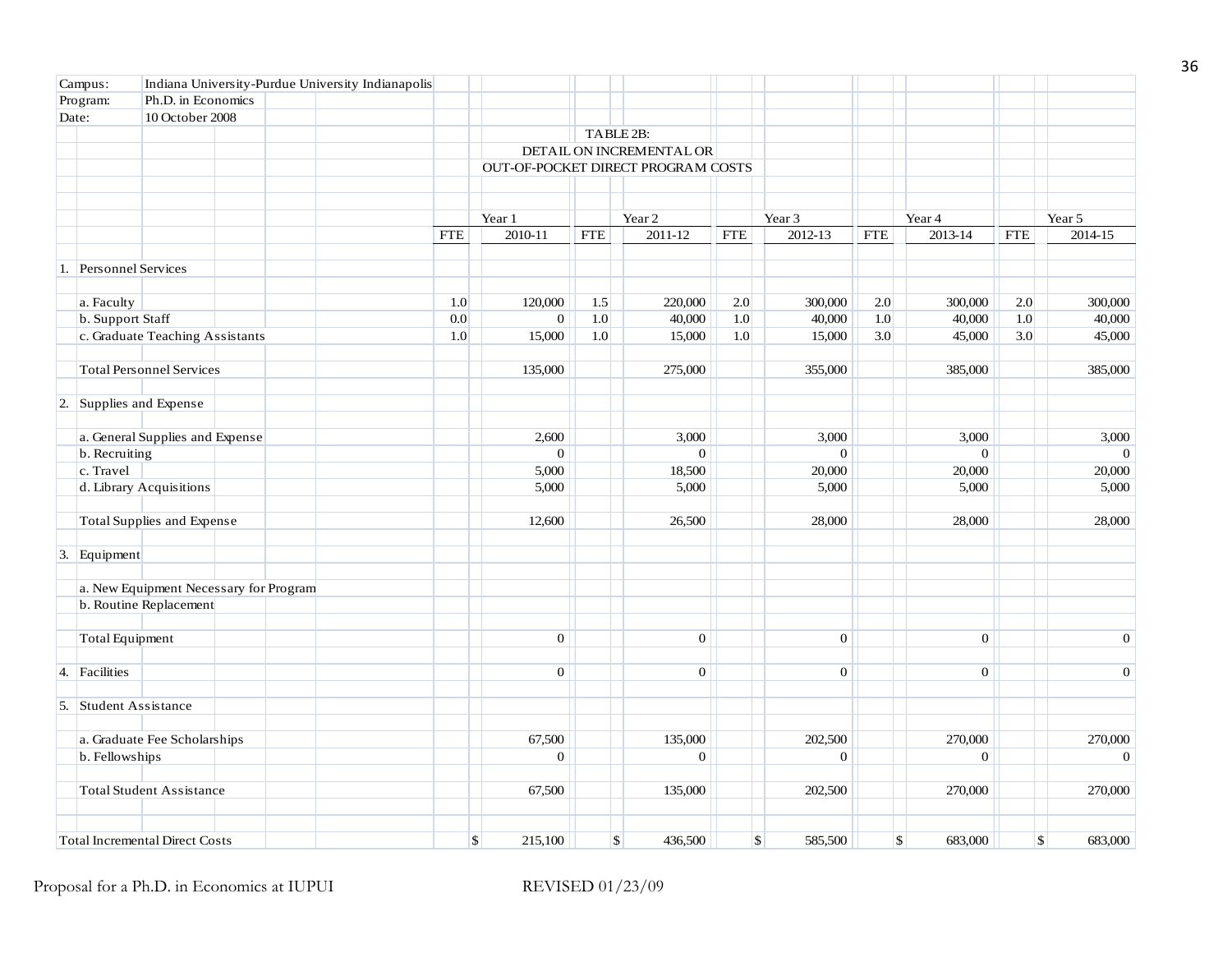## **A4. Detailed List of Courses**

# **Required Courses**

**E520 Optimization Theory in Economic Analysis (3 cr.)** P: calculus and linear algebra. Introduction to concepts and techniques of optimization theory applied in modern micro- and macroeconomics. Theory and application of Lagrange multipliers, comparative statics analysis, value functions and envelope theorems. Elements of dynamic programming and other methods of economic dynamics.

**E521 Theory of Prices and Markets (3 cr.)** P: E504 or consent of instructor. Develops the methodology of economic analysis and teaches the tools and language of price theory. Fundamental elements of consumer theory, producer theory, and economics of uncertainty. Emphasis on comparative statics and the duality theory. Topics include welfare analysis, the theory of price indices, quality of goods, revealed preferences, the theory of derived demand, expected utility theory, attitudes toward risk, and various measures of riskiness.

**E522 Theory of Income and Employment I (3 cr.)** P: E504 or consent of instructor. Intensive study of intermediate income theory; emphasis on construction and empirical significance of aggregative economic models of the determination of income, employment, and price level.

**E571 Econometrics 1 - Statistical Foundations (3 cr.)** P: undergraduate courses in statistics and calculus. The probability bases for statistical estimation and testing are introduced in the context of issues, theories, and data found in economics. The classical linear regression model is presented as the starting point for multivariate analyses in econometrics. Students work with various computer programs in and out of the scheduled class periods.

**E573 Econometrics 2-Single Equation Econometric Models (3 cr.)** P: E571 or consent of instructor. Asymptotic theory and asymptotics of least squares, endogeneity, measurement error and instrumental variables (IV), Two-stage least squares (2SLS), maximum likelihood estimation (MLE), general method of moments (GMM), limited dependent variable models, bivariate normal model.

**E 611 Topics in Microeconomic Theory (3 cr.)** P: E521. Advanced consideration of topics in decision-making under uncertainty, moral hazard, signaling, adverse selection, and information economics.

**E 621 Theory of Prices and Markets II (3 cr.)** P: E521, calculus, and linear algebra. Analysis of equilibrium, first- and second-order conditions; statistical derivation of demand and cost curves; activity analysis; general equilibrium; welfare economics; microeconomics of capital theory; pure oligopoly and game theory.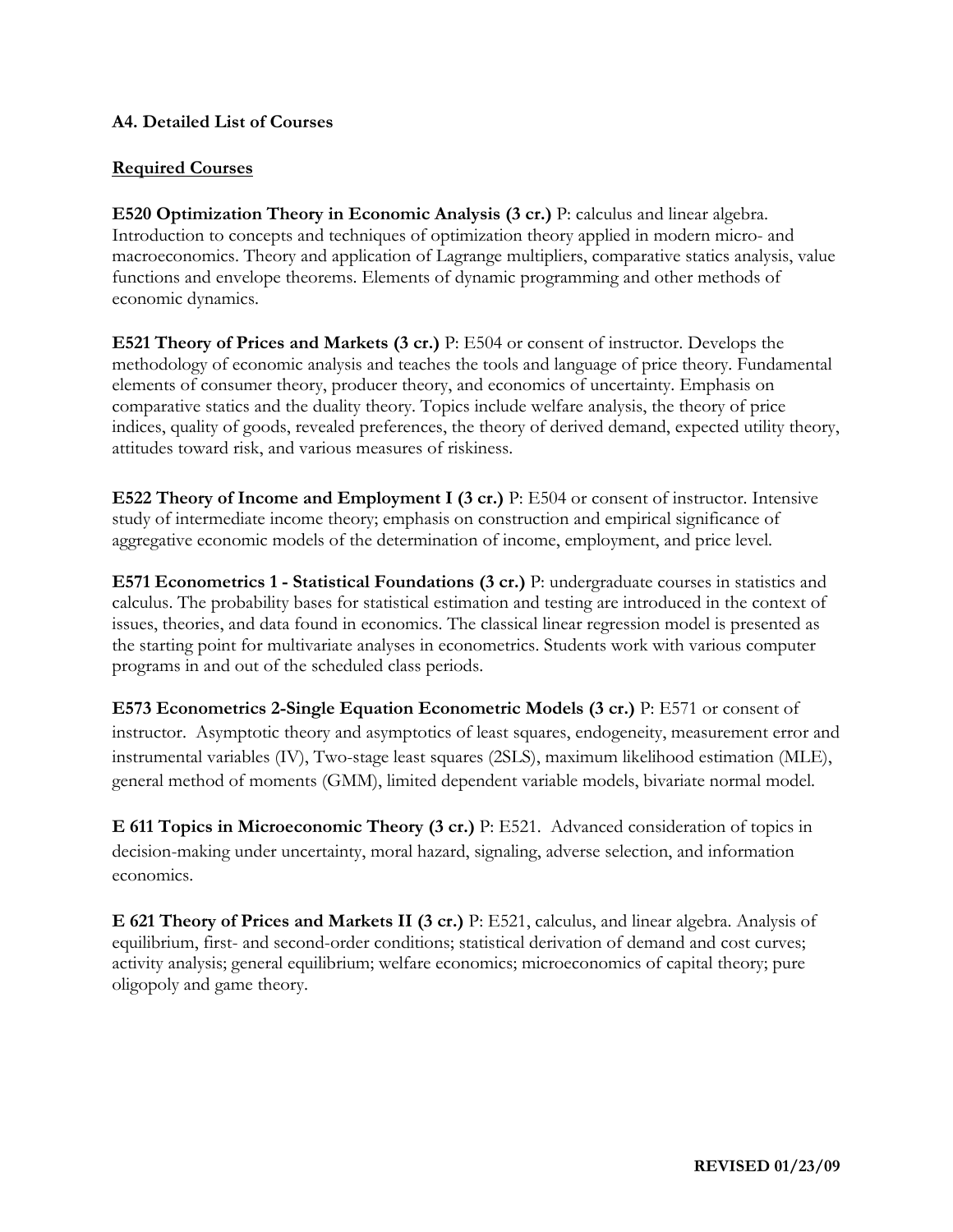# **Other Courses Required for Fields and Thesis Preparation**

# **E515 Institutional Setting for Health Economics in the U.S.A. (1 cr.)**

Overview of U.S. health care system and institutions. International comparisons of institutions.

## **E516 Institutional Setting for Nonprofits/Philanthropic Economics (1 cr.)**

**E577 Computer Methods and Data Analysis (3 cr.)** P:E570 or E573. Introduction to applied economic research using statistical software and econometric programming. Applications from key micro datasets.

**E 578 Advanced Computer Methods and Complex Datasets (3 cr.)** P:E577. Conducting empirical research with advanced computer methods and complex datasets.

**E643 Health Economics I (3 cr.)** Production of health, demand for health, determinants of health, health disparities, international comparisons, cost-effectiveness and valuation.

**E644 Health Economics II (3 cr.)** Health insurance, moral hazard, adverse selection, demand for health care with health insurance, geographic variations in care, health care disparities, employersponsored insurance and labor markets, provision of health care (physicians, hospitals, managed care), government programs (Medicare and Medicaid), R&D and pharmaceuticals, technological change, costs and cost containment.

**E667 Nonprofit/Philanthropic Economics I (3 cr.)** The economic analysis of Altruism, Voluntary Action & Public Goods. Consideration of individual decisions to give, volunteer, or help others including alternative formulations of utility, game structures, determinants of behavior, and consequences for social welfare.

**E668 Nonprofit/Philanthropic Economics II (3 cr.)** The economic analysis of Nonprofit Organizations. Consideration of organizational behavior and the role of formal philanthropic institutions and organizations in the broader economy. Role of nonprofits, modeling nonprofit behavior, empirical testing of theories [public goods, contract theory, subsidy theories, entrepreneurial sorting, et al], public policy toward nonprofit organizations.

**E 670 Econometrics 3-System and Panel Econometric Models [Econometrics 3] (3 cr.)**  P:E573 or equivalent. Simultaneous equation models (2SLS, 3SLS), time series concepts for panel data analysis and serial correlation, pooled cross-section methods, linear panel data models [First Differences, Fixed Effects (FE) and Random Effects (RE)], nonlinear panel data models (ML and GMM).

**E673 Econometrics 4-Microeconometrics (3 cr.)** P: E572 or equivalent. Microeconometrics with applications to labor, health, and public economics. Extensive coverage of limited dependent variable and panel data models. Empirical implementation is an essential component of the course.

**E744 Seminar in Health Economics (3 cr.) P: E644** Current topics in advanced health economics. Preparation of a research paper and oral presentation to a seminar.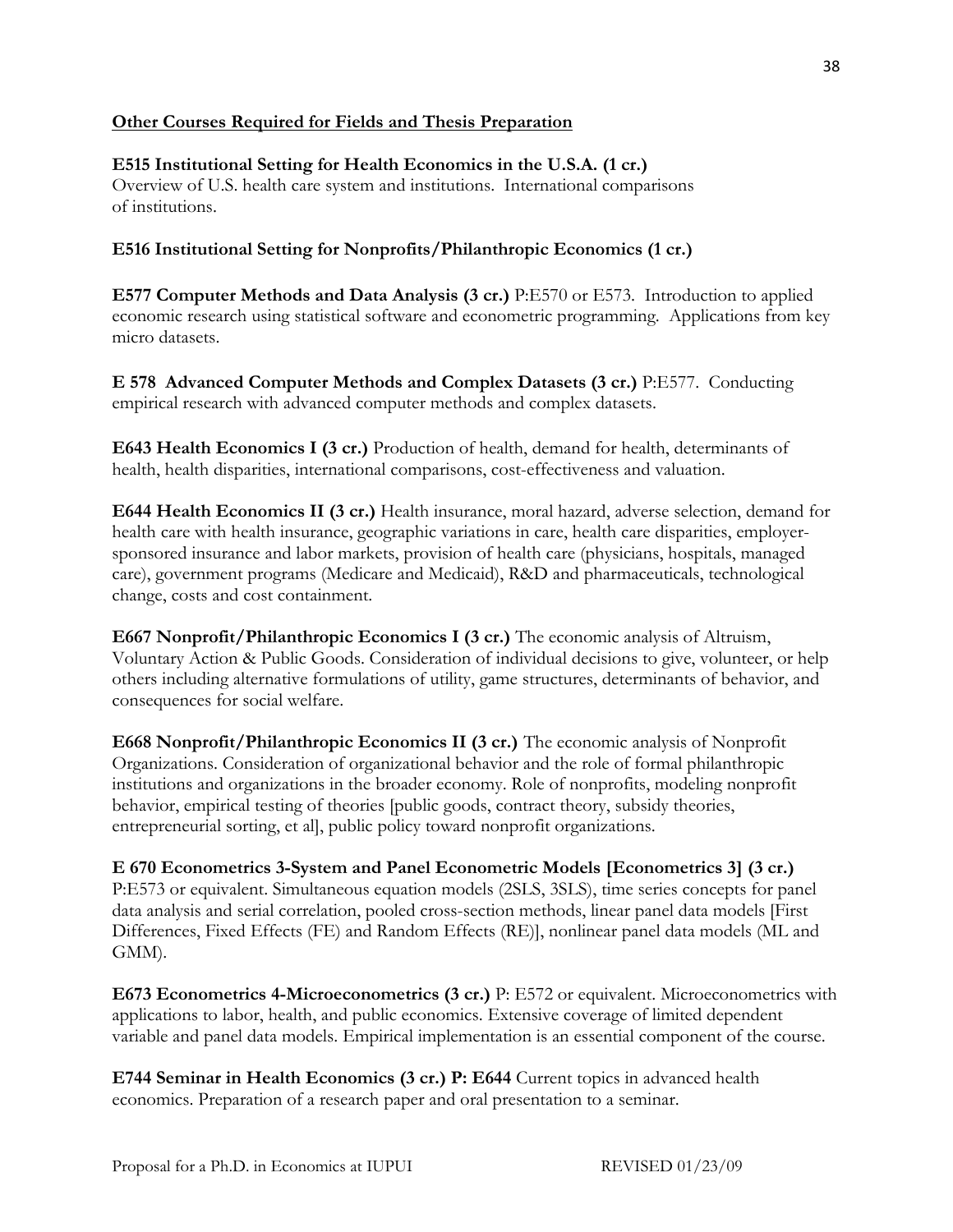**E765 Seminar in Nonprofit/Philanthropic Economics (3 cr.)** P:E668 Current topics in advanced nonprofit/philanthropic economics. Preparation of a research paper and oral presentation to a seminar.

# **E800 Research in Economics (cr. arr.)**

**E809 Thesis (Ph.D.) (cr. arr.)**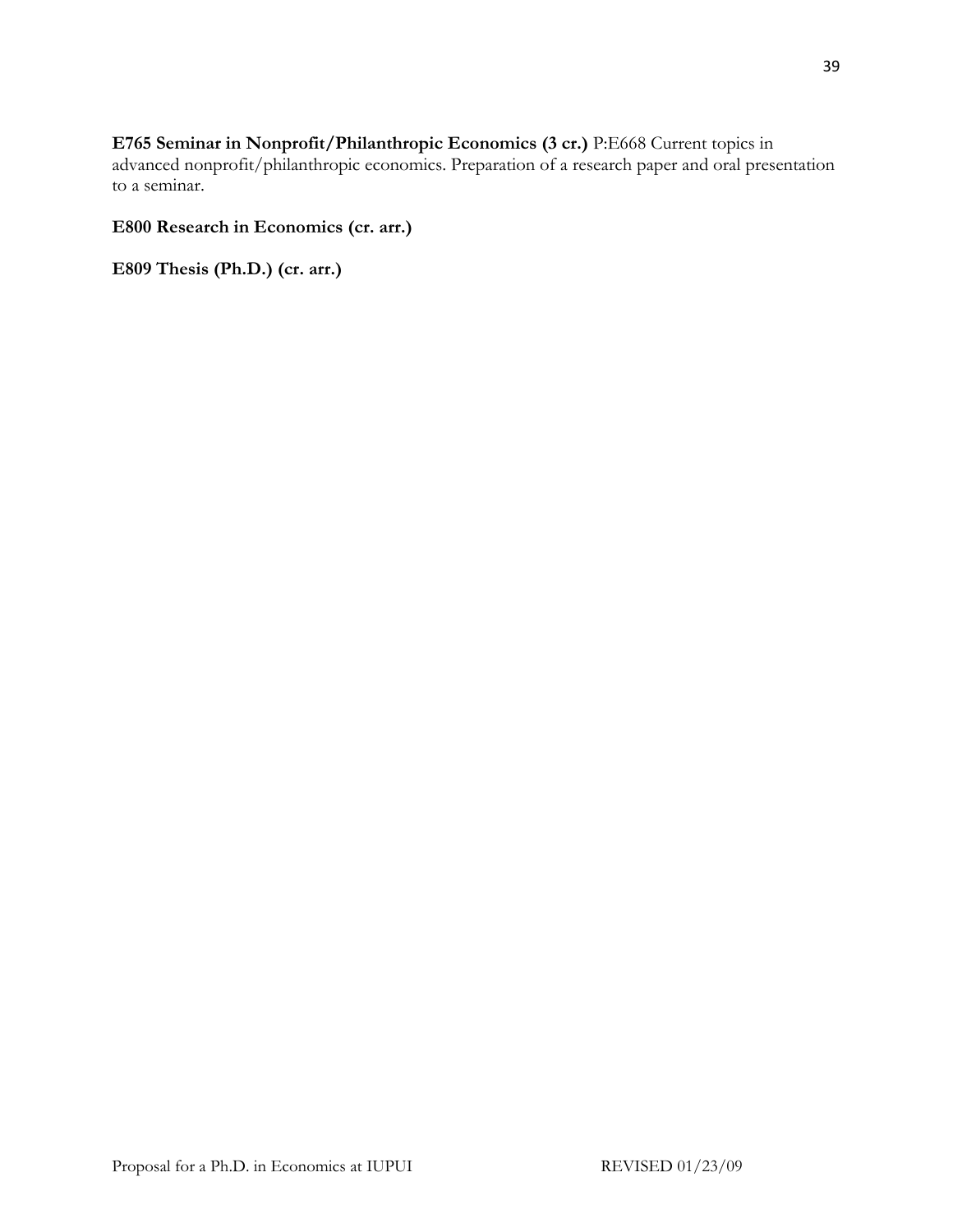# **A5. Econometrics Sequence [topics covered]**

Good applied econometric practice requires a sound knowledge of theory and an appreciation for how to make things work when the data or the question being asked do not conform to the standard assumptions in the theoretical treatment. Our econometrics sequence is built around this theme so that we first ask how things work in a perfect world where all of the standard assumptions hold; then we ask how things change when the assumptions do not hold in the real world.

-------------------------------------------------------------------------------------------------

**E571 Econometrics 1-Statistical Foundations of Regression Analysis** Probability, Statistical Inference, Classical Regression Model, Heteroskedasticity, Generalized Regression Model [Seemingly Unrelated Regression (SUR), Generalized Least Squares (GLS)], Maximum Likelihood Estimation [MLE], General Method of Moments [GMM]

**E573 Econometrics 2-Single Equation Econometric Models** P: E571. Econometric analysis of single equation models. Instrumental variables estimation. Non-linear models. Maximum likelihood estimation. Discrete choice and censored regression models. Sample selection.

**E670 Econometrics 3-System and Panel Econometric Models** P: E573. Simultaneous equations, two-part and four-part models, pooled cross- section methods, time series concepts for panel data analysis and serial correlation, linear and nonlinear panel data models. Identification, estimation through two-stage least squares, three- stage least squares, fixed effects and random effects, maximum likelihood (ML), and generalized method of moments (GMM).

**E673 Econometrics 4-Microeconometrics** P: E670. Transition data and duration models, quantile regression, nonparametric regression, matching methods, bootstrapping, bivariate normal selection, regression discontinuity design, differences-in-differences, Instrumental Variables (IV) and panel data applications.

\_\_\_\_\_\_\_\_\_\_\_\_\_\_\_\_\_\_\_\_\_\_\_\_\_\_\_\_\_\_\_\_\_\_\_\_\_\_\_\_\_\_\_\_\_\_\_\_\_\_\_\_\_\_\_\_\_\_\_\_\_\_\_\_\_\_\_\_\_\_\_\_\_\_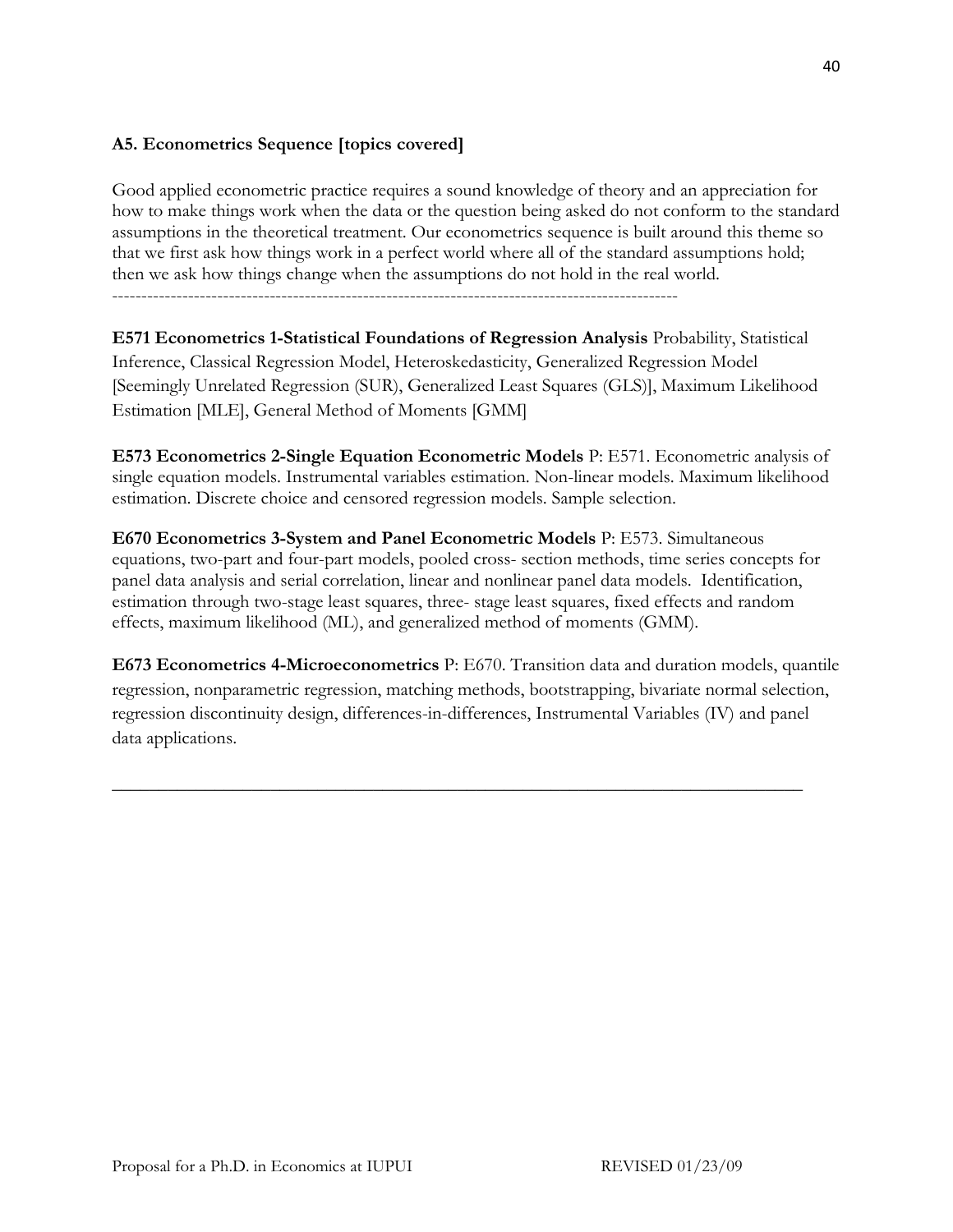#### **A6. MA Program Continuation**

From the early 1990's to the present we have successfully operated a stand-alone M.A. in Economics program, and we will continue to operate this program. We anticipate that, with the implementation of the Ph.D. program, some curriculum changes will be advisable for the M.A. program so that it is a more effective degree program that is a clear alternative to the Ph.D. program but which can also, in some cases, be a stepping-stone to the Ph.D. program. Any such curriculum changes will be submitted as a curriculum modification proposal to the Graduate Curriculum Committee and the Faculty Assembly of the School of Liberal Arts and, if approved, the IUPUI Graduate Affairs Committee.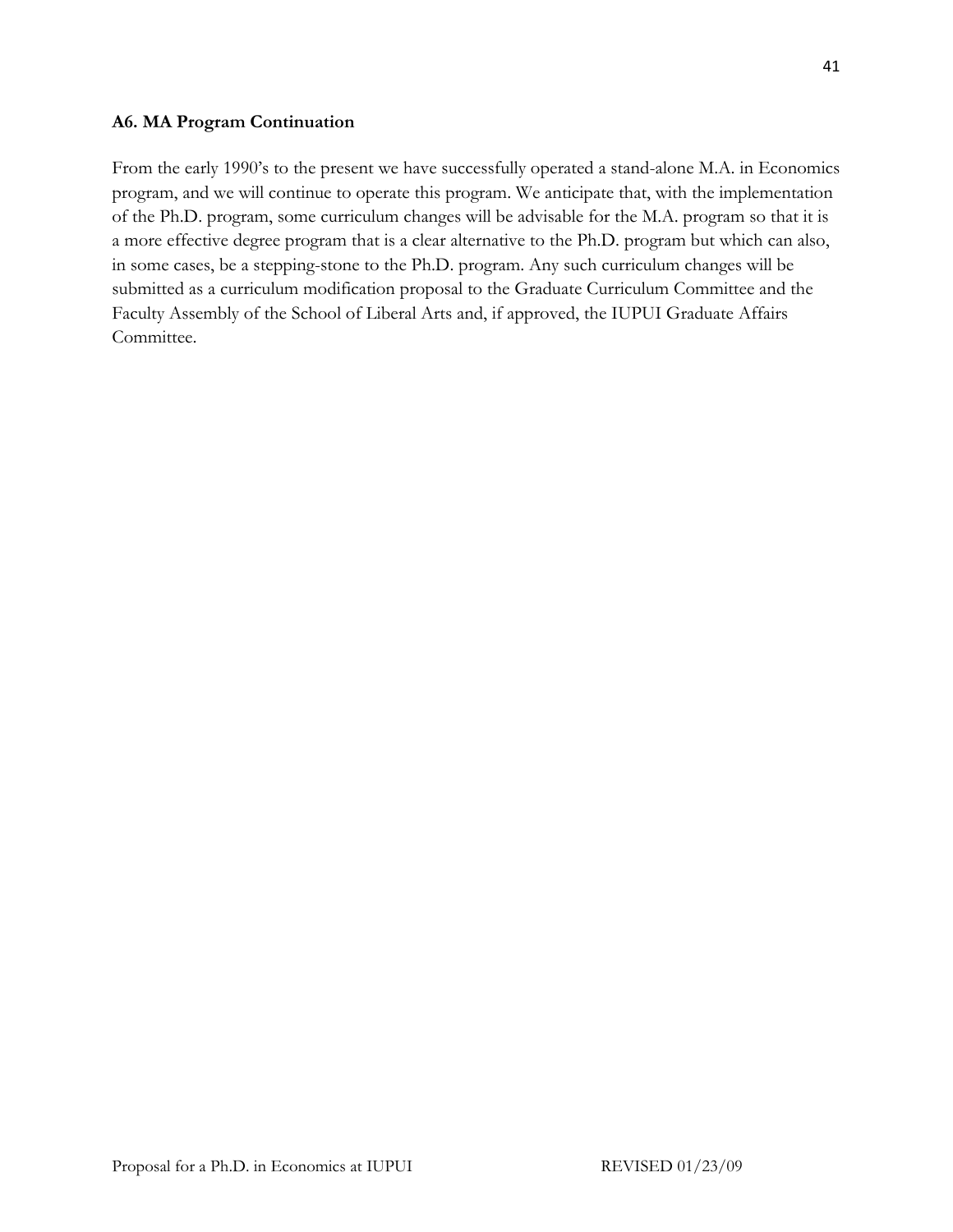# **A7. Copies of Letters of Support**

**See subsequent pages.**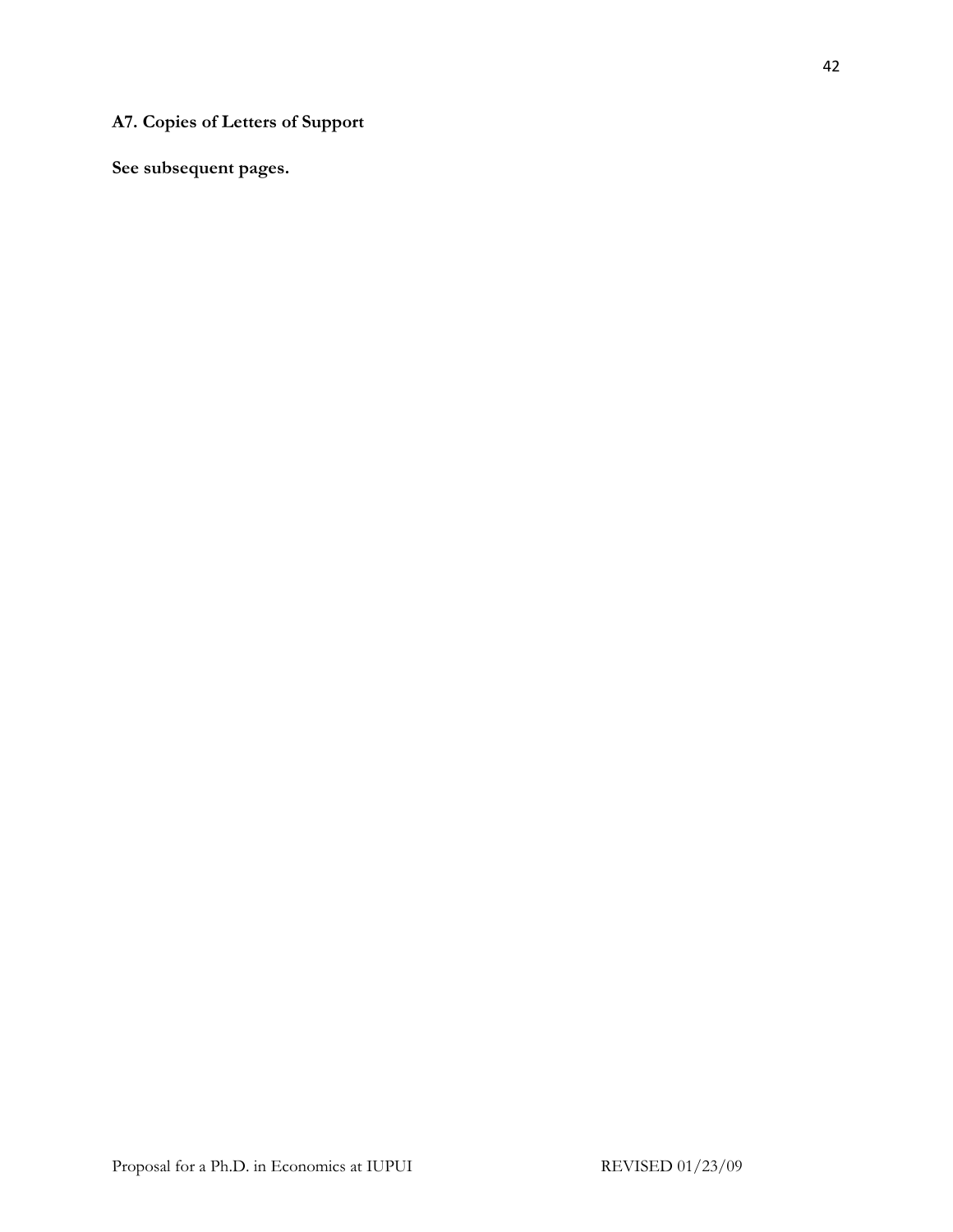Paul S. Carlin, Ph.D. DRAFT Professor of Economics, Chair, Department of Economics, School of Liberal Arts IUPUI 425 University Boulevard Indianapolis, Indiana 46202

Dear Dr. Carlin,

 Thank you for the opportunity to review the Proposal for a Ph.D. program in Economics at IUPUI. I strongly support the development of this program, and would like to speak especially to the need and enthusiasm for the establishment of a Ph.D. program focusing on Health Economics.

 Health Economics is a field that has been growing and continues to grow at a remarkable rate. The reasons for this are several as presented in your proposal. All of these factors point to the need for people well-trained in health technology assessment, cost-effectiveness analysis, and public policy decision‐making. As evidence of the growing local and international importance and need for health economics expertise, Eli Lilly and Company recently reorganized their Global Health Outcomes function, and expanded the group by 25%. In recruiting to fill the new job openings created by this expansion, we at Lilly were made acutely aware of the shortage of talented people with technical expertise in health economics and health technology assessment.

 As the Vice President of Global Health Outcomes at Eli Lilly, I enthusiastically endorse an investment by IUPUI in the development of the proposed PhD program in economics. I know I speak for my Lilly colleagues in stating that we would welcome the local talent that could be attracted and retained through the recruitment of additional key faculty members and retention of talented graduates from such a program. If you would like to discuss this further, please contact me at (317) 651‐3951.

Yours sincerely,

 Marc L. Berger, MD Vice President, Global Health Outcomes Eli Lilly and Company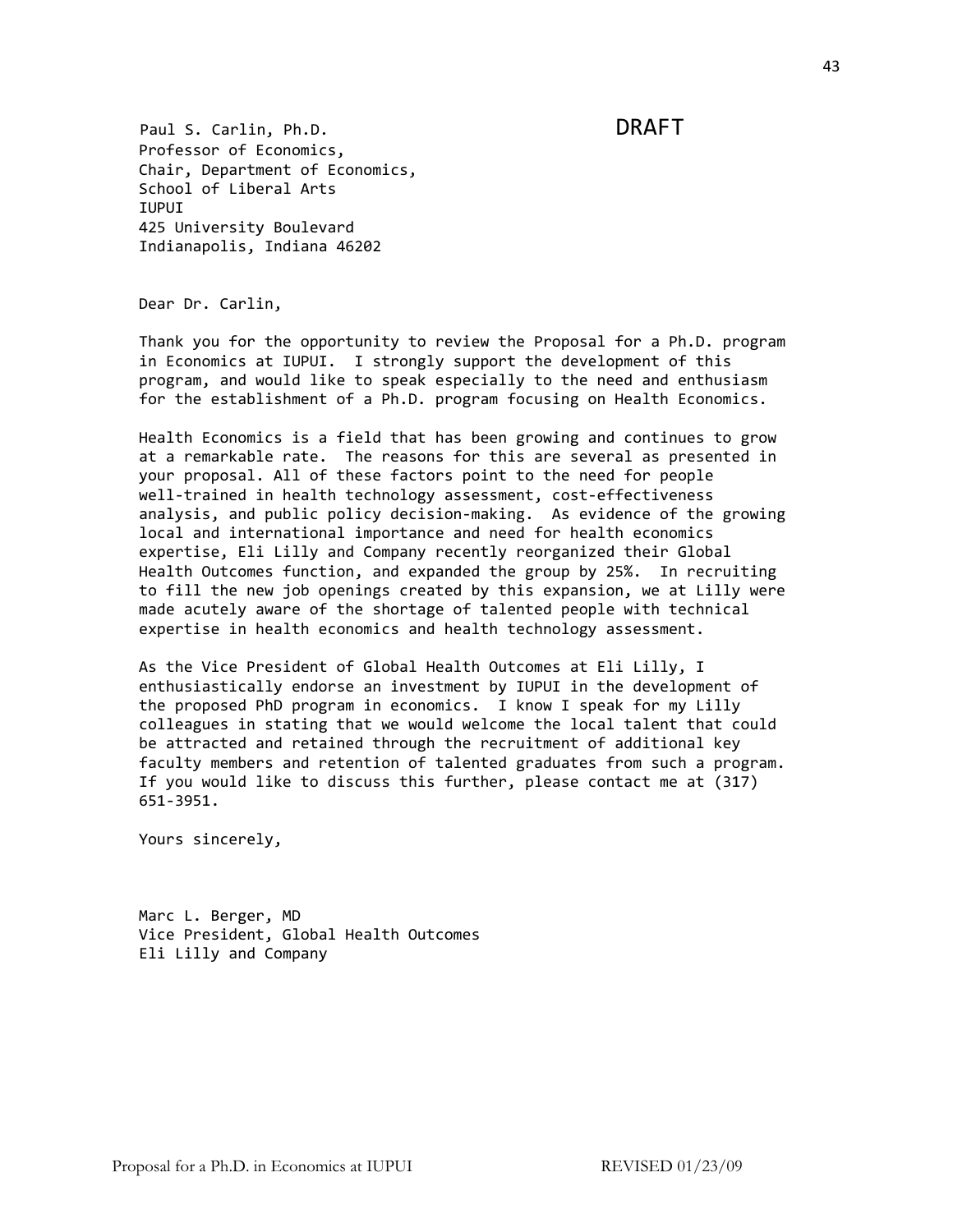January 20, 2009

Dr. Paul Carlin, Chair Department of Economics School of Liberal Arts CA 515 IUPUI

Dear Paul:

I write to express my support for the proposal for a Ph.D. program in Economics at Indiana University‐ Purdue University Indianapolis (IUPUI). I commend the Department of Economics for this well‐crafted proposal. The program it describes will be a strong addition to the School of Liberal Arts, the IUPUI campus, the Indiana University system, and the central Indiana region.

A signature strength of the proposed program is its choice of health economics and nonprofit economics as major fields within the doctorate. Both of these fields are plainly well matched to the existing strengths of our campus in health and life sciences and in philanthropy and nonprofit management. The presence on the IUPUI campus of an economics Ph.D. program with these areas of concentration will enhance those strengths, and contribute to collaboration with other academic units and programs. The new program should also expand the ways in which our campus promotes economic development and quality of life in central Indiana and beyond. The addition of a Ph.D. program in Economics therefore fits well with the current emphases and future visions of the campus and university.

Furthermore, both of these major fields are areas of expanding interest and activity within the discipline of economics, and have been so for some time now. It is to the department's credit that you and your colleagues have already developed expertise in these fields, and are focusing future faculty recruitment there as well. The department will become even better known in these fields as the doctoral program is implemented in the future.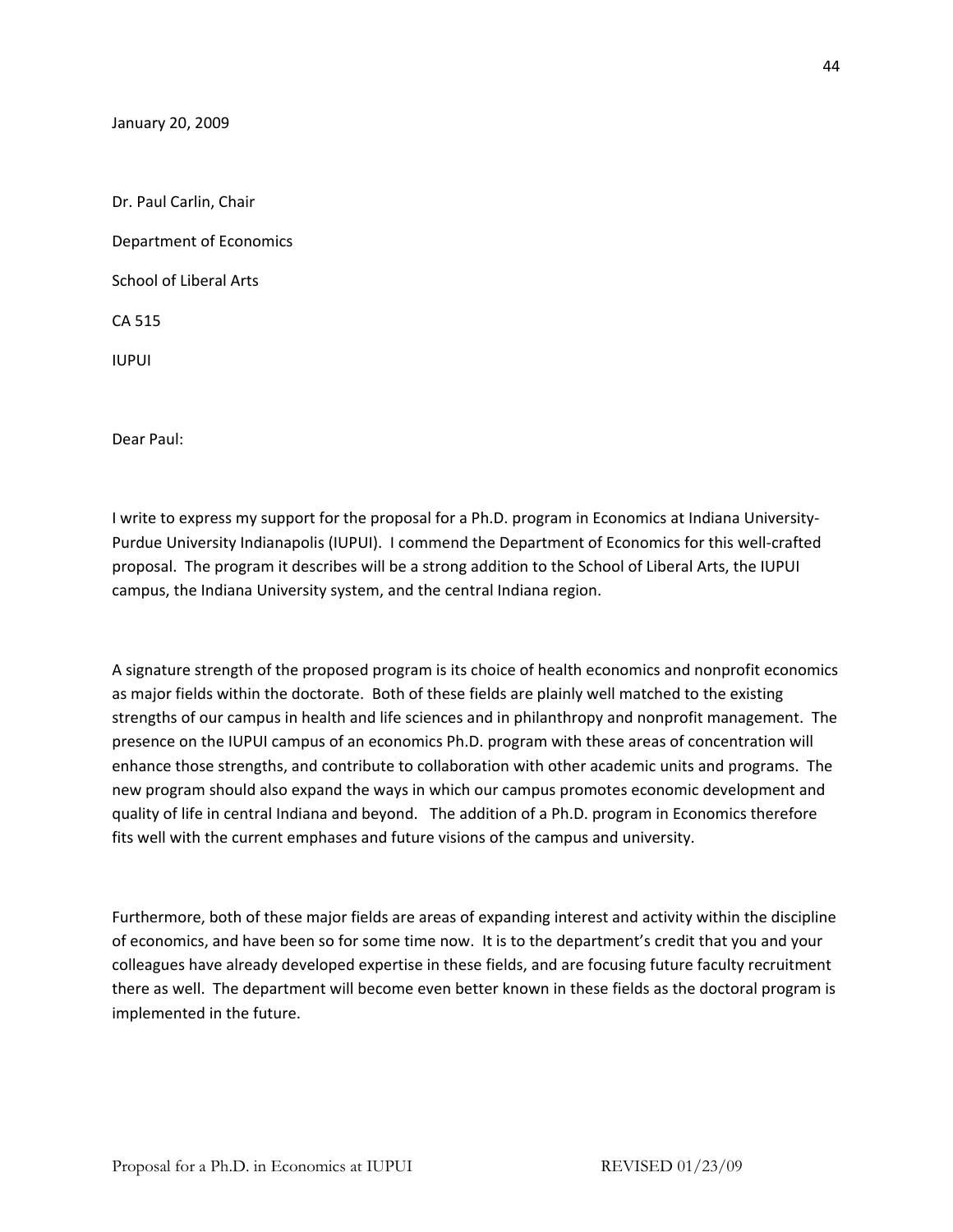I look forward to working with you and the other members of the Economics Department on the implementation of the program. Until then, I await the approval of the proposal, which has my full support.

Sincerely,

William Blomquist

Dean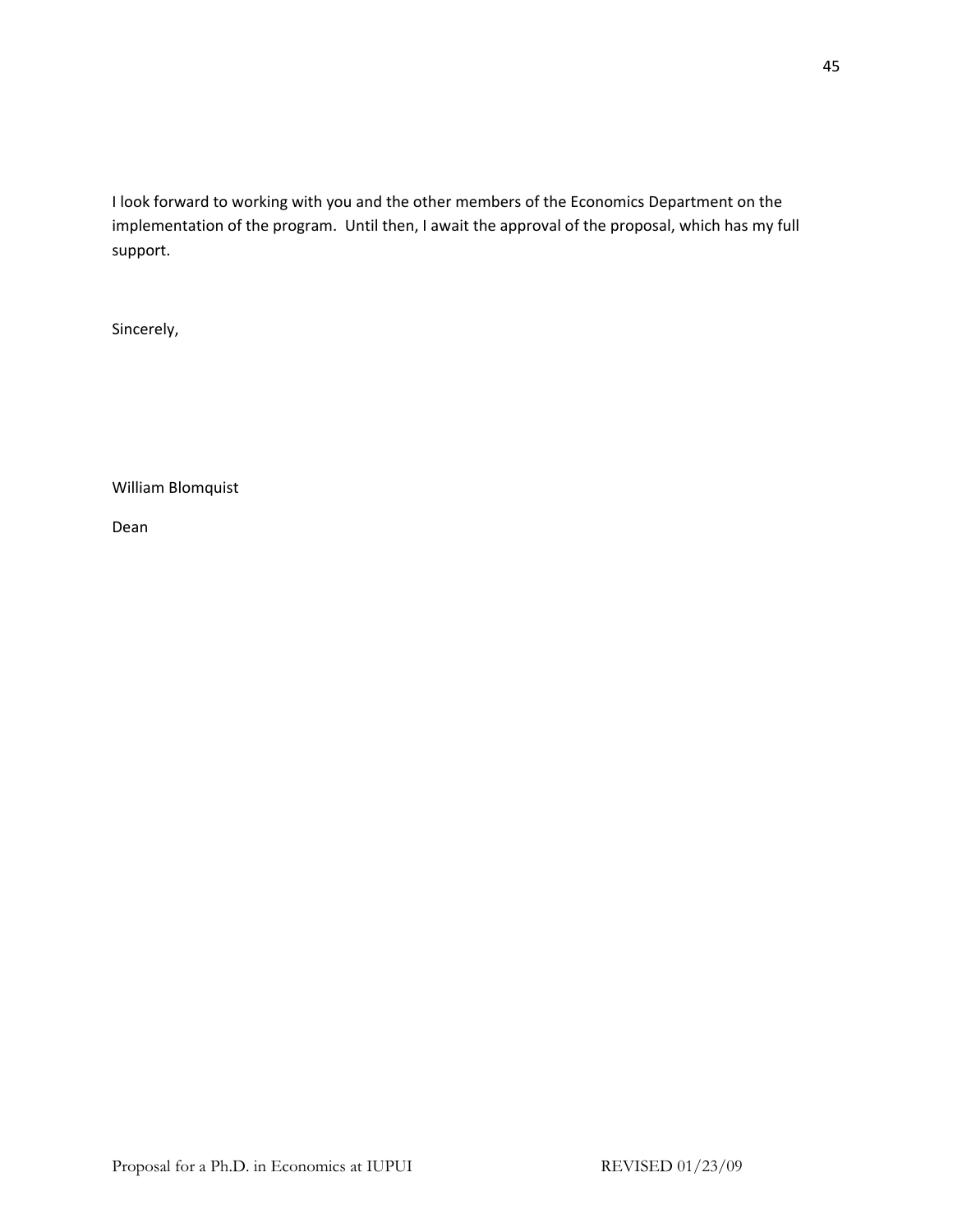November 17, 2008

Paul S. Carlin, Ph.D. Professor of Economics, Chair, Department of Economics, School of Liberal Arts IUPUI 425 University Boulevard Indianapolis, Indiana 46202

Dear Paul,

Thank you for an opportunity to review the Proposal for a Ph.D. in Economics at IUPUI. I enthusiastically support the development of a doctoral-level program in economics on our campus. In my six and onehalf years at IU School of Medicine and Regenstrief Institute, it has become clear to me that the availability of doctoral‐level expertise in health economics at IUPUI has often been a rate‐limiting resource in the preparation of competitive proposals for interdisciplinary team‐based research in health, health care, and health services research. This shortfall in our on‐campus intellectual resources also adversely affects the conduct of research, once extramural funding has been achieved. The recent NIH award to IUPUI of the Clinical and Translational Sciences Institute will only further exacerbate this critical situation. I believe that a doctoral program in health economics will galvanize the development of a significantly larger cadre of research economists on the IUPUI campus - through recruitment of additional faculty and retention of program graduates who value empirical and theoretic research in health as well as education. From my perspective, a campus investment in the development of this program would be a high priority strategic action for the good of all programs of research in the life sciences.

Yours sincerely,

Thomas S. Inui, Sc.M., M.D. President and CEO, Regenstrief Institute Sam Regenstrief Professor of Health Services Research Associate Dean for Health Care Research, and Professor of Medicine Indiana University School of Medicine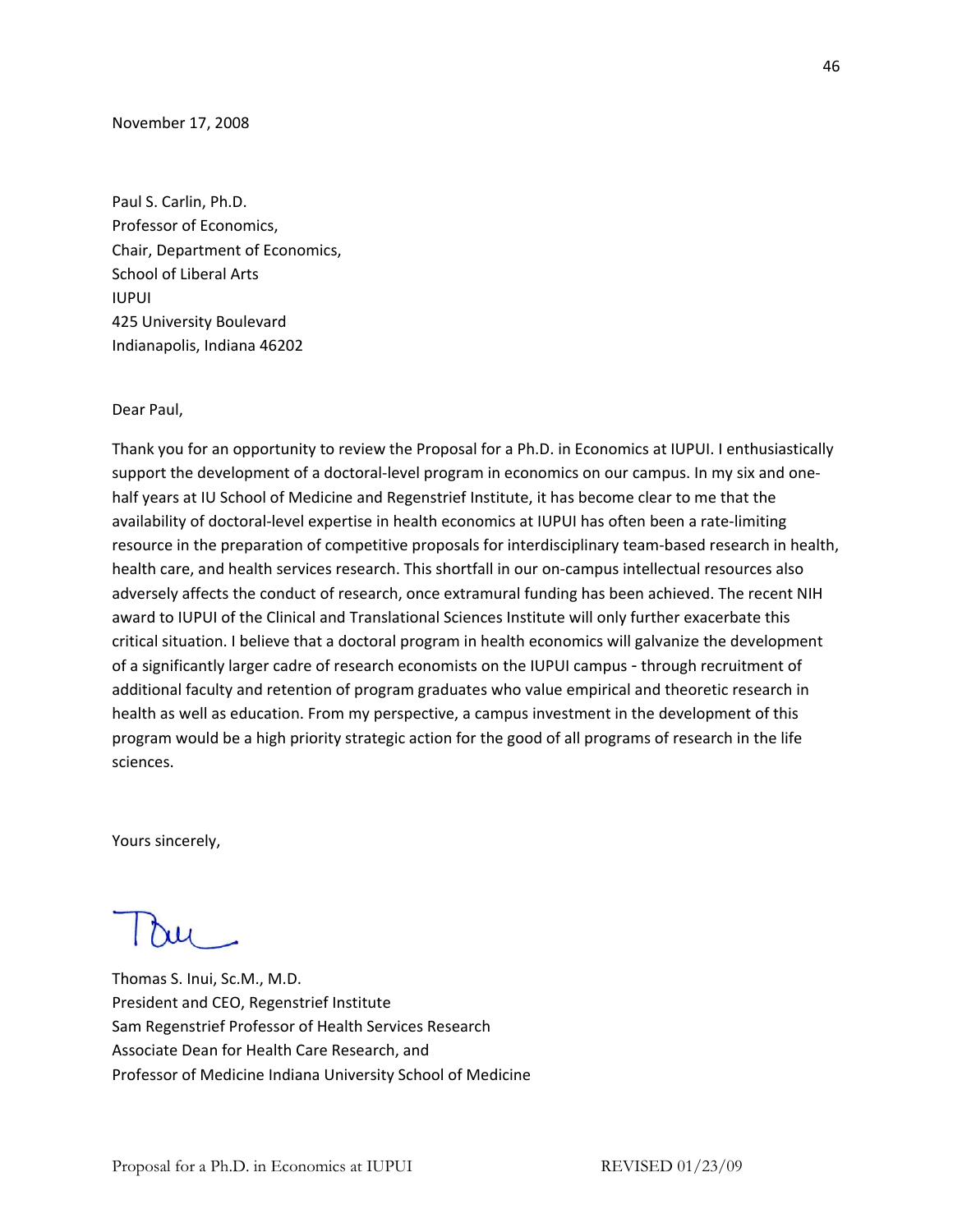## Dear Paul

We are happy to write this letter of support for the creation of IUPUI Economics Ph.D. program specializing in Health Economics and in Non‐Profit/Philanthropic Economics. Given the expertise of your current faculty, your department is uniquely situated to establish such a Ph.D. program with this particular specialization.

The combination of health economics and non-profit/philanthropic economics will fill a market niche that will only get bigger over time. It is incumbent upon the economics profession to meet growing demand for the expertise of health and non-profit economists.

The healthcare expenditure in the U.S. makes up about 15 % of the GDP and this fraction is growing. This trend is not unique to the US, but in fact can be observed in most parts of the world. Many institutional features of the healthcare industry (such as, for example, the dominant size of non‐profit sector within it) as well as the nature of demand for healthcare make some of the questions arising in health economics unique to this sector, hence the urgent need for developing specialized expertise among economists to address them. Abundant and critical public policy issues which require economic analysis include, for example, the problem of millions of the uninsured in the U.S. the healthcare industry response to epidemics such as a potential bird flu pandemic, the economic factors behind the spread of AIDS in sub‐Saharan Africa and the mechanisms of its containment. Your proposed program will make a substantial contribution to training a new generation of economists to provide the necessary expertise to help solve these important policy issues.

Most of the conceptual issues in the two areas of health and non‐profit economics are microeconomic and econometric in nature. Your current faculty which is heavily specialized in microeconomic theory and in applied economics is therefore well positioned to offer a doctoral program focused on these fields of economics. There are also many important macroeconomic issues concerning the impact of health and healthcare on human capital and economic growth, so that the expertise of your excellent macroeconomists can be marshaled for this program as well.

The proposed curriculum with its proper emphasis on microeconomic theory and econometric/statistical tools seems well suited for the goals of this new program. With an appropriate number of new hires in these areas your department will be in great position to provide training in these areas.

We believe that the creation of an IUPUI Economics doctoral program focused on health and non‐profit economics will offer a great opportunity for cooperation with the Ph.D. program in Economics at IU Bloomington. Currently our department does not offer a specialization in health economics. With your new program our Ph.D. students could take the courses your new